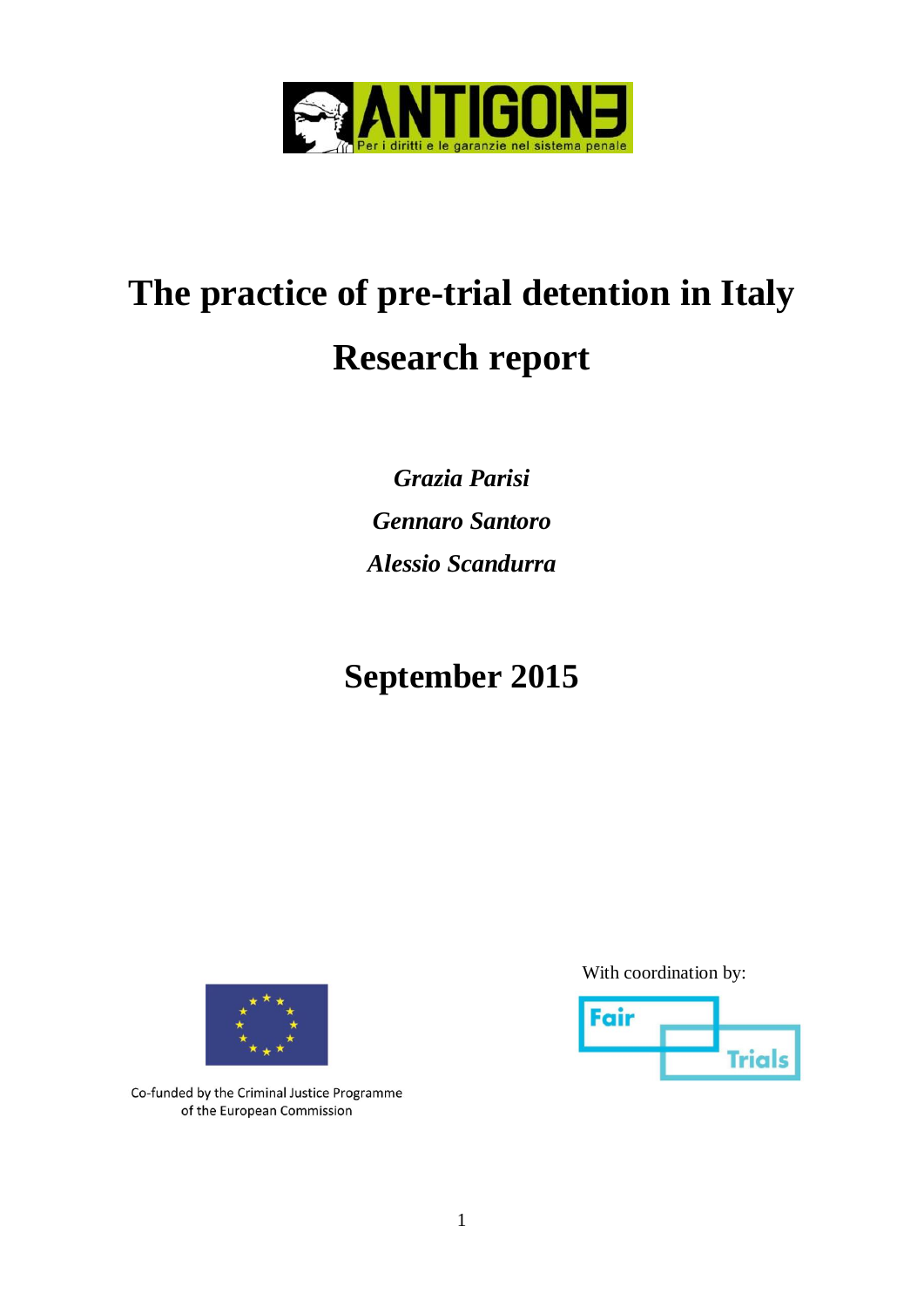

Antigone is a small Italian NGO born in 1991 in Rome, which deals with human rights protection in the penal and penitentiary system. It contributes to the public debate on these issues through campaigns, education, media, publications and drafting of legal proposals. In 1998 Antigone launched its Observatory on Italian prison conditions, a project involving around 100 monitors working on a voluntary basis, with the help of a small coordinating staff. Every year Antigone receives special authorisations from the Ministry of Justice to visit all Italian prisons. Reports of the visits are published on the organisation's website, and end up in the annual Antigone Observatory Report on Italian prison conditions.

Ten years later Antigone launched the prison Ombudsman service, which receives complaints from detainees in prisons and police stations all over the country. The Ombudsman mediates with the prison administrations in order to solve specific problems.



This publication has been produced with the financial support of the Criminal Justice Programme of the European Commission. The contents of this publication are the sole responsibility of Antigone and can in no way be taken to reflect the views of the European Commission.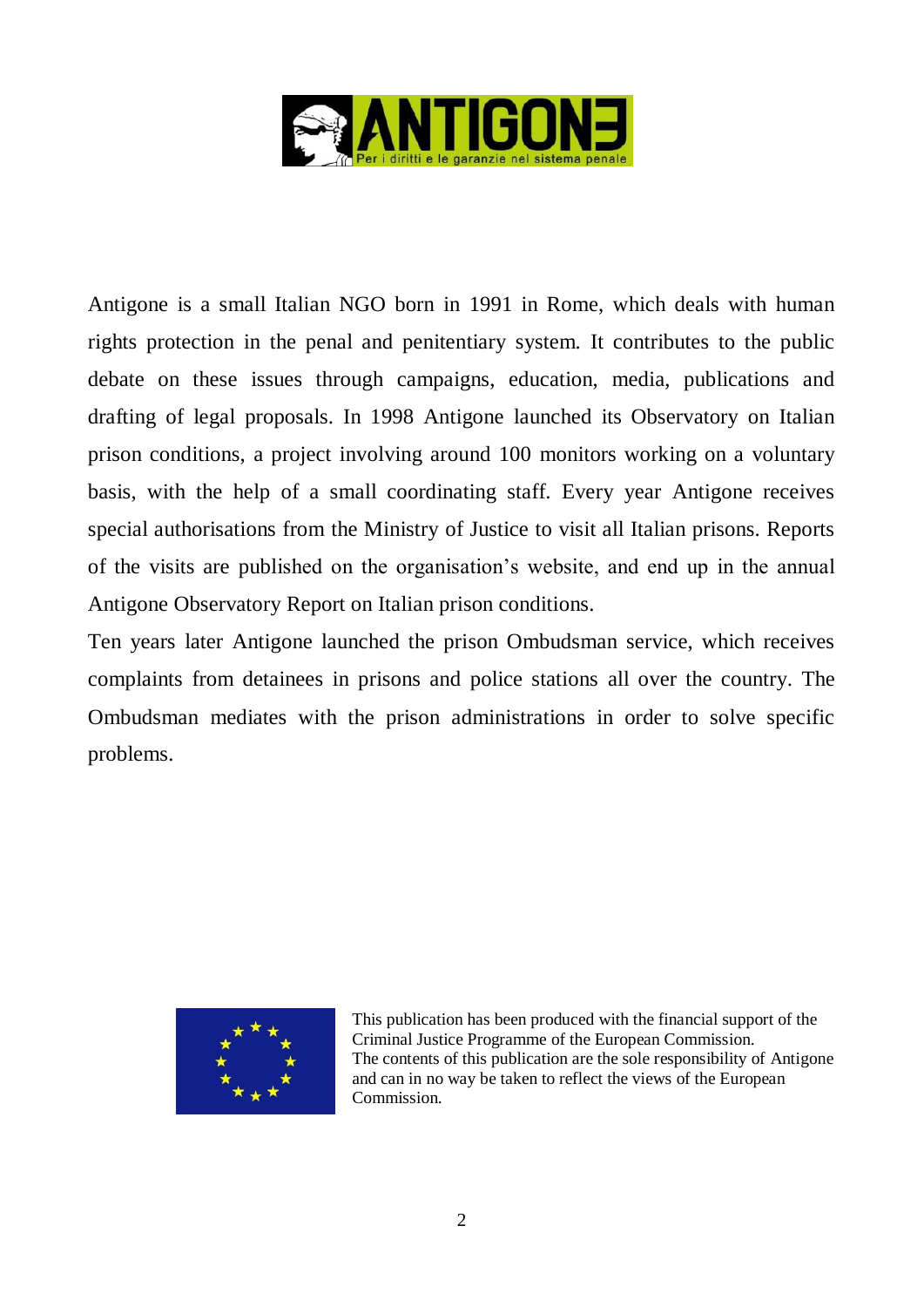| III. METHODOLOGY OF THE RESEARCH PROJECT <b>MACHINE AND THE RESEARCH</b> PROJECT <b>MACHINE AND INCOLLECT AND THE RESEARCH</b> PROJECT <b>MACHINE AND THE RESEARCH</b> PROJECT <b>MACHINE AND THE RESEARCH</b> PROJECT <b>MACHINE AND INCOLLECT AND </b> |  |
|----------------------------------------------------------------------------------------------------------------------------------------------------------------------------------------------------------------------------------------------------------|--|
|                                                                                                                                                                                                                                                          |  |
| V. PROCEDURE OF PRE-TRIAL DETENTION DECISION-MAKING MARING AND ACCORDURED TO 26                                                                                                                                                                          |  |
|                                                                                                                                                                                                                                                          |  |
| VII. ALTERNATIVES TO DETENTION MARIE AND ALTERNATIVES TO DETENTION MARIE ALTERNATIVES TO DETENTION                                                                                                                                                       |  |
| VIII. REVIEW OF PRE-TRIAL DETENTION [100] [2010] [2010] [2010] [2010] [3010] [3010] [3010] [3010] [3010] [3010                                                                                                                                           |  |
| IX. OUTCOMES P. 47                                                                                                                                                                                                                                       |  |
|                                                                                                                                                                                                                                                          |  |
|                                                                                                                                                                                                                                                          |  |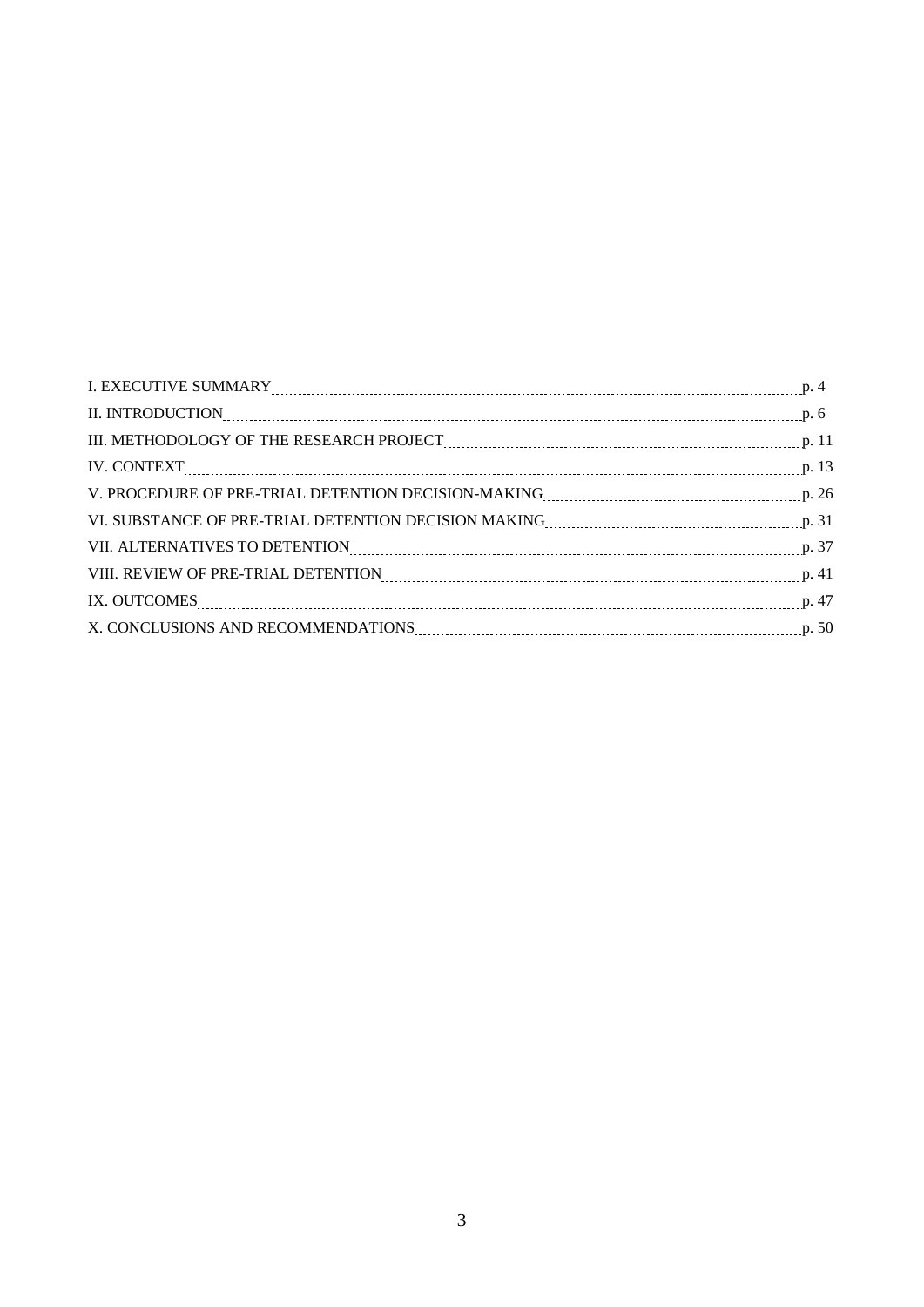## I. EXECUTIVE SUMMARY

Italy is among the European countries with the highest percentage of prisoners in pre-trial detention and the frequent violation of Article 5 of the European Convention of Human Rights (ECHR) in the course of pre-trial decision-making is a recognised issue. The European Court of Human Rights (ECtHR) has issued numerous judgments finding such violations especially with regards to the excessive length of pre-trial detention and insufficient safeguards of the defendant's fair trial rights.

The Italian Parliament has recently enacted new laws which have the potential to address these concerns, including, for example, by limiting the offences for which pre-trial detention can be lawfully ordered, and by allowing judges to order the cumulative application of alternative measures. If these laws are implemented effectively, the ECtHR-standards should be more consistently upheld and the number of pre-trial detainees should fall, thereby alleviating the pressure on Italy's overcrowded prisons and enhancing the conditions for those incarcerated. Some of these laws came into effect on May 2015 so the effect has yet to be seen. Despite these complex difficulties, there is little research analysing the nature of pre-trial detention decision-making.

As part of an EU-funded project, a common research methodology was applied in 10 EU Member States, with research data gathered through the monitoring of pre-trial detention hearings, analysing case files as well as surveying defence lawyers and interviewing judges and prosecutors. In the course of the Italian research, 19 pre-trial hearings were observed, 43 case files analysed, 35 defence lawyers surveyed, and five judges and three prosecutors interviewed.

The key findings regarding pre-trial detention decision-making in Italy were as follows:

- 1. **Decision-making procedure:** Every pre-trial detainee has obligatory legal representation. The equality of arms between the defence and the prosecution is not sufficiently safeguarded, as defence lawyers gain access to the case files only 10 – 30 minutes before the hearing and thus cannot prepare sufficiently, despite having been informed of the hearing 12 – 24 hours in advance. Accordingly the judge places too much reliance on the arguments of the prosecution, and the lack of independent bail advice services is notable. In cases involving foreign defendants, the interpreting is often insufficient.
- 2. **The substance of decisions:** The reasoning of pre-trial detention orders is very formulaic, relying excessively on previous offences to justify an order based on the ground of re-offending risks but otherwise not tailored to the specific defendant and case. The seriousness of the offence is often the decisive factor used to justify pretrial detention orders, despite this reason being unlawful according to ECtHR jurisprudence. The researchers observed a notable difference in the treatment of irregular migrants from outside the EU, who will generally be placed in pre-trial detention, while EU-citizens have higher chances of being placed under less restrictive measures. Vulnerable defendants lacking housing and social networks are commonly placed in pre-trial detention, as in such cases, judges are not able to order the common alternative of house arrest.
- 3. **Use of alternatives to detention**: Judges and prosecutors do not trust alternatives to detention to be effective; in the view of the researchers, such alternative measures are therefore underused. However, house arrest and police supervision are the most commonly used alternatives. Electronic monitoring has not yet been adopted by law as an alternative.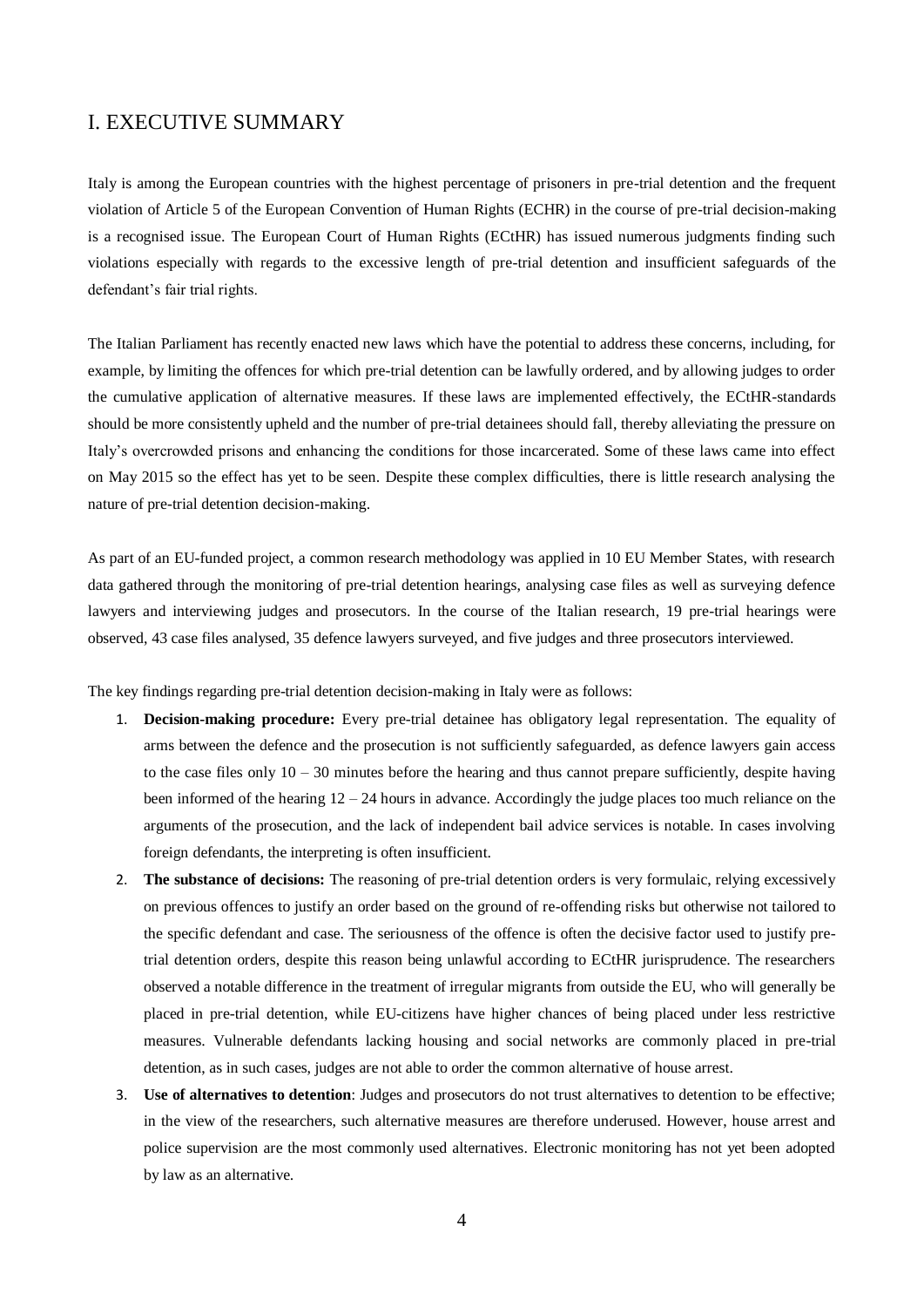4. **Review of pre-trial detention:** There is no legal requirement for reviews to be conducted at regular intervals. All reviews observed during the research were initiated by the defence. Reviews are often conducted without the defendant being present or heard. Cases involving pre-trial detention are conducted faster than cases which do not involve a detainee.

The conclusions of the research indicate that pre-trial detention decision-making in Italy still falls short of the ECtHR standards in a number of areas. In light of these findings, the main recommendations are as follows:

- The defence lawyer should be provided with the case file upon notification of the first judicial hearing, and the implementation of a system of electronic case files could facilitate this. This would meet the requirements of Art. 7(1) of the EU Right to Information Directive which is currently not effectively implemented.
- The recent legislative amendments relating to pre-trial detention should be effectively implemented.
- Independent bail information services should be involved in the pre-trial hearings.
- Pre-trial hearings at all review and appeal levels should always be conducted orally with the defendant being present.
- The EU Directive on the Right to Interpretation and Translation should be effectively implemented, thereby enhancing the standards of interpretation during hearings for non-nationals.
- Funds should be allocated to implement the electronic monitoring of defendants in law and practice, to reduce the use of pre-trial detention for people without a residence suitable for house arrest.
- Guidance and training on the standards of ECtHR-jurisprudence should be delivered to judges, prosecutors and lawyers ensuring that all stakeholders are aware of what factors may and may not be considered when deciding between pre-trial detention or alternative measures.
- The Ministry of Justice should be required to provide reliable and comprehensive statistical data on the use of pre-trial detention and its alternatives.

For a full list of recommendations see chapter X. at page 50.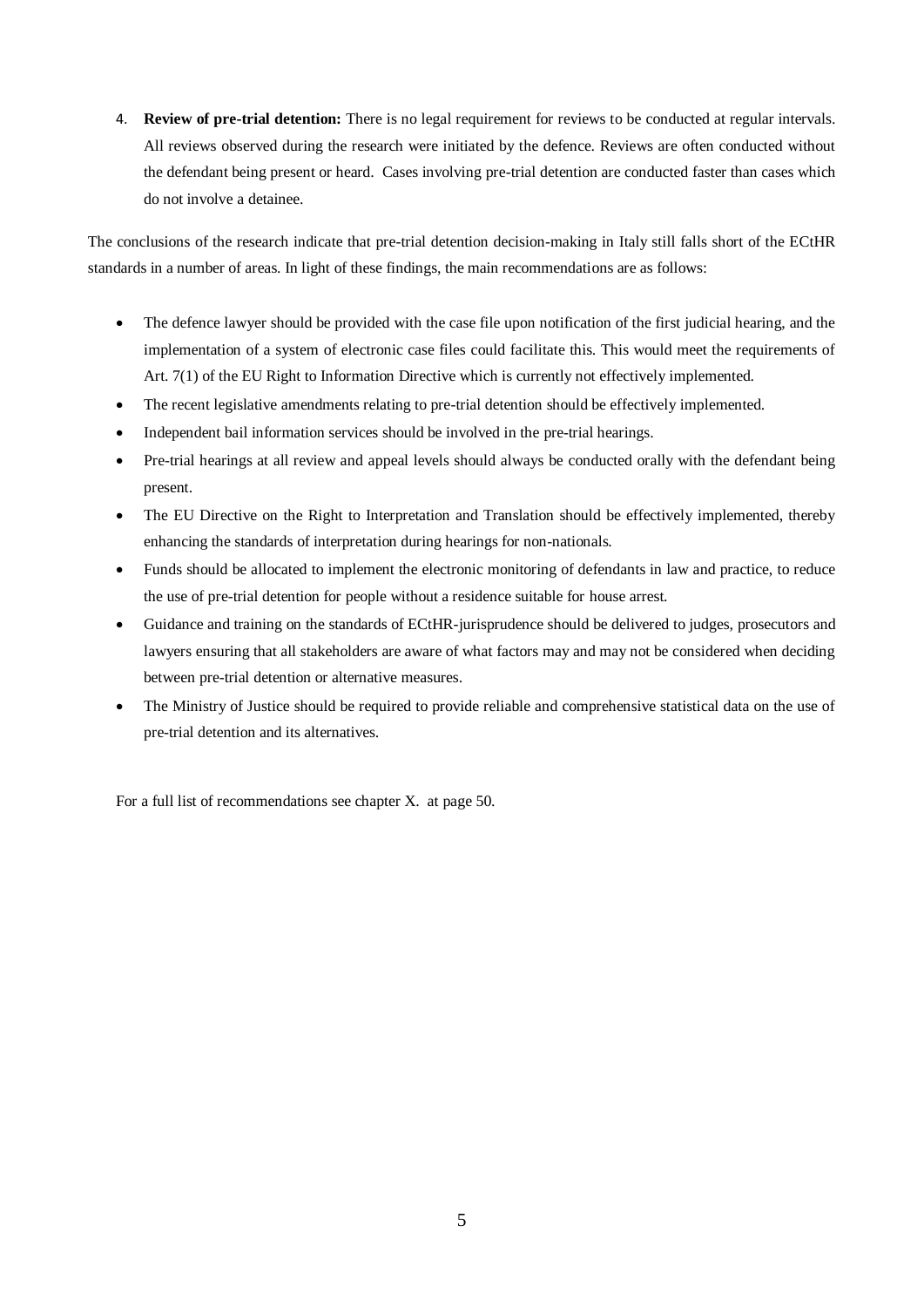## II. INTRODUCTION

This report "The Practice of pre-trial detention: Monitoring Alternatives and Judicial Decision-making in Italy" is one of 10 country reports outlining the findings of the EU-funded research project that was conducted in 10 different EU Member States in 2014 – 2015.

More than 100,000 suspects are detained pre-trial across the EU. While pre-trial detention has an important part to play in some criminal proceedings, ensuring that certain suspects will be brought to trial, it is being used excessively at huge cost to the national economies. Unjustified and excessive pre-trial detention clearly impacts on the right to liberty and to be presumed innocent until proven guilty. It also affects the ability of the detained person to enjoy fully their right to a fair trial, particularly due to restrictions on their ability to prepare their defence and gain access to a lawyer. Further, prison conditions often endanger the suspect's well-being.<sup>1</sup> For these reasons, international human rights standards including the European Convention on Human Rights (ECHR) require that pre-trial detention is used as an exceptional measure of last resort.

While there have been numerous studies on the legal framework governing pre-trial detention in EU Member States, limited research into the practice of pre-trial detention decision-making has been carried out to date. This lack of reliable evidence motivated this major project in which NGOs and academics from 10 EU Member States coordinated by Fair Trials International (Fair Trials) researched pre-trial decision-making procedures. The objective of the project is to provide a unique evidence base regarding what, in practice, is causing the use of pre-trial detention. In this research, the decision-making procedures were reviewed to understand the motivations and incentives of the stakeholders involved (defence practitioners, judges, prosecutors). These findings will be disseminated among policy-makers, judges, prosecutors and defence lawyers, thereby informing the development of future initiatives aiming at reducing the use of pre-trial detention at domestic and EU-level.

This project also complements the current EU-level developments relating to procedural rights. Under the Procedural Rights Roadmap, adopted in 2009, the EU institutions have examined the issues arising from the inadequate protection of procedural rights within the context of mutual recognition, such as the difficulties arising from the application of the European Arrest Warrant. Three procedural rights directives (legal acts which oblige the Member States to adopt domestic provisions that will achieve the aims outlined) have already been adopted: the Interpretation and Translation Directive (2010/64/EU), the Right to Information Directive (2012/13/EU), and the Access to a Lawyer Directive (2013/48/EU). Three further measures are currently under negotiation – on legal aid, safeguards for children and the presumption of innocence and the right to be present at trial.

The Roadmap also included the task of examining issues relating to detention, including pre-trial, through a Green Paper published in 2011. Based on its case work experience and input sought through its Legal Expert Advisory Panel (LEAP<sup>2</sup> ) Fair Trials responded to the Green Paper in the report "Detained without trial" and outlined the necessity for EU-legislation as fundamental rights of individuals are violated in the process of ordering and requesting pre-trial detention. Subsequent Expert meetings in 2012 – 2013 in Amsterdam, London, Paris, Poland, Greece and Lithuania affirmed the understanding that problems with decision-making processes might be responsible for the overuse of pretrial detention and highlighted the need for an evidence base clarifying this presumption. But to date, no legislative action has been taken with regards to strengthening the rights of suspects facing pre-trial detention. However, the

<sup>1</sup> For more detail see: [http://website-pace.net/documents/10643/1264407/pre-trialajdoc1862015-E.pdf/37e1f8c6-ff22-4724-b71e-](http://website-pace.net/documents/10643/1264407/pre-trialajdoc1862015-E.pdf/37e1f8c6-ff22-4724-b71e-58106798bad5)[58106798bad5.](http://website-pace.net/documents/10643/1264407/pre-trialajdoc1862015-E.pdf/37e1f8c6-ff22-4724-b71e-58106798bad5)

<sup>2</sup> [http://www.fairtrials.org/fair-trials-defenders/legal-experts/.](http://www.fairtrials.org/fair-trials-defenders/legal-experts/)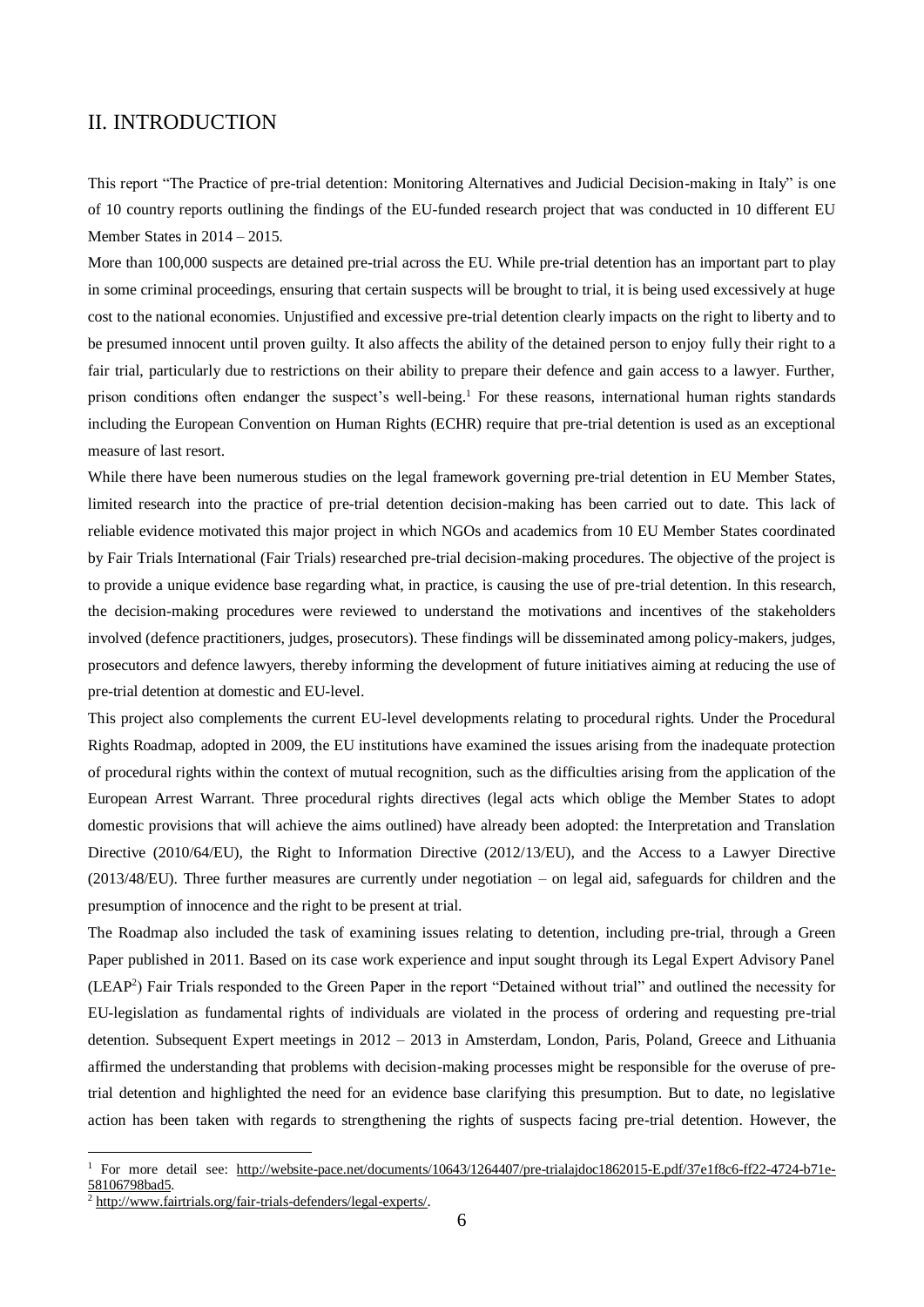European Commission is currently conducting an Impact Assessment for an EU measure on pre-trial detention, which will hopefully be informed by the reports of this research project.

## 1. Regional standards

The current regional standards on pre-trial detention-decision making are outlined in Article 5 of the European Convention on Human Rights ("ECHR"). Article 5(1)(c) ECHR states that a person's arrest or detention may be "effected for the purpose of bringing him before the competent legal authority on reasonable suspicion of having committed an offence or when it is reasonably considered necessary to prevent his committing an offence or fleeing after having done so". Anyone deprived of liberty under the exceptions set out in Article 5 "shall be entitled to take proceedings by which the lawfulness of his detention shall be decided speedily by a court and his release ordered if the detention is not lawful" (Article 5(4) ECHR). The European Court of Human Rights (ECtHR) has developed general principles on the implementation of Article 5 that should govern pre-trial decision-making and would strengthen defence rights if applied accordingly. These standards have developed over a large corpus of ever-growing case law.

## *Procedure*

The ECtHR has ruled that a person detained on the grounds of being suspected of an offence must be brought promptly<sup>3</sup> or "speedily"<sup>4</sup> before a judicial authority, and the "scope for flexibility in interpreting and applying the notion of promptness is very limited".<sup>5</sup> The trial must take place within "reasonable" time according to Article 5(3) ECHR and generally the proceedings involving a pre-trial detainee must be conducted with special diligence and speed.<sup>6</sup> Whether this has happened must be determined by considering the individual facts of the case.<sup>7</sup> The ECtHR has found periods of pre-trial detention lasting between 2.5 and 5 years to be excessive.<sup>8</sup>

According to the ECtHR, the court taking the pre-trial decision, must have the authority to release the suspect<sup>9</sup> and be a body independent from the executive and both parties of the proceedings.<sup>10</sup> The detention hearing must be an oral and adversarial hearing, in which the defence must be given the opportunity to effectively participate.<sup>11</sup>

## *Substance*

The ECtHR has repeatedly emphasised the presumption in favour of release<sup>12</sup> and clarified that the state bears the burden of proof for showing that a less intrusive alternative to detention would not serve the respective purpose.<sup>13</sup> The detention decision must be sufficiently reasoned and should not use "stereotyped"<sup>14</sup> forms of words. The arguments for

<sup>3</sup> *Rehbock v Slovenia*, App. 29462/95, 28 November 2000, para 84.

<sup>4</sup> The limit of acceptable preliminary detention has not been defined by the ECtHR, however in *Brogan and others v UK,* App. 11209/84; 11234/84; 11266/84; 11386/85, 29 November 1988, the court held that periods of preliminary detention ranging from four to six days violated Article 5(3).

<sup>5</sup> ibid para 62.

<sup>6</sup> *Stogmuller v Austria,* App 1602/62, 10 November 1969, para 5.

<sup>7</sup> *Buzadj v. Moldova*, App 23755/07, 16 December 2014, para 3.

<sup>8</sup> *PB v France*, App 38781/97, 1 August 2000, para 34.

<sup>9</sup> *Singh v UK,* App 23389/94, 21 February 1996, para 65.

<sup>10</sup> *Neumeister v Austria,* App 1936/63, 27 June 1968, para 24.

<sup>11</sup> *[Göç](file:///C:/Users/Utente/AppData/Roaming/Microsoft/AppData/Local/Microsoft/casework.intern/AppData/Local/Microsoft/Windows/Temporary%20Internet%20Files/Content.Outlook/GQUKO5NR/Göç) v Turkey, Application* No 36590/97, 11 July 2002, para 62. <sup>12</sup> *Michalko v. Slovakia*, App 35377/05, 21 December 2010, para 145.

<sup>13</sup> *Ilijkov v Bulgaria,* App 33977/96, 26 July 2001, para 85.

<sup>14</sup> *Yagci and Sargin v Turkey,* App 16419/90, 16426/90, 8 June 1995, para 52.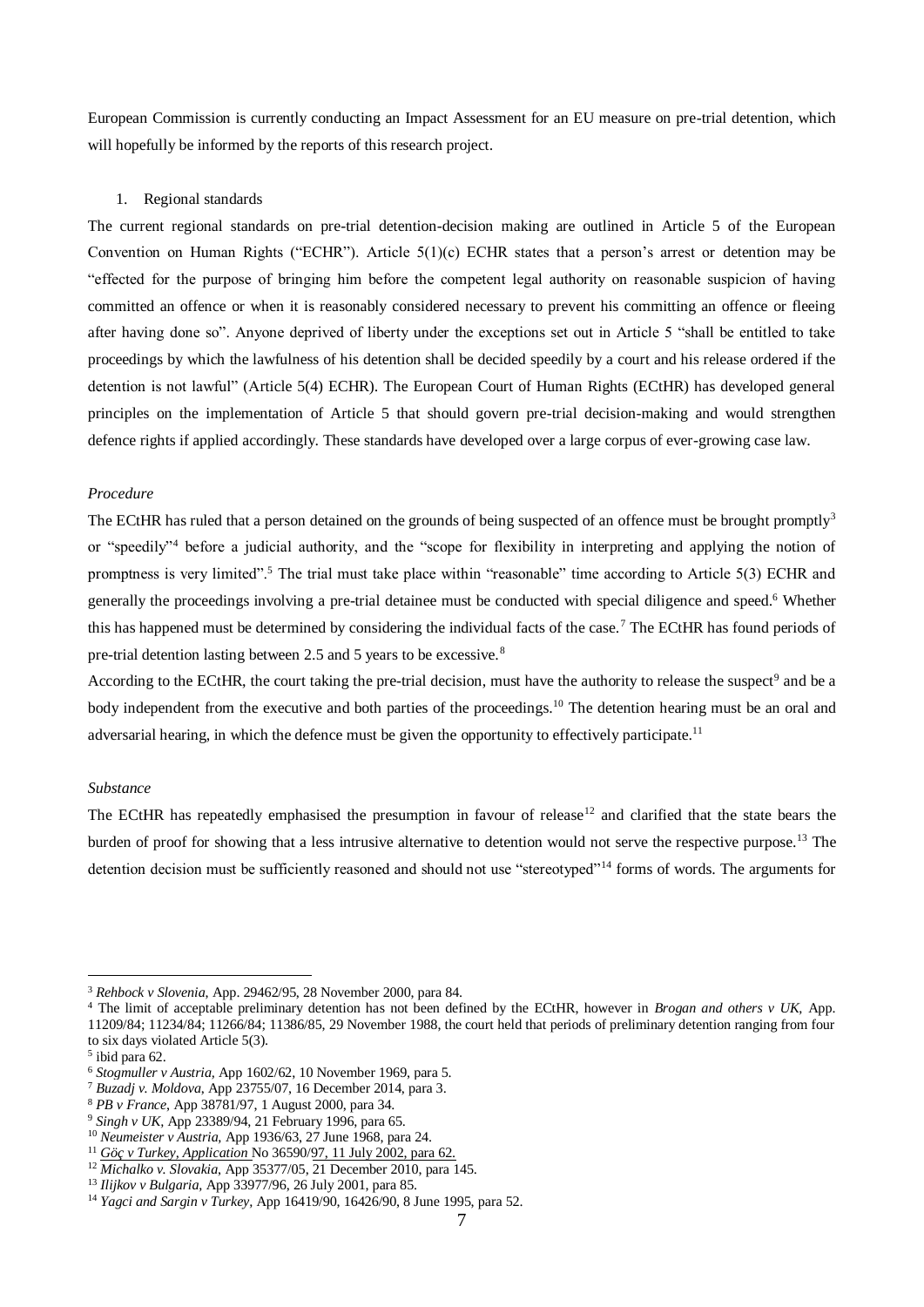and against pre-trial detention must not be "general and abstract".<sup>15</sup> The court must engage with the reasons for pre-trial detention and for dismissing the application for release.<sup>16</sup>

The ECtHR has also outlined the lawful grounds for ordering pre-trial detention to be: (1) the risk that the suspect will fail to appear for trial;<sup>17</sup> (2) the risk the suspect will spoil evidence or intimidate witnesses;<sup>18</sup> (3) the risk that the suspect will commit further offences;<sup>19</sup> (4) the risk that the release will cause public disorder;<sup>20</sup> or (5) the need to protect the safety of a person under investigation in exceptional cases.<sup>21</sup> Committing an offence is insufficient as a reason for ordering pre-trial detention, no matter how serious the offence and the strength of the evidence against the suspect.<sup>22</sup> pre-trial detention based on "the need to preserve public order from the disturbance caused by the offence"<sup>23</sup> can only be legitimate if the public order actually remains threatened. Pre-trial detention cannot be extended just because the judge expects a custodial sentence at trial.<sup>24</sup>

With regards to flight risk, the ECtHR has clarified that merely the lack of fixed residence<sup>25</sup> or the risk of facing long term imprisonment if convicted does not justify ordering pre-trial detention.<sup>26</sup> The risk of reoffending can only justify pre-trial detention if there is actual evidence of the definite risk of reoffending available;<sup>27</sup> merely a lack of job or local family ties would be insufficient.<sup>28</sup>

#### *Alternatives to detention*

The case law of the European Court of Human Rights (ECtHR) has strongly encouraged the use of pre-trial detention as an exceptional measure. In *Ambruszkiewicz v Poland<sup>29</sup>*, the Court stated that the 'detention of an individual is such a serious measure that it is only justified where other, less stringent measures have been considered and found to be insufficient to safeguard the individual or the public interest which might require that the person concerned be detained. That means that it does not suffice that the deprivation of liberty is in conformity with national law, it also must be necessary in the circumstances.'

Furthermore, the ECtHR has emphasised the use of 'proportionality' in decision-making, in that the authorities should consider less stringent alternatives prior to resorting to detention<sup>30</sup>, and the authorities must also consider whether the continued detention of the "accused' is indispensable".<sup>31</sup>

One such alternative is to release the suspect within their state of residence subject to supervision. States may not justify detention in reference to the non-national status of the suspect but must consider whether supervision measures would suffice to guarantee the suspect's attendance at trial.

<sup>15</sup> *Smirnova v Russia*, App 46133/99, 48183/99, 24 July 2003, para 63.

<sup>&</sup>lt;sup>16</sup> See above, note 7.

<sup>&</sup>lt;sup>17</sup> See above, note 15, para 59.

 $^{18}$  Ibid.

<sup>19</sup> *Muller v. France*, App 21802/93, 17 March 1997, para 44.

<sup>20</sup> *I.A. v. France*, App 28213/95, 23 September 1988, para 104.

<sup>21</sup> *Ibid para 108.*

<sup>22</sup> *Tomasi v France,* App 12850/87, 27 August 1992, para 102.

<sup>23</sup> [See](file:///C:/Users/Utente/AppData/Roaming/Microsoft/AppData/Local/Microsoft/casework.intern/AppData/Local/Microsoft/Windows/Temporary%20Internet%20Files/Content.Outlook/GQUKO5NR/See) above, note 20.

 $24 \overline{\text{See}}$  $24 \overline{\text{See}}$  $24 \overline{\text{See}}$  above, note 12, para 149.

<sup>25</sup> *Sulaoja v Estonia,* App 55939/00, 15 February 2005, para 64.

<sup>26</sup> [See](file:///C:/Users/Utente/AppData/Roaming/Microsoft/AppData/Local/Microsoft/casework.intern/AppData/Local/Microsoft/Windows/Temporary%20Internet%20Files/Content.Outlook/GQUKO5NR/See) above, note 22, para 87.

<sup>27</sup> *Matznetter v Austria,* App 2178/64, 10 November 1969, concurring opinion of Judge Balladore Pallieri, para 1.

<sup>28</sup> See above, note 25.

<sup>29</sup> *Ambruszkiewicz v Poland*, App 38797/03. 4 May 2006, para 31.

<sup>30</sup> *Ladent v Poland,* App 11036/03, 18 March 2008, para 55.

<sup>31</sup> Ibid, para 79.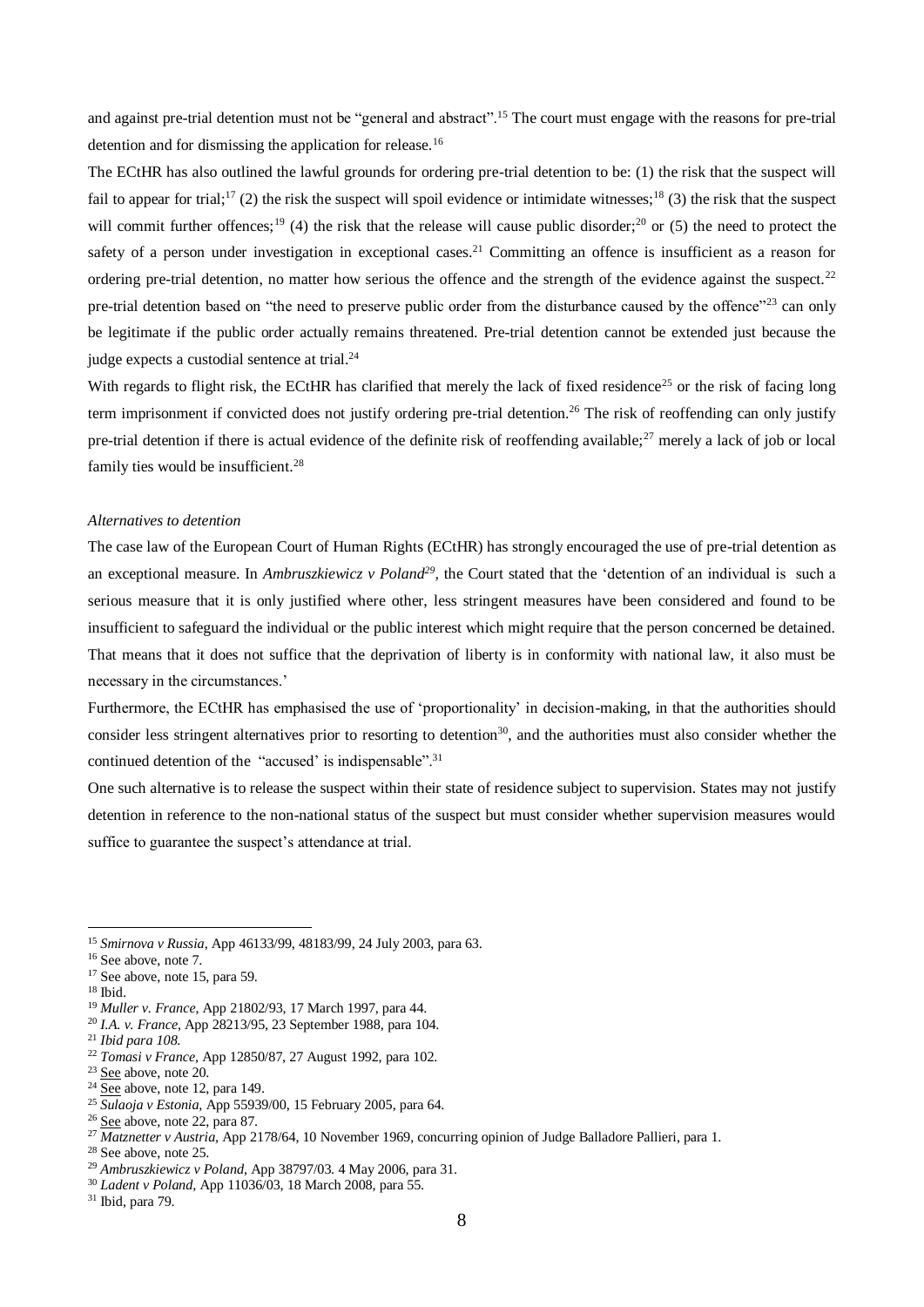## *Review of pre-trial detention*

Pre-trial detention must be subject to regular judicial review,<sup>32</sup> which all stakeholders (defendant, judicial body, and prosecutor) must be able to initiate.<sup>33</sup> A review hearing has to take the form of an adversarial oral hearing with the equality of arms of the parties ensured.<sup>34</sup> This might require access to the case files<sup>35</sup>, which has now been confirmed in Article 7(1) of the Right to Information Directive.). The decision on continuing detention must be taken speedily and reasons must be given for the need for continued detention.<sup>36</sup> Previous decisions should not simply be reproduced.<sup>37</sup> When reviewing a pre-trial detention decision, the ECtHR demands that the court be mindful that a presumption in

favour of release remains<sup>38</sup> and continued detention "can be justified in a given case only if there are specific indications of a genuine requirement of public interest which, notwithstanding the presumption of innocence, outweighs the rule of respect for individual liberty laid down in Article 5 of the Convention".<sup>39</sup> The authorities remain under an ongoing duty to consider whether alternative measures could be used.*<sup>40</sup>*

#### *Implementation*

Yet, these guidelines are not being upheld in national courts and EU countries have been found in violation of Article 5 ECHR in more than 400 cases since 2010.

Notwithstanding any possible EU-action on this issue at a later stage, the ultimate responsibility for ensuring that the suspect's rights to a fair trial and right to liberty are respected and promoted lies with the Member States that must ensure that at least the minimum standards developed by the ECtHR are complied with.

2. Pre-trial detention in Italy

Italy is one of the European countries with the highest number of prisoners in pre-trial detention: in 2010 42% of Italian prisoners were waiting for a final sentence, and 20.8% were waiting for the first sentence (Source: Ministry of Justice). Today the situation has improved slightly (34.5% and 17.1%) but the numbers of prisoners waiting for a final sentence are still alarming.

A book called *The socioeconomic impact of pre-trial detention*<sup>41</sup>, and the document called *Excessive use of pre-trial detention runs against human rights*, written by the European Commissioner for Human Rights Thomas Hammarberg in August 2011, state that every year about 10 million people worldwide are incarcerated in pre-trial detention and spend months or years in prison before their guilt is proven. Beyond the legal and humanitarian considerations, the book claims that "locking away millions of people who are presumed innocent is a waste of human potential that undermines economic development"<sup>42</sup>.

1

<sup>32</sup> *De Wilde, Ooms and Versyp v Belgium,* App 2832/66, 2835/66, 2899/66, 18 June 1971, para 76.

<sup>33</sup> *Rakevich v Russia,* App 58973/00, 28 October 2003, para 43.

<sup>&</sup>lt;sup>34</sup> See above, note 11.

<sup>35</sup> *Wloch v Poland,* App 27785/95, 19 October 2000, para 127.

<sup>36</sup> [See](file:///C:/Users/Utente/AppData/Roaming/Microsoft/AppData/Local/Microsoft/casework.intern/AppData/Local/Microsoft/Windows/Temporary%20Internet%20Files/Content.Outlook/GQUKO5NR/See) above, note 3, para 84.

 $37 \overline{See}$  above, note 13.

<sup>&</sup>lt;sup>38</sup> See above, note 12, para 145.

<sup>39</sup> *McKay v UK,* App 543/03*,* 3 October 2006, para 42.

<sup>40</sup> *Darvas v Hungary,* App 19574/07, 11 January 2011, para 27.

*<sup>41</sup> The socioeconomic impact of pretrial detention* has been edited and published by Open Society Foundations & United Nations Development Program.

 $42$  The book provides empirical evidences to support major limitations of the use of pre-trial detention, quantifying for the first time total costs of the excesses of preventive detention in the world, through the analysis of the adverse effects that misuse of pre-trial detention causes at the level of unemployment and to economic growth, for healthcare costs, and for costs relating to corruption and misuse of state resources.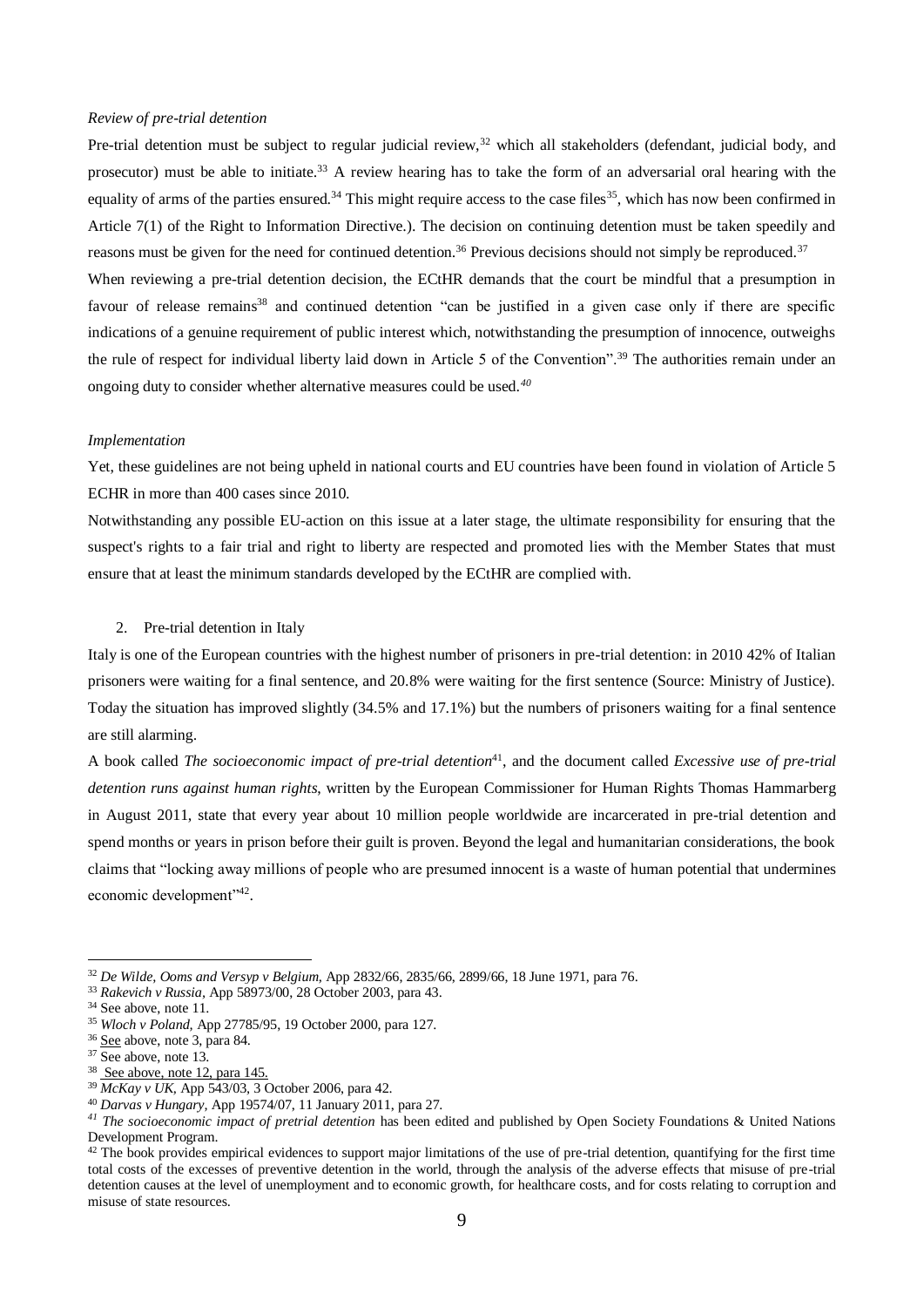At regional level, Article 5 of the ECHR provides that every person has the right to liberty and security. No one can be deprived of liberty except in the cases listed explicitly by Art. 5 and in the manner prescribed by law. A number of guarantees are provided regarding information about the accusation, translation before the judicial authorities, the right to be tried within a reasonable time or to be set free during the investigation, access to a prompt and effective remedy and the right to compensation in case of breach of Article 5.

However, such guarantees are not always respected. Art. 5 ECHR has been frequently violated in Italy in the past (See Chapter 4.6), and our research shows how similar violations could be sanctioned also in the future.

In any case, it is appropriate to point out that Italy has recently passed two laws (Law 117/2014 and 47/2015, see Chapter 4.3) that have certainly outlined a more liberal system, theoretically able to reduce significantly the number of suspected or defendants in pre-trial detention and the infringements of Article 5 of the ECHR.

The Antigone Association, which conducted this research in Italy, has for over twenty years been dealing with rights and guarantees within the criminal justice system, with particular attention to the supervision of conditions of detention. Criticism has always been levelled at the excessive use of pre-trial detention and conditions of detention of prisoners on remand, who actually have a less favourable treatment than prisoners with a final sentence (i.e. less access to work opportunities).

Antigone believes that this research could promote a European debate on the homogenisation of domestic legislations with regard to increasing the standard of legal guarantees in the procedures of application of the pre-trial detention.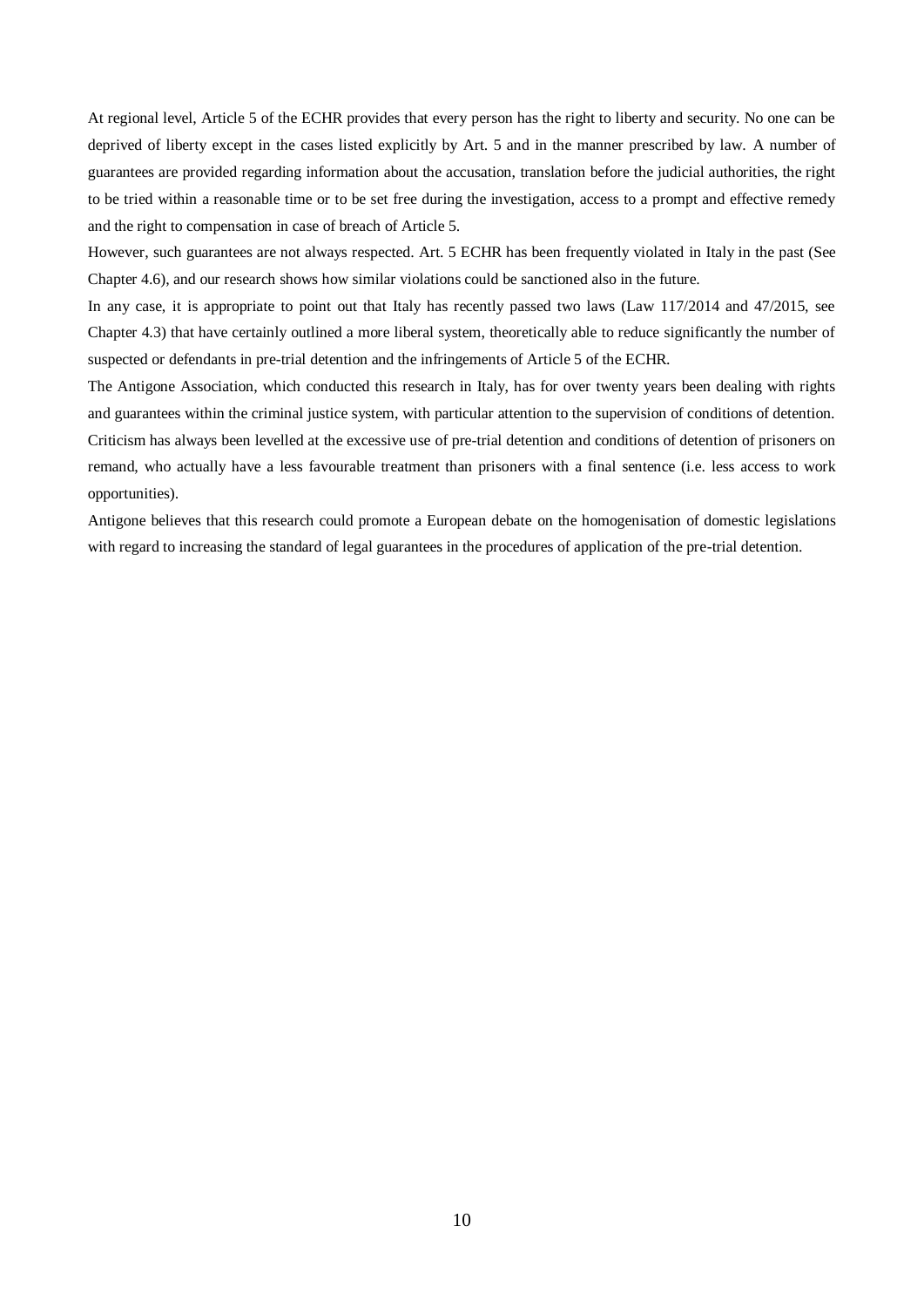## III. METHODOLOGY OF THE RESEARCH PROJECT

This project was designed to develop an improved understanding of the process of judicial decision-making on pre-trial detention in 10 EU Member States. The research was carried out in 10 Member States with different legal systems (common and civil law), legal traditions and heritage (for example Soviet, Roman and Napoleonic influences), differing economic situations and, importantly, strongly varying usage of pre-trial detention in criminal proceedings (for example 12.7% of all detainees in Ireland have not yet been convicted<sup>43</sup> whereas in the Netherlands 39.9% of all prisoners have not yet been convicted<sup>44</sup>). The choice of participating countries allows for identifying good and bad practices, and proposing reform at the national level as well as developing recommendations that would ensure enhanced minimum standards across the EU. The individual country reports focusing on the situation in each participating country will provide in-depth input to the regional report which will outline common problems across the region as well as highlighting examples of good practice, and will provide a comprehensive understanding of pan-EU pre-trial decisionmaking.

Five research elements were developed to gain insight into domestic decision-making processes, with the expectation that this would allow for a) analysing shortfalls within pre-trial detention decision-making, understanding the reasons for high pre-trial detention rates in some countries and establishing an understanding of the merits in this process of other countries, b) assessing similarities and differences across the different jurisdictions, and c) the development of substantial recommendations that can guide policy makers in their reform efforts.

The five-stages of the research were as follows:

1

(1) Desk-based research, in which the partners examined the national law and practical procedures with regards to pre-trial detention, collated publicly available statistics on the use of pre-trial detention and available alternatives, as well as information on recent or forthcoming legislative reforms.

Based on this research, Fair Trials and the partners drafted research tools which – with small adaptations to specific local conditions – explore practice and motivations of pre-trial decisions and capture the perceptions of the stakeholders in all participating countries.

- (2) A defence practitioner survey, which asked lawyers for their experiences with regards to the procedures and substance of pre-trial detention decisions.
- (3) Monitoring pre-trial detention hearings, thereby gaining a unique insight into the procedures of such hearings, as well as the substance of submissions and arguments provided by lawyers and prosecutors and judicial decisions at initial and review hearings.
- (4) Case file reviews, which enabled researchers to get an understanding of the full life of a pre-trial detention case, as opposed to the snapshot obtained through the hearing monitoring.
- (5) Structured interviews with judges and prosecutors, capturing their intentions and motivation in cases involving pre-trial detention decisions. In addition to the common questions that formed the main part of the interviews, the researchers developed country-specific questions based on the previous findings to follow-up on specific local issues.

<sup>43</sup> [http://www.prisonstudies.org/country/ireland-republic,](http://www.prisonstudies.org/country/ireland-republic) data provided by International Centre for Prison Studies, 18 June 2015.

<sup>44</sup> [http://www.prisonstudies.org/country/netherlands,](http://www.prisonstudies.org/country/netherlands) data provided by International Centre for Prison Studies, 18 June 2015.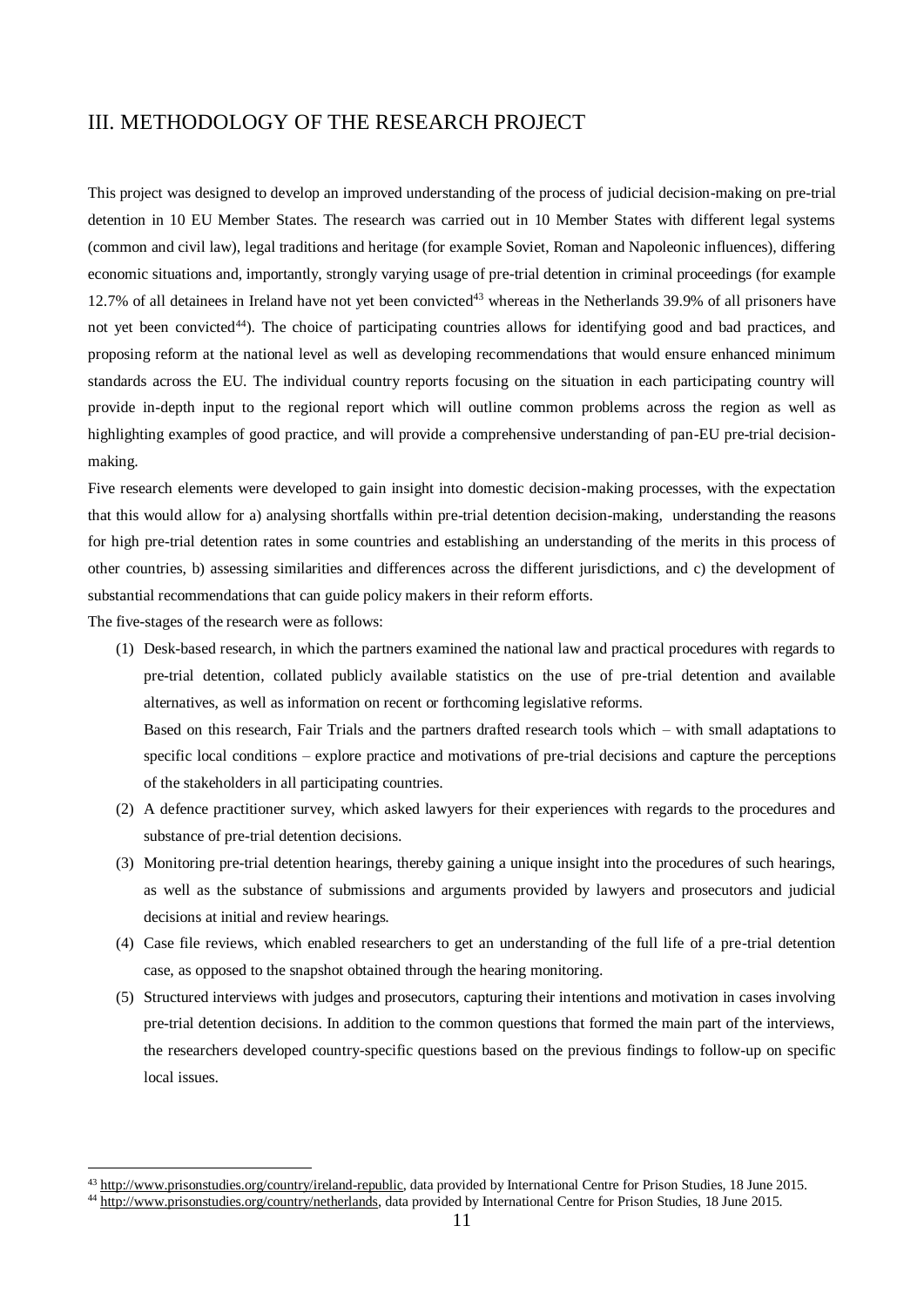## *In Italy*

This report is mainly based on the analysis of 35 questionnaires to lawyers, five questionnaires filled in by judges, three questionnaires filled in by prosecutors, 43 case files examined and 19 individual hearings monitored.

Lawyers surveyed come from all over Italy, and we tried to have an as varied sample as possible (including both young lawyers and experienced defence practitioners of criminal law). The survey has been conducted via email and with further telephonic and in presence conversations. Most of the lawyers surveyed where members of Antigone or professionals that made contact with our organisation in the past for other reasons.

The prosecutors and judges interviewed work in different districts and even in this case we tried to have a more varied sample as possible (Supreme Court, *Corte di Assise*, ordinary courts).

The case files mainly concern the courts of Rome, Bologna and Lecce. Again, to have a more varied sample as possible, it was decided to focus attention on the Court in the capital, on one in the North and one in the South of Italy.

The hearings monitored were held in the Court (including the Court of Review) and the Court of Appeal of Rome.

The main problems encountered concerned access to case files and hearings. Although Antigone has been authorised by President of the Court of Rome to access files and hearings since November 2014, in fact, such access was problematic, both because these electronic files contained only partial data (e.g., there are no data on the appeals of precautionary measures), and because the authorisation to access the hearings did not include the option of finding out about the final outcome of the proceedings monitored.

For these reasons, it was decided to examine case files collected mainly from law firms throughout the country; the incomplete data obtained from 15 electronic files examined at the Court in Rome have not been included in the final report.

As for the type of crimes, it was decided to give preference to the offences relating to narcotic drugs as in Italy over 30% of the prison population is incarcerated in relation to this crime.

Our findings are derived mostly from the 43 case files analysed, because the data collected in this case were more comprehensive and included the reasoning of pre-trial detention decisions, reasoning that was not always available for the 19 hearings monitored<sup>45</sup>.

In the next few chapters, after a brief introduction to the (general and legal) context and to the peculiarities of the Italian system, we analyse in detail the findings concerning the procedure of pre-trial decision making, the substance of pretrial detention decision making, the alternatives to detention, the review and the outcomes.

It is important to bear always in mind that the Italian pre-trial detention system is characterised by the fact that the presumption of innocence (Art. 27, par.2) extends beyond the first instance so that also the second and third instance appellant is considered as not serving a final sentence and therefore subject to the rules of the precautionary measures. Consequently, in the present research, the notion of pre-trial detention refers to a precautionary detention measure applied not only before the first instance, but in general before the final sentence.

## **Abbreviations used**

<u>.</u>

ECtHR European court of human rights EU European Union

c.c.p. Code of criminal procedure ECHR European convention on human rights

<sup>&</sup>lt;sup>45</sup> We have been authorised to assist to the hearings, but not to access the case files, and therefore we could not see the reasonings.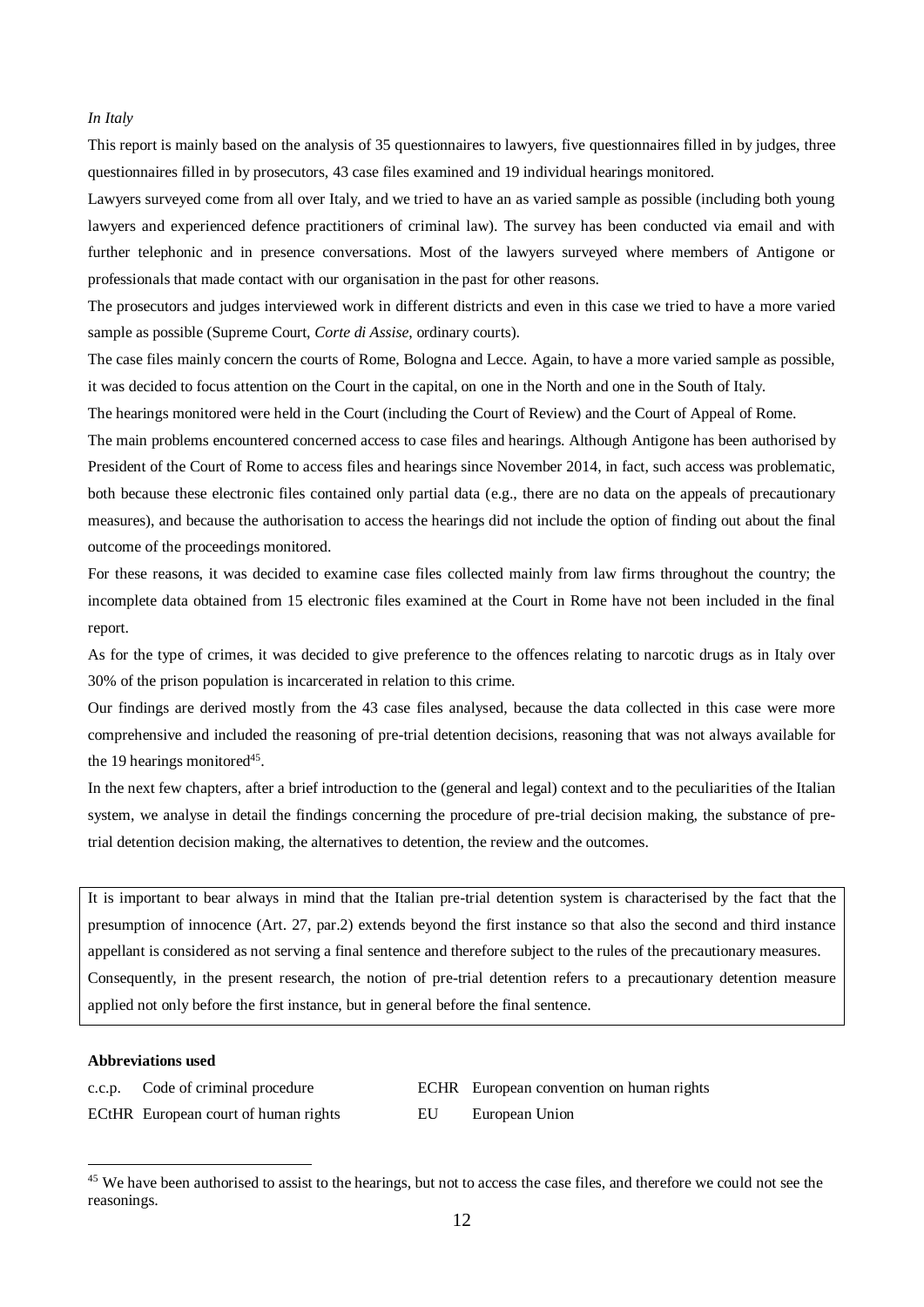## IV. CONTEXT

#### **4.1. Background information about Italy**

Since 2 June 1946, when the monarchy was abolished by popular referendum, Italy has been a parliamentary, democratic republic with a multi-party political system based on the 1948 Constitution. The Parliament is bicameral (there is a Chamber of Deputies and a Senate), and its members are directly elected for five years by universal suffrage. The President of the Republic is elected for seven years by a joint session of the two chambers and is the formal Head of State. The Prime Minister is usually the leader of the party that has the largest representation in the Chamber of Deputies. He must be endorsed by, and have the confidence of, both houses of parliament.

Since the beginning of the Republic, Italian politics has been characterised by high levels of instability and government turnover, especially during the early 1990s, when persistent government wavering, mounting economic pressure and especially a series of corruption scandals implicating all parties in illegal financing prompted a profound political crisis. Many political leaders were under criminal prosecution (known as the 'Mani Pulite' investigation) by the courts and the whole power structure faltered. After a period of transition, the so-called Second Republic begun. New political forces and new coalitions emerged, while a major turnover in the new parliament took place. The new parties developed around two poles: the centre-left and the centre-right. For nearly 15 years, governments tended to alternate between these two poles, until the political crisis of November 2011 following the resignation of then-Prime Minister Silvio Berlusconi. A technocratic government led by former EU commissioner Mario Monti steered the administration for 18 months before elections were held in early 2013. Italy was then governed by a grand coalition government led by Enrico Letta, and after his resignation in early 2014, Italy's current prime minister is the leader of the centre-left Democratic Party, Matteo Renzi.

With around 61 million inhabitants, Italy is the 4th most populous EU member state. Until the early 1980s it was a linguistically and culturally homogeneous society. Then, Italy began to attract substantial flows of foreign immigrants. The present-day figure of about 4.9 million foreign residents, making up some 8.1% of the total population, include more than half a million children born in Italy to foreign nationals, the so-called second generation immigrants, but exclude irregular migrants, whose numbers are very difficult to determine.

Italy has a developed economy and is a founding member of the EU. It is also a member of major multilateral economic organisations such as the Group of Seven Industrialised Countries (G-7), the Group of Eight (G-8), OECD, the World Trade Organisation (WTO) and the International Monetary Fund (IMF). In 2012, according to IMF data, Italy was the ninth largest economy in the world and the fifth largest in Europe in terms of nominal Gross Domestic Product (GDP). Its annual GDP accounts for 12.1% of the European Union's total GDP. Nevertheless, per capita income is nearly 20% lower than the average among European Union countries.

Italy has a civil law system. The codes of the Kingdom of Sardinia in civil and penal affairs were extended to the whole of Italy when it was unified in the mid-19th century. The revised 1988 penal code replaced the old 'inquisitorial' system with an accusatory system similar to that of common law countries. Besides the codes, there are innumerable statutes that integrate the codes and regulate areas of law for which no codes exist, such as public law.

Under the Italian constitution, the judiciary is independent of the legislature and the executive, and therefore jurisdictional functions can be performed only by magistrates and judges cannot be dismissed. The Italian judicial system consists of a series of courts and a body of judges who are civil servants. The judicial system is unified, every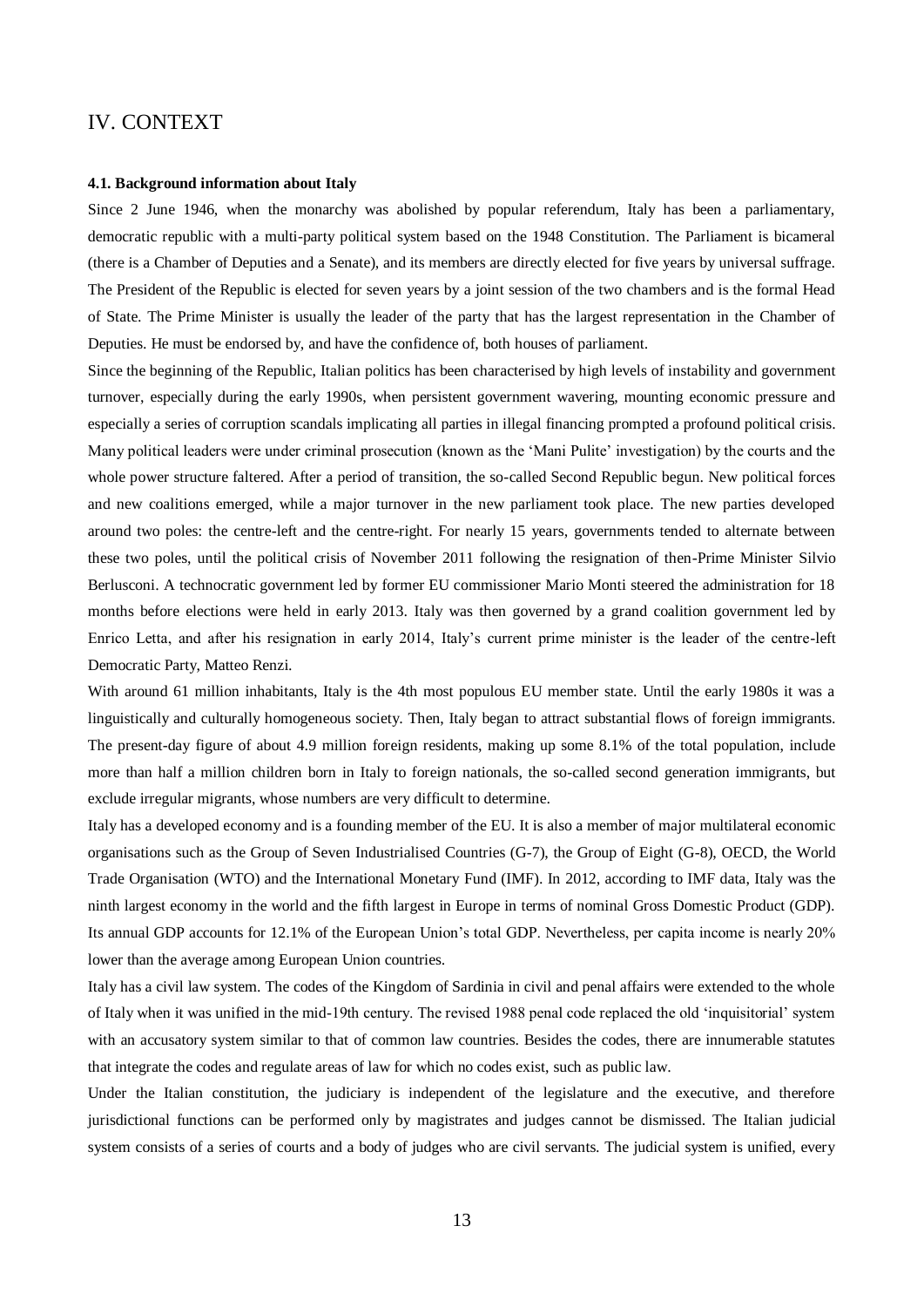court being part of the national network. The highest court is the Supreme Court of Appeal (*Corte di Cassazione*), which has appellate jurisdiction and gives judgements on points of law only.

#### **4.2. Before pre-trial detention and actors involved in decisions about pre-trial detention.**

Arrest and custody are temporary measures restricting personal freedom before pre-trial detention and represent an anticipation of the protection provided for by precautionary measures (Art. 380 to 384 c.c.p.). They differ from those because of the urgency and of the lack of a decision of a judicial authority, which will intervene later in the forms of validation.

Arrest consists of a temporary deprivation of liberty by judiciary police against "those who are caught in the act of committing a crime" (in *flagrante delicto*).

Custody consists of a deprivation of liberty decided by the prosecutor "even not in *flagrante delicto*, when there are specific elements that, also in connection with the inability to identify the suspect, suggest the risk of flight of a person seriously suspected of a serious crime".

The judicial police who carried out the arrest or custody have several information obligations (Art. 386-387 of the c.c.p.) towards the person (for instance to warn the person of having the right to instruct a lawyer of choice; immediately inform the lawyer, or the one appointed *ex officio*, of the arrest or custody). These information requirements have been further expanded with the Legislative Decree 101/2014 implementing the EU Directive 2012/13/EU.

Prerogatives and duties of the prosecutor are listed in articles 388-390 of the c.c.p. (for instance to question the defendant, giving timely notice to his/her lawyer, to inform them of the facts under investigation and of the reasons underlying the decision to detain him/her, to communicate the evidence against him/her and, when this does not compromise the investigations, the sources of this evidence).

The Public prosecutor is not a judge in this respect, and therefore he can only ask for the application, modification or withdrawal of the measure. He can only adopt more urgent and interim measures, together with the police, within the first 24 hours.

According to the Italian Constitution (Art. 13) an arrested person has to be immediately presented to the prosecutor, at the latest within 24 hours from the arrest, otherwise the arrest is invalid. On its part the prosecutor, within 48 hours of the arrest, has to ask the judge to validate it. The arrest is invalid if the judge does not validate it within 48 hours of the request.

The judge of the preliminary investigations (G.I.P.), or the ordinary Judge in some cases (*direttissima*), must hold the validation hearing (Arts. 390-391 c.c.p.) within 48 hours of the validation of the request of the prosecutor, informing, without delay, the prosecutor, the lawyer and the defendant if already released. The hearing takes place in closed session and requires the participation of a lawyer of choice or of a lawyer instructed by the court if he/she cannot be found or has not appeared. The prosecutor, if he/she has appeared (his/her presence is optional), indicates the reasons for the arrest or custody and make his/her requests as regards the application of precautionary measures. The judge questions the defendant, if present, and his/her lawyer. At this point the judge can decide whether or not to validate the order of arrest or custody.

In both cases his/her decision can be challenged before the *Corte di Cassazione* by the defendant or by the prosecutor.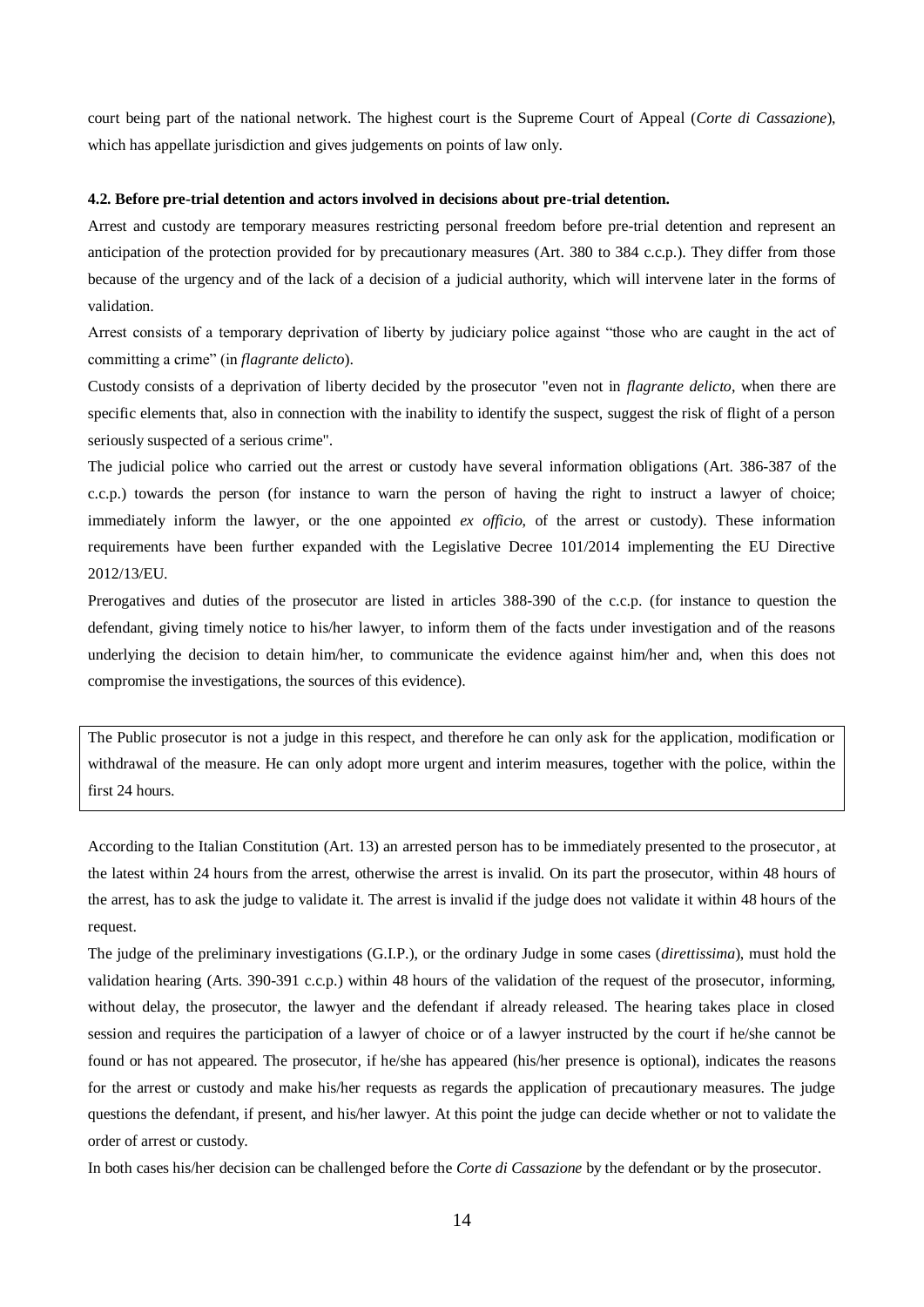Legal aid is governed by Decree 115/2002 and article 98 of c.p.p. It enables those who lack financial resources to qualify for free legal assistance to promote or defend themselves in civil or criminal proceedings. With legal aid the lawyer fees are paid for by the state.

The *ex officio* lawyer, on the contrary, is a lawyer appointed by the state to defend the accused that has not appointed a lawyer of choice yet, in order to ensure the right to technical defence in any criminal trial. The *ex officio* lawyer must be paid by the accused, and not by the State, but the accused can instruct a lawyer of choice at all times.

The rules concerning legal aid and *ex officio* lawyers apply at all stages, including the proceedings regarding pre-trial measures.

## **4.3. Precautionary measures**

## **4.3.1. Law**

#### **The constitutional principles regarding measures restricting personal freedom are:**

a) personal freedom cannot be restricted except in the cases and in the manner prescribed by the law, and following the decision of a judge (Art. 13 and 14);

b) the possibility to challenge in court measures limiting personal freedom for violation of the law (Art. 111, par. 7); c) the presumption of innocence (Art. 27, par.2).

Personal precautionary measures are custodial or non custodial. Custodial precautionary measures are: pre-trial detention (Art. 285), house arrest (Art. 284 c.c.p.); arrest in a health care facility (Art. 286). These measures are similar to pre-trial detention in several respects: time spent under these measures is subtracted from the final sentence; maximum lengths and procedural rules are the same as pre-trial detention.

Electronic monitoring is not considered an alternative to pre-trial detention, but a possible means of house arrest.

**Non-custodial alternatives** to detention are: travel ban (Art. 281 c.c.p.), reporting to the police (Art. 282), family restraining order (Art. 282 bis), prohibition of residence (Art. 283 c.c.p.). The judge cannot apply a measure that is more severe than the one requested from the prosecutor.

The Code of Criminal Procedure (from art. 272 to art. 279) outlines the provisions governing pre-trial detention in more detail.

According to the Code of Criminal Procedure (c.c.p.) **a pre-trial measure can be applied only in cases of serious suspicion of guilt (Art. 273 c.c.p.) and of specific precautionary requirements (Art. 274 c.c.p.).** The latter are indicated by the law and are only danger of escape, of suppression of evidence, of re-offending.

With regard to **the selection of measures**, the judge has to follow the criteria set out in Art. 275 c.c.p. (referred to as constrained discretion): **the measure must be appropriate, proportionate and the least depriving**.

The law says explicitly that imprisonment can be applied only for specific crimes and when all other measures cannot meet the specific precautionary requirements.

In general terms **pre-trial detention cannot be applied for crimes that can be punished with a maximum sentence of less than five years** (note: in the past it was less than 4 years. The amendment to Art. 280 c.c.p. introduced by Decree 94/2013 has a strong impact on drug-related crimes). Exception: illegal financing of political parties.

For offences under this threshold pre-trial detention is possible in case of violation of house arrest.

That said, for more serious offences (more than 5 years) the principles of constrained discretion and of last resort still applies.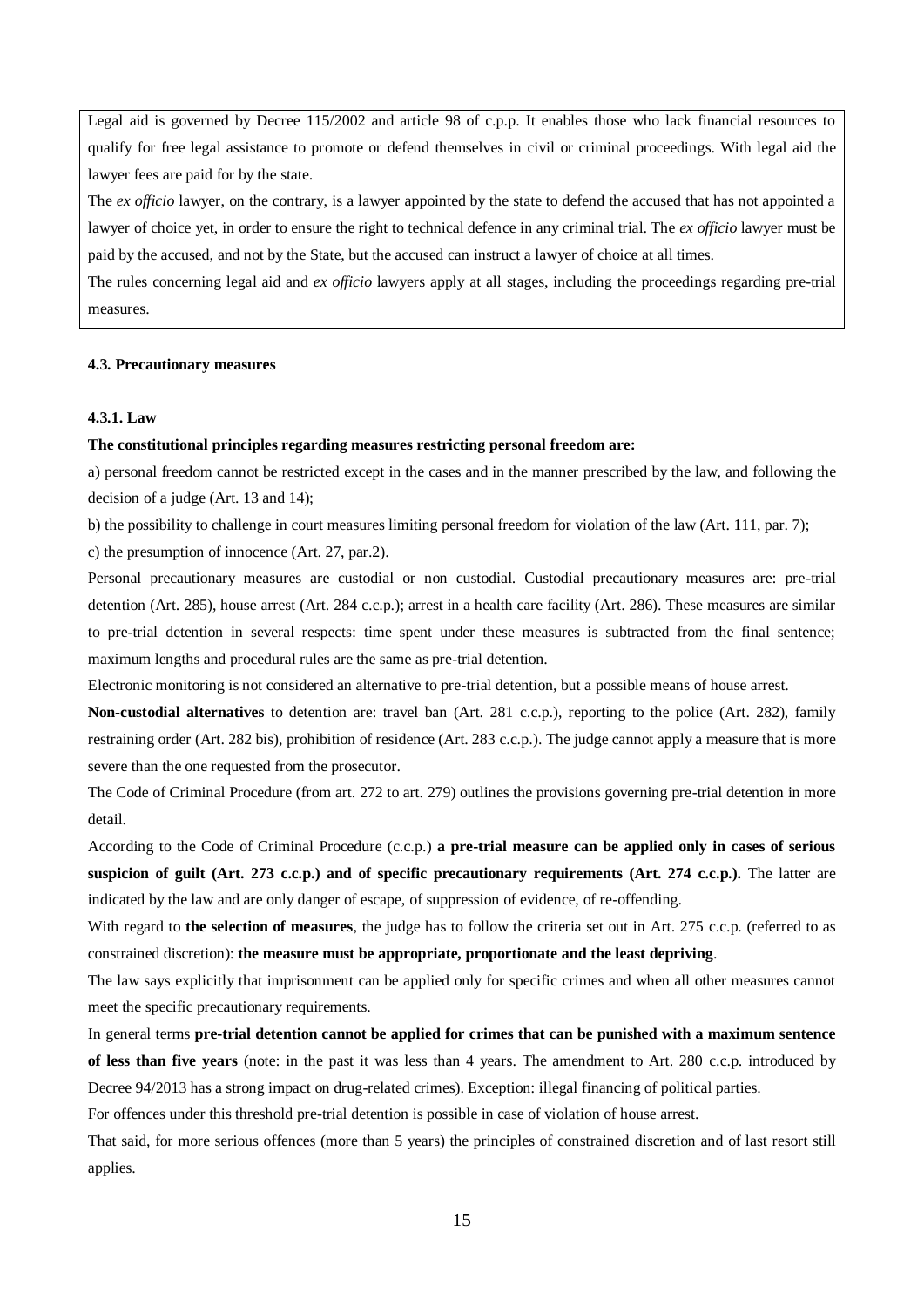The recently introduced **law 47/2015**, came into force on May 8, concerning "Amendments to the Code of criminal procedure relating to precautionary measures", following the jurisprudence of the Constitutional Court, has severely limited **the presumption of absolute suitability of remand in custody**, that is the cases when only detention is presumed to meet the precautionary requirements, only to three particularly serious crimes: mafia crimes; terrorist association, including international terrorist association, and subversive association.

For other offences (e.g. murder, rape and kidnapping for ransom), pre-trial detention cannot be applied if the precautionary needs can be met with the use of other measures.

According to Art. 278 c.c.p., to determine the seriousness of the offence, and therefore what pre-trial measure can or cannot be used, the code considers the longest term of imprisonment that can be imposed for a given offence (maximum statutory penalty: 5 years). For the determination of the maximum statutory penalty no account is taken of aggravating circumstances such as continuation of the criminal intent, reiteration and other common circumstances, that could increase the length of the sentence, but only of the more serious aggravating circumstances, that could increase the length of the sentence of more than one third.

The recently introduced **law 47/2015**, in line with the requirements with EctHR-jurisprudence, amended Article 275 c.c.p., paragraph 3: pre-trial detention can be ordered only if disqualification or other coercive measures are inadequate; prison, therefore, becomes *extrema ratio* and the other measures, unlike in the past, may now be applied cumulatively to make pre-trial detention further residual. All other measures have to be considered and ruled to be inadequate, even cumulatively, before pre-trial detention can be applied.

Article 274 c.c.p., paragraph 1, lett. b) and c), has also been amended to the effect that to apply pre-trial detention it is required that the danger of escape is not only concrete, but also immediate. It also stipulates that the situations of real and present danger cannot be derived only from the gravity of the offense, but also from other parameters such as previous behaviours, the personality of the accused, etc..

It is no longer possible for the court to justify the application of the precautionary measure *per relationem* (Art. 292 c.p.c., paragraph 2, lett. C and Cbis), by only referring to the file of the prosecutor, whereas an autonomous motivation becomes necessary, that takes into due consideration the arguments of the defence. According to the new version of Art. 274 c.c.p., then, reasoning now has to be more detailed.

The reform limits the discretion of the courts in evaluating the application of the precautionary measures that will guarantee the precautionary requirements pending prosecution, according to both the requirement of the concreteness of the risk of flight or re-offending and to that of their actual presence.

Both requirements cannot be assumed "only from the severity of the offense prosecuted" but need to be assessed case by case by the judge.

The amendments also eliminate the automatic recourse to custody in prison in the event of infringement of house arrest (or other private residence). In these cases, in fact, the court may also decide to continue applying house arrest if the infringement of the measure is considered to be of minor relevance.

Law 117/2014 has recently been approved (08/08/2014) that ratifies decree no. 92/2014 and introduces significant changes in the rules governing the application of the pre-trial detention.

According to Art. 275 c.c.p. para. 2a part one, pre-trial detention or house arrest cannot be used if the judge believes that a suspended sentence will be applied at the end of the trial (which is the case of sentences of less than 2 years, if the judge believes there is no risk of re-offending).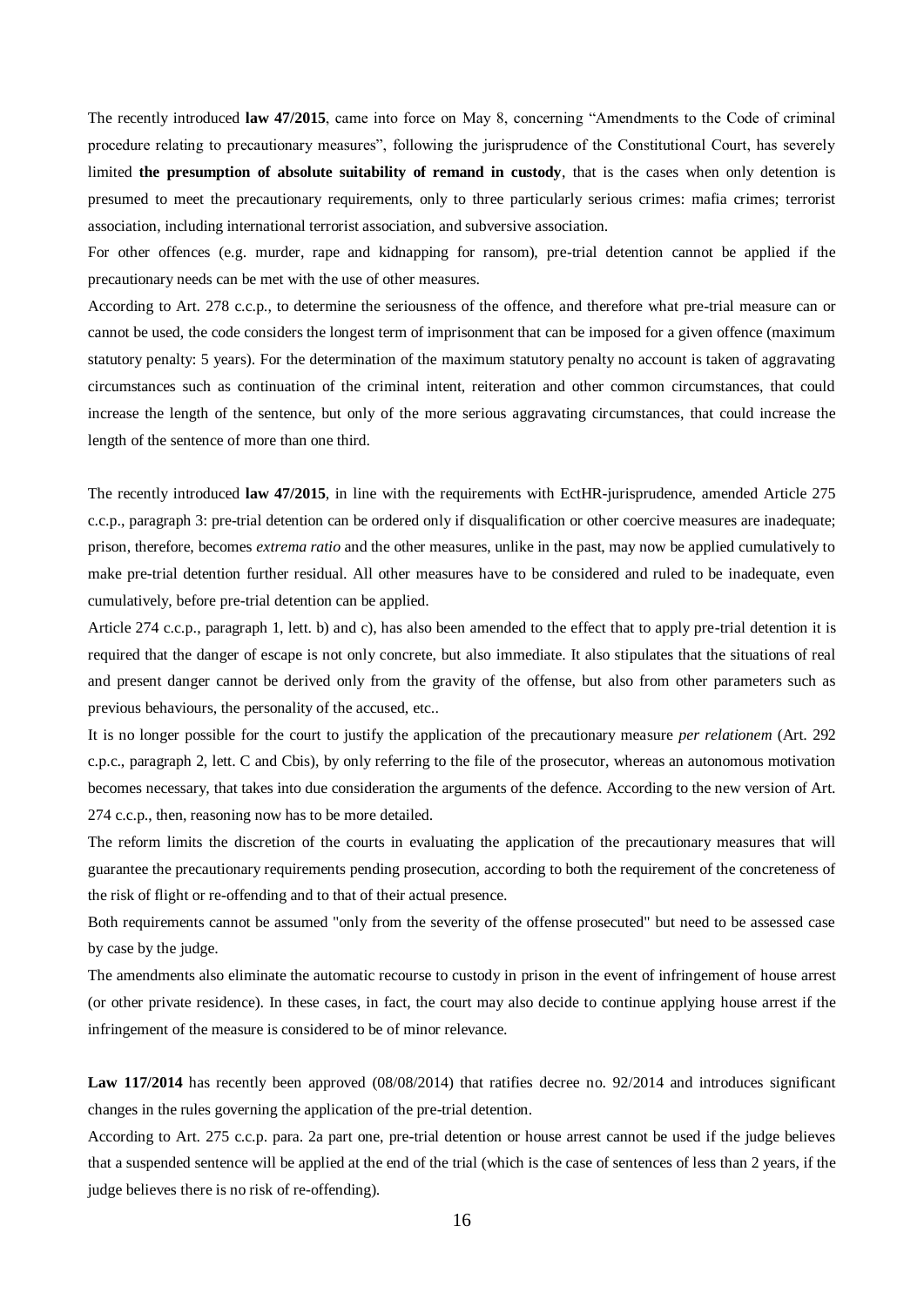A new period has been added to Art. 275 c.c.p. par. 2-bis, relevant only for pre-trial detention in prison: pre-trial detention cannot be applied if the judge believes that in the actual case (not in the abstract according to the statutory maximum) the final sentence will be less than three years. This provision will not apply in proceedings for offences under Articles 423-bis, 572, 612-bis and 624 bis of the Criminal Code (crimes sensationalised by the media such as breaking and entering or forest arson) and under Article 4 bis of the penitentiary law (serious crimes such as organised crime or sex offences) and when, assuming the inadequacy of any other measure, house arrest cannot be applied due to lack of fixed abode. But there are also a number of other exceptions:

- for offences listed in par. 3 of art. 275 c.c.p. (a long list of other serious offences);

- in case of violation of house arrest (Art. 276 c.c.p., par. 1-ter c.c.p.);

- in case of violation of other pre-trial measures (Art. 280 c.c.p., par. 3 c.c.p.).

The **statutory maximum length of pre-trial detention** is a consequence of Art. 13 par. 5 of the Constitution that states that the law must define a maximum length for pre-trial detention. Several limits define maximum length, from arrest to the moment when the sentence becomes final.

Four stages are identified in Art. 303 c.c.p.: preliminary investigation; first trial; appeal against first sentence; appeal to the Supreme Court (*Corte di Cassazione*).

- Firstly, preliminary investigation: the defendant is released if this stage of the proceeding is not concluded before a time limit that depends on the seriousness of the offence investigated (three months for crimes that can be punished with prison sentences of up to six years, six months for crimes that can be punished with sentences of more than six and up to twenty years, one year for crimes that can be punished with sentences of more than twenty years). The same mechanism applies when precautionary detention continues also during the other stages of the trial (in Italy sentences can only be carried out when they are final). The periods are additional to the previous ones, and start again from the beginning of every new stage, but with different terms:

- during the first trial the terms are: six months if the sentence can be of up to six years, one year if the sentence can be of up to twenty years, one year and a half for more serious offences.

- during the appeal against the first sentence the terms are linked to the actual sentence decided during the first trial (and not to the maximum sentence in abstract). The terms are: nine months for sentences of up to three years, one year in case of a sentence of up to ten years, one year and a half for sentences of more than ten years.

- the same terms imposed as during the appeal period are applied also during the trial before the Supreme Court.

- Besides these staggered terms, the law also sets an overall term for the entire proceedings: pre-trial detention cannot last longer than two years for crimes that can be punished with sentences of up to six years, four years for crimes that can be punished with sentences of up to twenty years, six years for more serious offences.

Because, in some cases, even overall terms can be extended, the legislation provides also for so-called final terms: pretrial detention cannot last longer than twice the maximum period at each stage of the proceeding, and the overall maximum length cannot be exceeded by more than its half according to Art. 304 par. 6 c.c.p.. In these cases therefore pre-trial detention theoretically could last up to 9 years.

## **4.3.2 Procedure**

Normally, the first judicial hearing about pre-trial detention takes place after the accused is caught in *flagrante delicto*  (Art. 382 c.c.p.).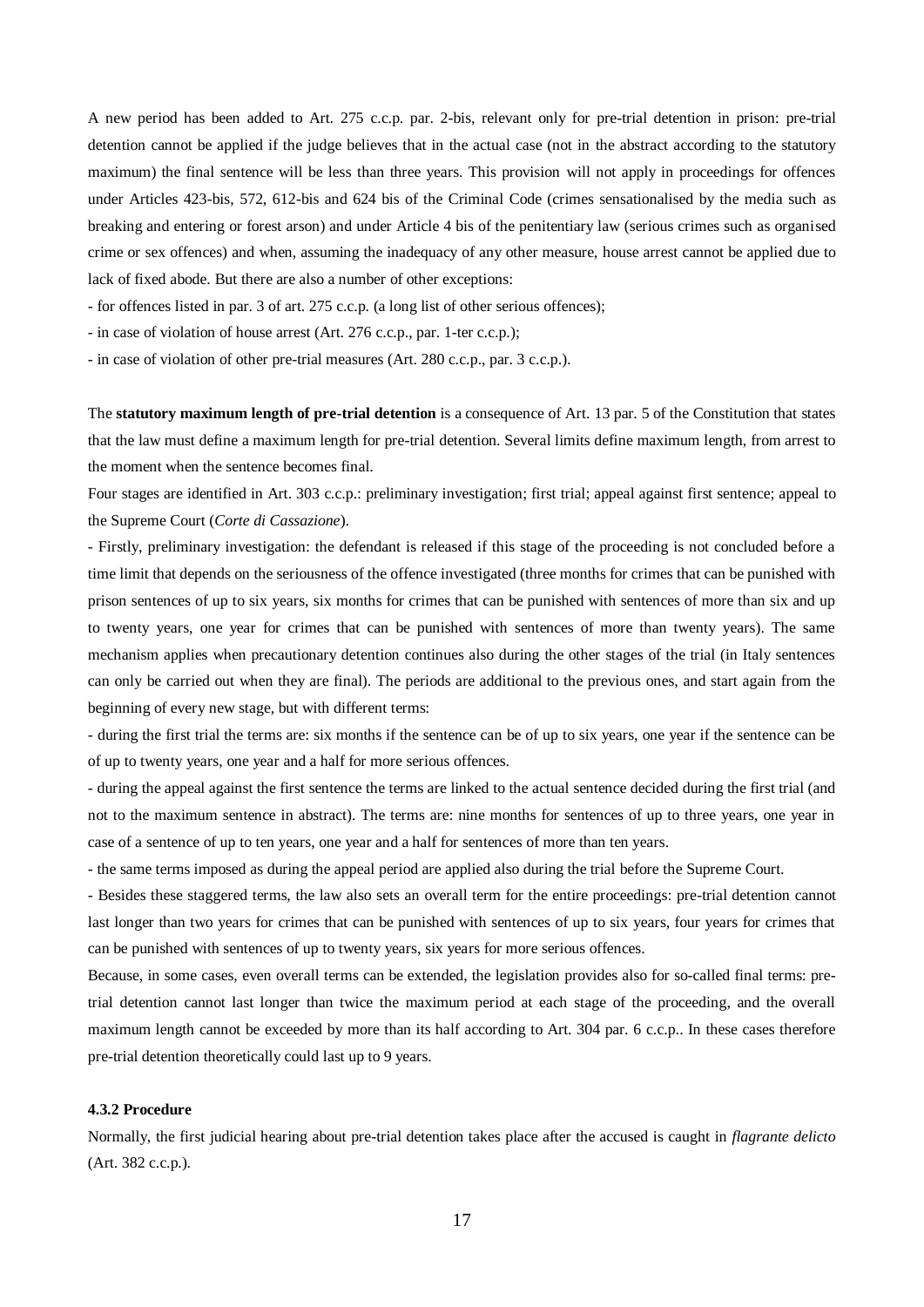As soon as the decision on confirming the arrest is adopted, the judge decides on the pre-trial measures, after listening to the parties' submissions.

**The application of less restrictive measures can be requested by the prosecutor** (the judge cannot apply a more restrictive measure than the one requested by the prosecutor), **by the judge** (who for instance denies the request of the prosecutor and then applies a less restrictive measure) **and by the defence**.

As stated above, according to the Italian Constitution (Art. 13) an arrested person has to be immediately presented to the prosecutor, at the latest within 24 hours of arrest, otherwise the arrest is invalid. For his/her part the prosecutor, within 48 hours of arrest, has to ask the judge to validate it. The arrest is invalid if the judge does not validate it within 48 hours from the request.

**The suspect in custody, under arrest or under other measure, can talk immediately with a lawye**r (Art. 104 c.c.p.); for this purpose a lawyer has to be immediately informed (Art. 293 and 386 c.p.p.). This right can be suspended for a maximum of 5 days for "specific and exceptional precautionary reasons" when the meeting with the lawyer can jeopardise the investigations.

**The case file must be provided by the authority that questions the suspect immediately after the arrest**. (art. 390 and 391 c.c.p.)

Three main case scenarios have to be considered.

1) If the suspect has been caught in the act of committing a crime the prosecutor, after informing the lawyer, questions the suspect, explaining to him/her why he/she has been arrested, what is the evidence against him/her and, if this poses no threat for the investigations, the sources of this evidence.

At the hearing for the validation, immediately after the decision on validating the arrest, the judge decides on the application of the pre-trial measure. The lawyer can see the file at the hearing or shortly before the hearing and in that occasion can shortly discuss the case confidentially with the suspect.

2) If the measure is requested by the prosecutor and applied by the judge later during the investigations, but before the beginning of the trial, the file is made available to the lawyer after the execution of the measure, but before the validation hearing.

3) when the measure is applied during the trial, the defender has already been able to see the file.

During the entire trial the presence of legal defence is required. If the suspect or accused person does not have a lawyer of choice, a lawyer is instructed *ex officio*.

## **The withdrawal or the modifications of pre-trial measure can be requested by the defendant or by the Public Prosecutor,** during the trial hearings or by filing a specific request at the court offices.

Art. 279 c.c.p.: on the application, withdrawal or modifications of pre-trial measures the decision pertains to the judge in charge of that stage of the trial (during the investigation, the *Giudice per le indagini preliminari* - judge of the preliminary investigations). This strictly follows the Italian Constitution, which at Art. 13 par. 2 stipulates that restriction of personal freedom is only lawful as a consequence of a "justified decision by the court".

Pre-trial detention is re-examined by the proceeding judge (who may or may not be the same judge who applied the measure, depending on the stage of the trial) usually after a request by the defence (at any moment and with no limits in the number of the requests), or *ex officio* when the terms of maximum length are going to expire.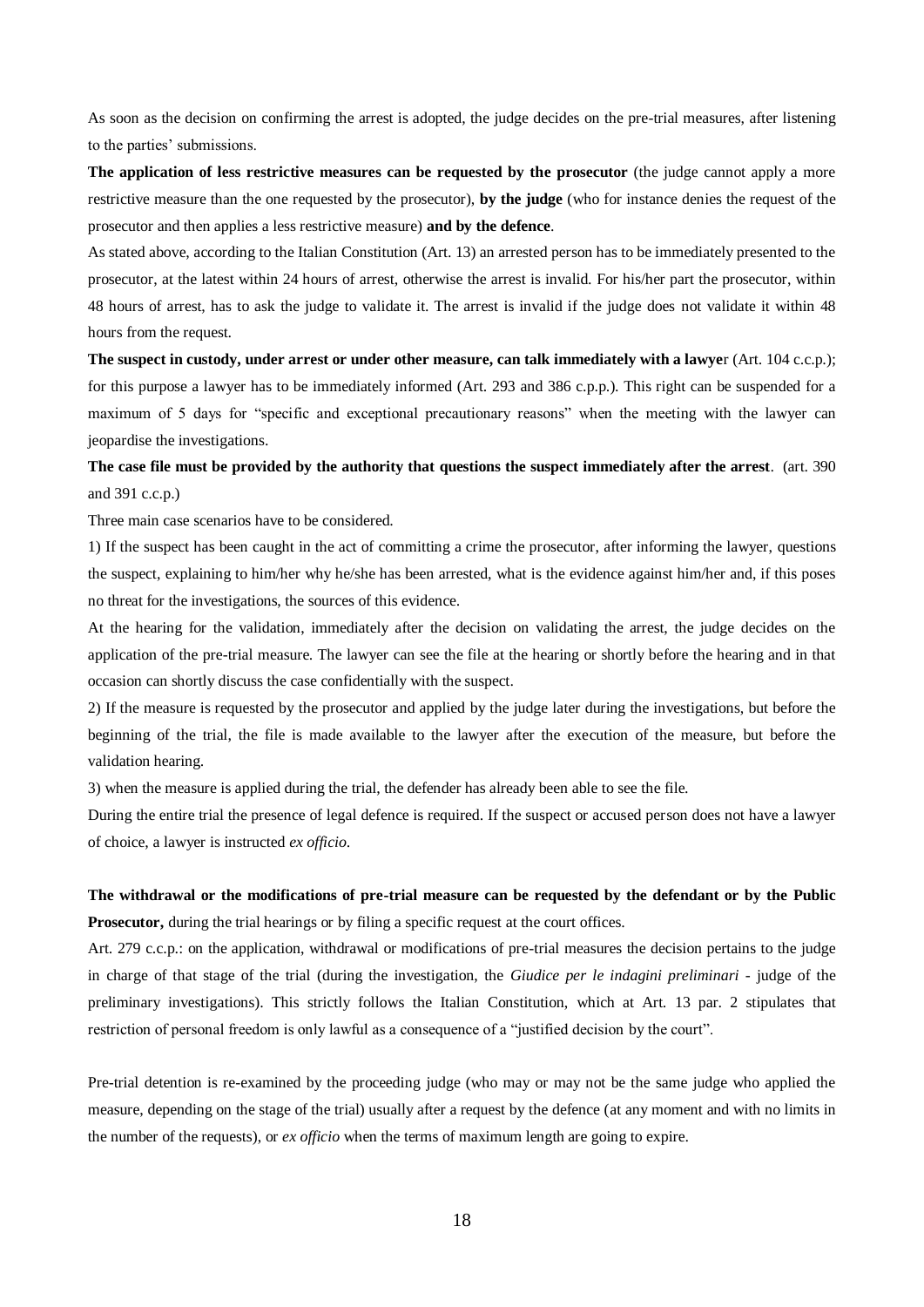The measure has to be withdrawn immediately (eventually *ex officio*) when serious indicia of guilt or and/or precautionary reasons no longer exist. In addition, at the request of the Public Prosecutor or of the defence, the measure can be revised *in melius*.

If the measure is based on the danger of tampering with evidence, the judge has to fix the expiration date of the measure, bearing in mind the investigative requirements (Art. 292 c.c.p., par. 2 lett. d). If the measure is pre-trial prison detention, as a rule (there are exceptions for the most serious crimes) it cannot last for more than 90 days.

**To challenge the first application (***riesame***) of pre-trial detention the defendant can ask for the decision to be reviewed by a different judge. In this case the decision is under the jurisdiction of the** *Tribunale del Riesame* **(court of review),** a special section of the district court, not present in small courts The court decisions can be challenged at the *Corte di Cassazione*.

This kind of appeal is submitted within 10 day of the application of the measure, and the decision can be challenged both on formal and substantial issues. The submission may or may not be motivated, and it is fully "*devolutivo*": the competence of the judge is not limited to the complaints raised by the motivations of the defendant. There are peremptory terms before which the prosecutor has to submit the investigation files, and the decision is taken within 10 days. If the term expires the defendant is released.

## **Once the measure has been applied, on its life course (modification or revocation) it is competent the judge in charge of that stage of the proceeding.**

His/her decisions can be challenged before the *Tribunale del riesame* but in this case (so-called "*appello*") the terms set in the code are not imperative.

#### **4.4. Features of the Italian system**

<u>.</u>

Recent reforms (Law 117/2014 and 47/2015) have certainly put in place a more liberal system, theoretically able to reduce significantly the number of suspected or accused persons in pre-trial detention.

The explicit will of the Italian parliament has been to reduce the number of prisoners (including those on remand) to comply with the ECtHR judgment Torreggiani v. Italy (8.1.2013). In that judgment Italy was condemned for violation of Art. 3 of the Charter, due to the conditions of detention of applicants, allocated in cells where they could enjoy less than three square metres each. "The Court deems that the detention conditions in question, also taking the length of the applicants' imprisonment into account, have subjected those concerned to a test that was so intense as to exceed the inevitable level of suffering that is inherent in detention".

The Court in that judgment acknowledged a wider and general problem of overcrowding and urged the Italian government to address it, with the application of sanctions not involving imprisonment and, for what matters here, the adoption of measures to reduce the use of remand in custody.

For instance cases of presumption of suitability of pre-trial detention have been greatly reduced to only three offenses (crimes of mafia, of terrorist association, including international and subversive association) on the basis of several judgments of the Constitutional Court which had considered unlawful such irrebuttable presumption for other cases<sup>46</sup>.

<sup>46</sup> Decision 26/03/2015 no. 48, on the offence of external support for mafia organisations, decision 23/07/ 2013, no. 232, on the offence under art. 609 octies c.p., decision 8/7/2013, no. 213, on the offence under art. 630 c.p., decision 29/3/2013, no. 57 on the offences committed making use of the conditions of art. 416-bis c.p. or to facilitate the activities of the organisations described in the same article, decision 3/5/2012, no. 110, on the offense under art. 416 c.p., perpetrated to commit the offenses described in art. 473 and 474 c.p., decision 22/7/2011, no. 231, on the offense under art. 74, D.P.R. 9/10/1990 n. 309, decision 12/5/2011, no. 164, on the offense ex art. 575 c.p., decision 21/7/2010, no. 265, on offenses under art 600-bis co. 1, 609-bis and 609 quater c.p. on this see: <http://www.penalecontemporaneo.it/materia/-/-/-/3797->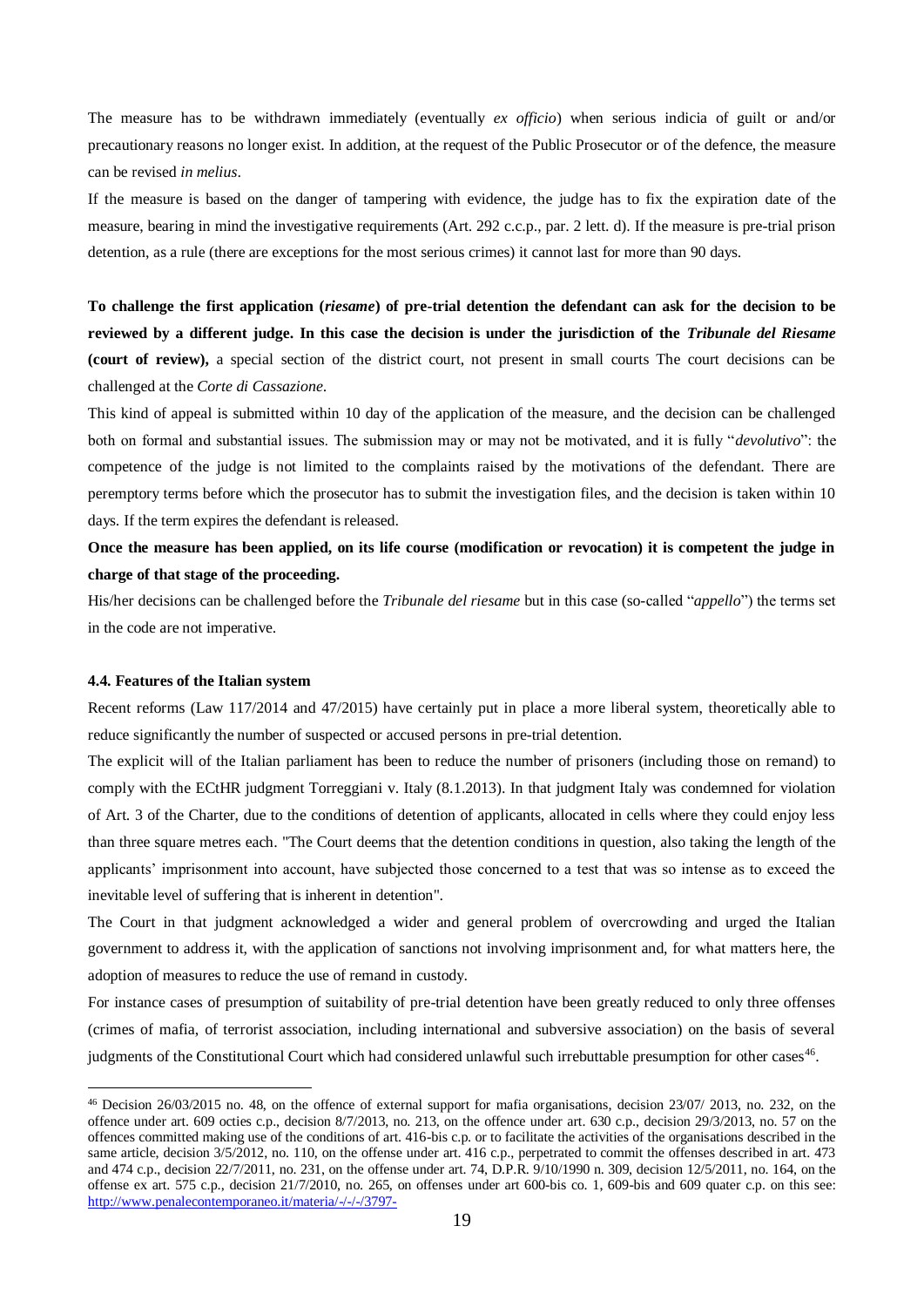With regard to the ECtHR case law on the specific issue of legislation on precautionary measures (see par. 5), the issue is more complex and cannot be fully understood without considering, at least, three particular features of the Italian legislation.

Very briefly, in a comparative European framework, the Italian pre-trial detention system is characterised by the fact that the presumption of innocence (Art. 27, par.2) extends beyond the first instance, so that also the second and third grade appellant is considered as not serving a final sentence and therefore subject to the rules of the precautionary measures.

Closely related to this theoretical aspect is a material one, and an extremely relevant one, confirmed by the data collected in this research. The excessive length of criminal proceedings in Italy inevitably, in practice, entails that the pre-trial detention also acts as an anticipation (or replacement) punishment. This also entails that pre-trial detention also has a retributive function contrary to the law, because it is contrary to the principle of the presumption of innocence mentioned above: the function of pre-trial detention should reside exclusively in the precautionary requirements indicated in Art. 274 c.c.p..

A third peculiarity of the Italian system lies in modifying the mechanism of the precautionary measure. Unlike other European legal systems, modification of the precautionary measure is sought from the proceeding judge and the adversarial nature of the proceedings is only on paper without a prior hearing of the defendant.

#### **4.5. Official statistics on the use of pre-trial detention**

The first point to be mentioned here concerns the dramatic lack of data on pre-trial detention in Italy. The are some very basic figures on pre-trial prison detention, but for instance we never managed to get data on the average length of pretrial detention, and this is a very serious concern for a country, such as Italy, where the time limits for pre-trial detention can be very long (in some cases up to 9 years). But the situation is much worse for alternatives to pre-trial detention. We know they are widely used, but no data is available at all. It is impossible for instance to know how many people in Italy are subject to house arrest, let alone information such as costs or efficacy (rate of violation) of these measures.

We tried all sorts of contacts to get the data, but in the end we had to accept the fact that the data we needed was simply not available. It is therefore with great satisfaction that we realised that law 47/2015 introduced in Art. 15 an obligation for the Government to present, by 31 January of each year, a report to the Parliament containing statistical data on the application of all precautionary measures applied in the last year, broken down by types and outcomes. The first comprehensive set of data should therefore be available by 31 January 2016.

It is usually said that criminal legislation should not be based on purely political or ideological grounds, but when no data are available, it is very difficult to imagine things going in any other way. This research recommends that the Commission should ask for, and coordinate, data collection in all member countries. That would benefit both national and European policies.

In any case, as shown by the few figures we have, the use of pre-trial detention decreased in Italy in the last few years both in absolute numbers and in percentage terms amongst the prison population. This is due to some reforms to the legislation on pre-trial detention passed after the declaration of a State of national emergency for prison overcrowding (January 2010) and then after the Torreggiani decision of the ECtHR (January 2013).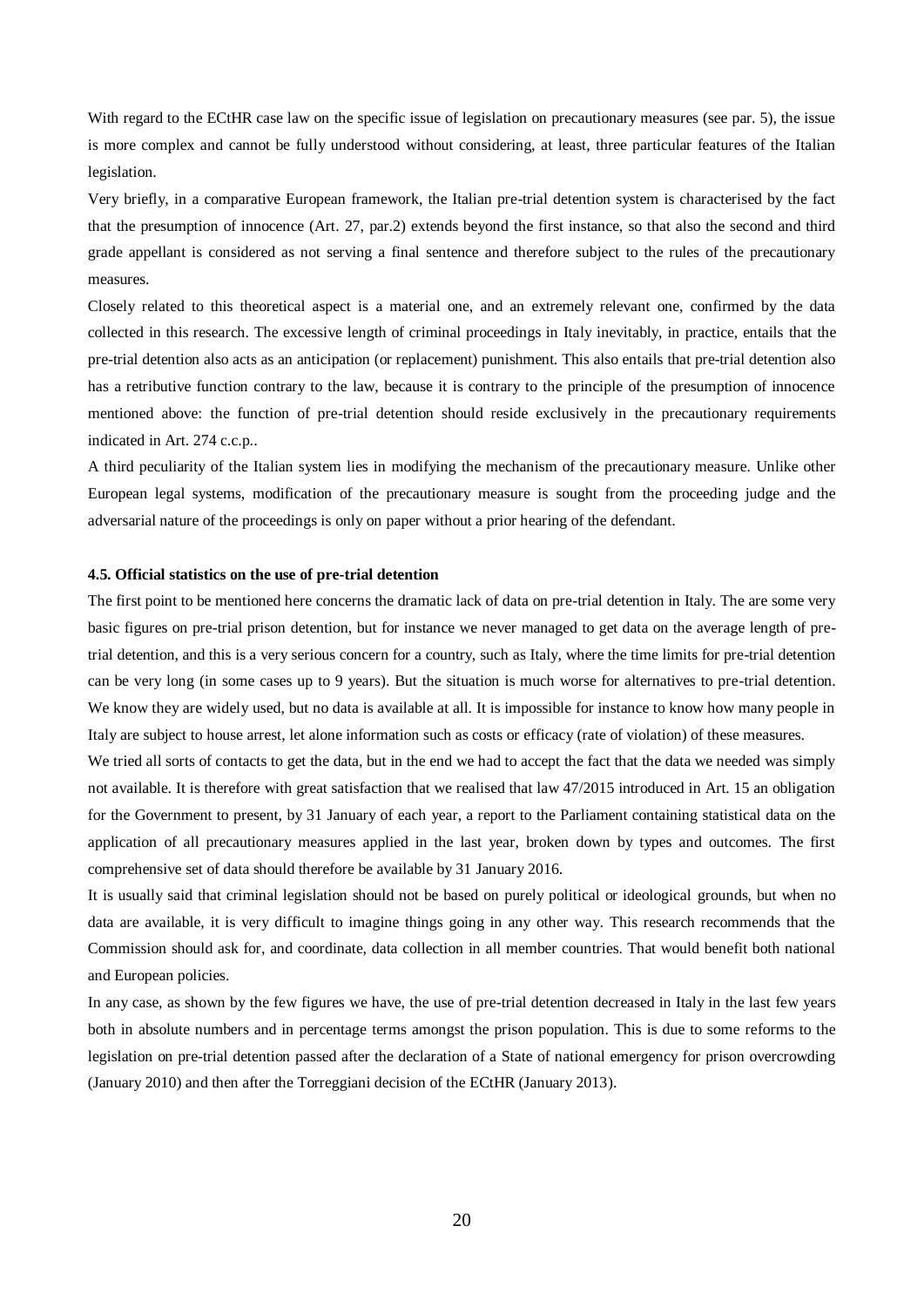|       | Other prisoners without a final sentence      |             |                              |             |                              | <b>Prisoners</b><br>with |                    |                   |                 |                |           |
|-------|-----------------------------------------------|-------------|------------------------------|-------------|------------------------------|--------------------------|--------------------|-------------------|-----------------|----------------|-----------|
| Year* | <b>Prisoners</b><br>in pre-trial<br>detention |             | Appellanti<br>(2nd<br>grade) |             | Ricorrenti<br>(3rd<br>grade) |                          | Mixed<br>positions | final<br>sentence | <b>Internee</b> | <b>Unknown</b> | Total     |
| 2008  | 14.671 25,2%                                  |             |                              | 9.555 16,4% | 3.865 6,6%                   |                          | 1.745              | 26.587 45,7%      | 1.639           |                | 65 58.127 |
| 2009  | 14.367 22,2%                                  |             |                              | 8.501 13,1% | 5.086 7.8%                   |                          | 1.781              | 33.145 51,2%      | 1.837           |                | 74 64.791 |
| 2010  | 14.112 20,8%                                  |             |                              | 8.005 11,8% | 4.855 7.1%                   |                          | 1.720              | 37.432 55,1%      | 1.747           |                | 90 67.961 |
| 2011  | 13.625 20,4%                                  |             |                              | 7.409 11,1% | 4.648 6.9%                   |                          | 1.569              | 38.023 56,8%      | 1.549           |                | 74 66.897 |
| 2012  | 12.484 19,0%                                  |             |                              | 6.966 10.6% | 4.650 7.1%                   |                          | 1.596              | 38.656 58,8%      | 1.268           |                | 81 65.701 |
| 2013  | 11.108 17,8%                                  |             | 6.065                        | 9,7%        | 4.080 6.5%                   |                          | 1.578              | 38.471 61,5%      | 1.188           |                | 46 62.536 |
| 2014  |                                               | 9.549 17,8% | 4.652                        | 8,7%        | 3.015                        | 5,6%                     | 1.259              | 34.033 63,5%      | 1.072           |                | 43 53.623 |
| 2015  |                                               | 9.138 17,1% | 4.670                        | 8,8%        | 3.073 5,8%                   |                          | 1.247              | 34.461 64,7%      | 647             |                | 47 53.283 |

## **Prisoners according to their legal status – Years 2008 – 2014**

\* 31st December of each year. For 2015, 31st of May.

Source: Ministry of Justice

## **Prisoners according to their legal status – Years 2008 – 2014**





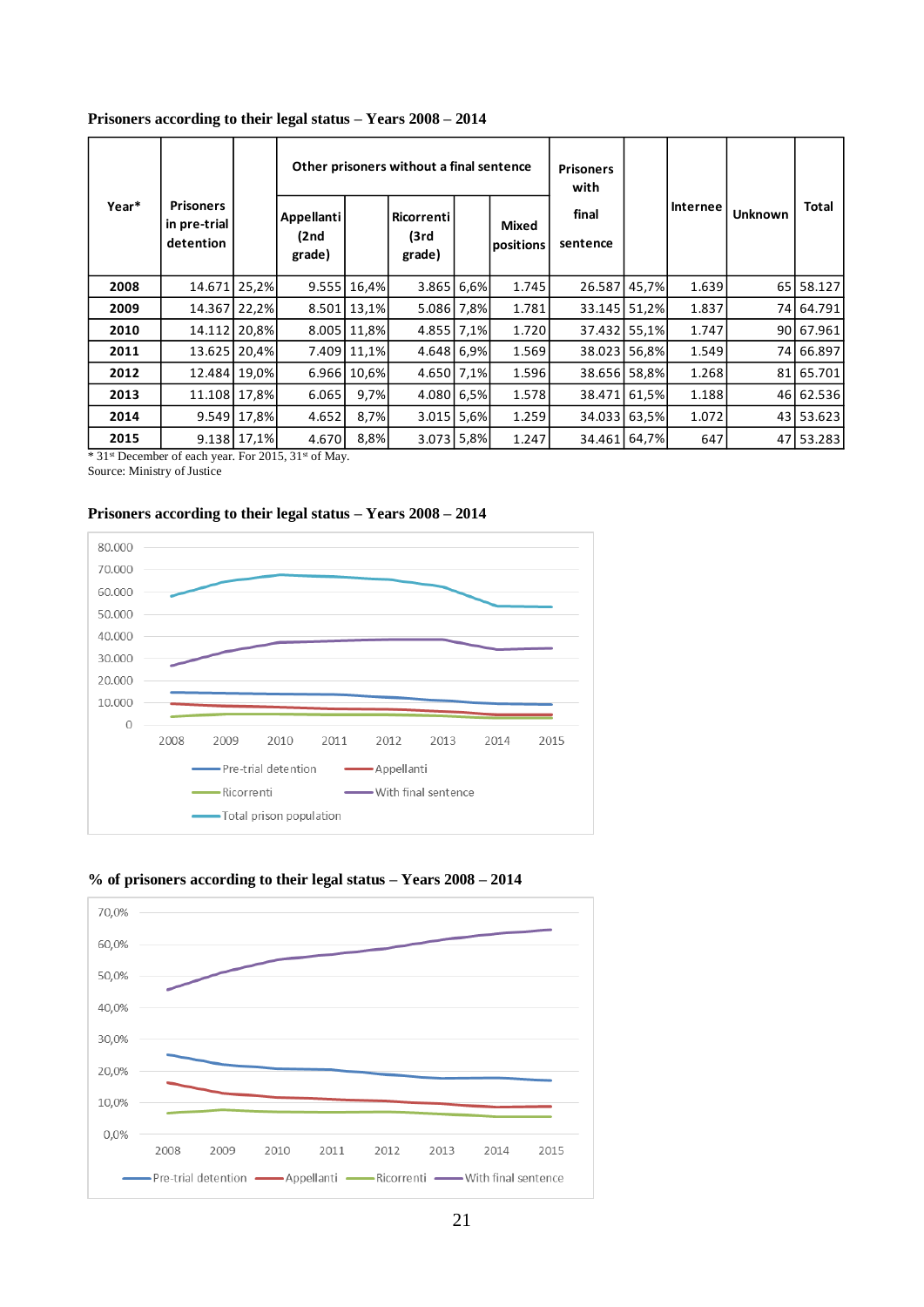| 30 June 2015     | 40.7% |
|------------------|-------|
| 31 December 2014 | 40.9% |
| 31 December 2013 | 39.7% |
| 31 December 2012 | 39.9% |
| 31 December 2011 | 40.4% |
| 31 December 2010 | 38.6% |

## **Proportion of pre-trial detention detainees, who are foreign nationals;**

Source: Ministry of Justice

It is worth stressing here that, according to the National Institute of Statistics (Istat), as of 1 January 2014, Italy has 4,922,085 legally resident foreign citizens, i.e. 8.1% of the total resident population (60,782,668 people). In prison, as of 30 June 2015, they represented the 32.6% of the prison population, and 40.7% of prisoners in pre-trial detention. Foreign nationals are clearly over represented in prison, but this is particularly true for precautionary detention measures.

| Date             | Capacity | Population | Occupancy rate |
|------------------|----------|------------|----------------|
| 30 June 2015     | 49,552   | 52,754     | 106.5%         |
| 31 December 2014 | 49,635   | 53,623     | 108.0%         |
| 31 December 2013 | 47,709   | 62,536     | 131.1%         |
| 31 December 2012 | 47,040   | 65,701     | 139.7%         |
| 31 December 2011 | 45,700   | 66,897     | 146.4%         |
| 31 December 2010 | 45,022   | 67,961     | 151.0%         |
| 31 December 2009 | 44.073   | 64.791     | 147.0%         |
| 31 December 2008 | 43,066   | 58,127     | 135.0%         |

**Prison occupancy level over the past five years**

Source: Ministry of Justice

## **Crimes reported by the police over the past eight years**

| Year                                                                               | 2006           | 2007     | 2008     | 2009           | 2010     | 2011           | 2012           | 2013     |
|------------------------------------------------------------------------------------|----------------|----------|----------|----------------|----------|----------------|----------------|----------|
|                                                                                    |                |          |          |                |          |                |                |          |
| Mass Murder                                                                        | 26             | 21       | 28       | 23             | 12       | 14             | 18             | 10       |
| Murders                                                                            | 621            | 627      | 611      | 586            | 526      | 550            | 528            | 868      |
| Murders consumed for theft or robbery                                              | 34             | 35       | 31       | 22             | 35       | 28             | 43             | 33       |
| Mafia murders                                                                      | 109            | 119      | 106      | 90             | 69       | 53             | 68             | 52       |
| Terrorism murders                                                                  |                | $\Omega$ | $\Omega$ | $\Omega$       | $\theta$ | $\theta$       | $\Omega$       | $\Omega$ |
| Attempted murders                                                                  | 1468           | 1588     | 1621     | 1346           | 1309     | 1401           | 1327           | 1222     |
| Infanticide                                                                        | $\overline{4}$ | 4        | 4        | $\overline{4}$ | 3        | $\overline{2}$ | $\overline{2}$ | 2        |
| homicide<br>(there)<br>Unintentional<br>was<br>intention to harm, but not to kill) | 38             | 54       | 39       | 36             | 38       | 31             | 33             | 37       |
| Manslaughter                                                                       | 2148           | 2040     | 1881     | 1718           | 1765     | 1783           | 1716           | 1597     |
| Vehicular Manslaughter                                                             | 1773           | 1706     | 1509     | 1314           | 1327     | 1285           | 1211           | 1049     |
| Beating                                                                            | 13809          | 14917    | 15288    | 15205          | 14270    | 15196          | 15659          | 15606    |
| Bodily harm                                                                        | 59143          | 63602    | 65791    | 65611          | 64866    | 68500          | 69527          | 66317    |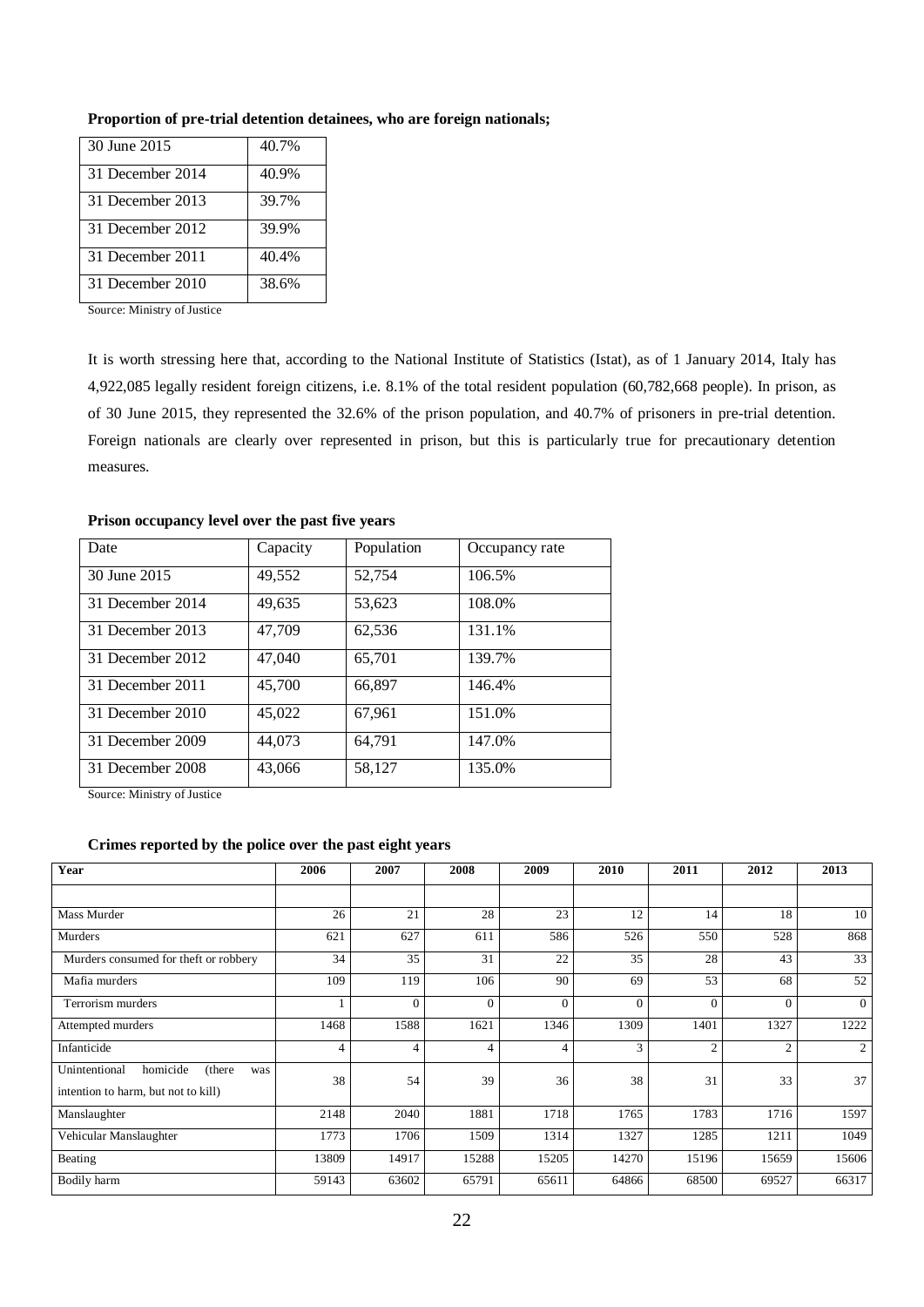| Threats                                                           | 71856   | 81073   | 83580            | 83483   | 81164   | 83316   | 86347   | 86294   |
|-------------------------------------------------------------------|---------|---------|------------------|---------|---------|---------|---------|---------|
| Kidnappings                                                       | 1608    | 1867    | 1816             | 1481    | 1436    | 1443    | 1474    | 1353    |
| Insults                                                           | 55361   | 61737   | 64453            | 64479   | 62230   | 65370   | 67213   | 66414   |
| Sexual violence                                                   | 4513    | 4897    | 4893             | 4963    | 4813    | 4617    | 4689    | 4488    |
| Sexual acts with a minor                                          | 460     | 501     | 474              | 492     | 582     | 489     | 558     | 523     |
| Corruption of minors                                              | 192     | 182     | 168              | 170     | 175     | 143     | 120     | 155     |
| Exploitation and abetting prostitution                            | 1422    | 1466    | 1484             | 1311    | 1586    | 1505    | 1306    | 1170    |
| Child pornography and possession of<br>child pornography          | 333     | 412     | 537              | 543     | 380     | 322     | 380     | 489     |
| Theft                                                             | 1585201 | 1636656 | 1392544          | 1318076 | 1325013 | 1460205 | 1520623 | 1554777 |
| Robberies                                                         | 50270   | 51210   | 45857            | 35822   | 33754   | 40549   | 42631   | 43754   |
| Extortion                                                         | 5400    | 6545    | 6646             | 6189    | 5992    | 6099    | 6478    | 6884    |
| Fraud and computer fraud                                          | 109059  | 120710  | 104174           | 99366   | 96442   | 105692  | 116767  | 140614  |
| Cybercrimes                                                       | 2394    | 3799    | 4952             | 5510    | 5973    | 6933    | 7346    | 9421    |
| Counterfeiting<br>of<br>trademarks<br>and<br>industrial products  | 2186    | 1863    | 1856             | 1654    | 11745   | 9201    | 8920    | 7465    |
| Intellectual property infringement                                | 6469    | 5601    | 4499             | 3438    | 2560    | 1935    | 1522    | 1075    |
| Receiving stolen goods                                            | 30042   | 31104   | 27786            | 23619   | 23686   | 23773   | 25080   | 25275   |
| Recycling and use of money, goods or<br>assets of unlawful origin | 1193    | 1209    | 1253             | 1269    | 1344    | 1350    | 1685    | 1891    |
| Usury                                                             | 353     | 382     | $\overline{375}$ | 464     | 374     | 352     | 405     | 460     |
| Damage                                                            | 344253  | 384529  | 402163           | 415391  | 414923  | 398521  | 364435  | 341152  |
| Arson                                                             | 12659   | 16716   | 12662            | 10921   | 9622    | 12980   | 13170   | 7388    |
| Forest fires                                                      | 3688    | 7049    | 4499             | 3734    | 2770    | 5870    | 6105    | 2035    |
| Damage followed by arson                                          | 10104   | 11762   | 10728            | 9797    | 9721    | 10499   | 11209   | 9815    |
| Drug                                                              | 32306   | 34439   | 34082            | 34101   | 32761   | 34034   | 33852   | 33578   |
| <b>Attacks</b>                                                    | 618     | 544     | 447              | 376     | 490     | 439     | 522     | 462     |
| Criminal association                                              | 1074    | 1011    | 871              | 872     | 744     | 906     | 943     | 792     |
| Mafia-type association                                            | 128     | 140     | 125              | 131     | 128     | 93      | 68      | 75      |
| Smuggling                                                         | 1150    | 1096    | 1062             | 1132    | 1067    | 1034    | 1284    | 1254    |
| Other crimes                                                      | 363629  | 388842  | 415138           | 420252  | 409525  | 403735  | 410997  | 459478  |
| Total                                                             | 2771490 | 2933146 | 2709888          | 2629831 | 2621019 | 2763012 | 2818834 | 2892155 |

Source: Ministry of Justice

What the data reported above prove is that crime rates have basically stayed the same in the same period in which the numbers of pre-trial detention decreased significantly.

## **4.6. ECtHR decisions against Italy regarding precautionary measures.**

Decisions of the ECtHR against Italy on the subject of precautionary measures mainly concerned paragraphs 3 and 4 of Article 5 of the Convention. Italy has therefore been repeatedly condemned for the excessive length of pre-trial detention and the lack of guarantees for the accused during the proceedings regarding precautionary measures.

Italy however has also been condemned for violation of Article. 5.1 of the Convention, for arbitrary detention in pretrial detention. This happened most recently with the judgment Gallardo Sanchez vs. Italy (03/24/2015) concerning a case of extradition. The applicant complained about the violation of art. 5.3 for the excessive length of the pre-trial detention (one year and six months) but the Court qualified the fact as a violation of art. 5.1, believing that Italy was not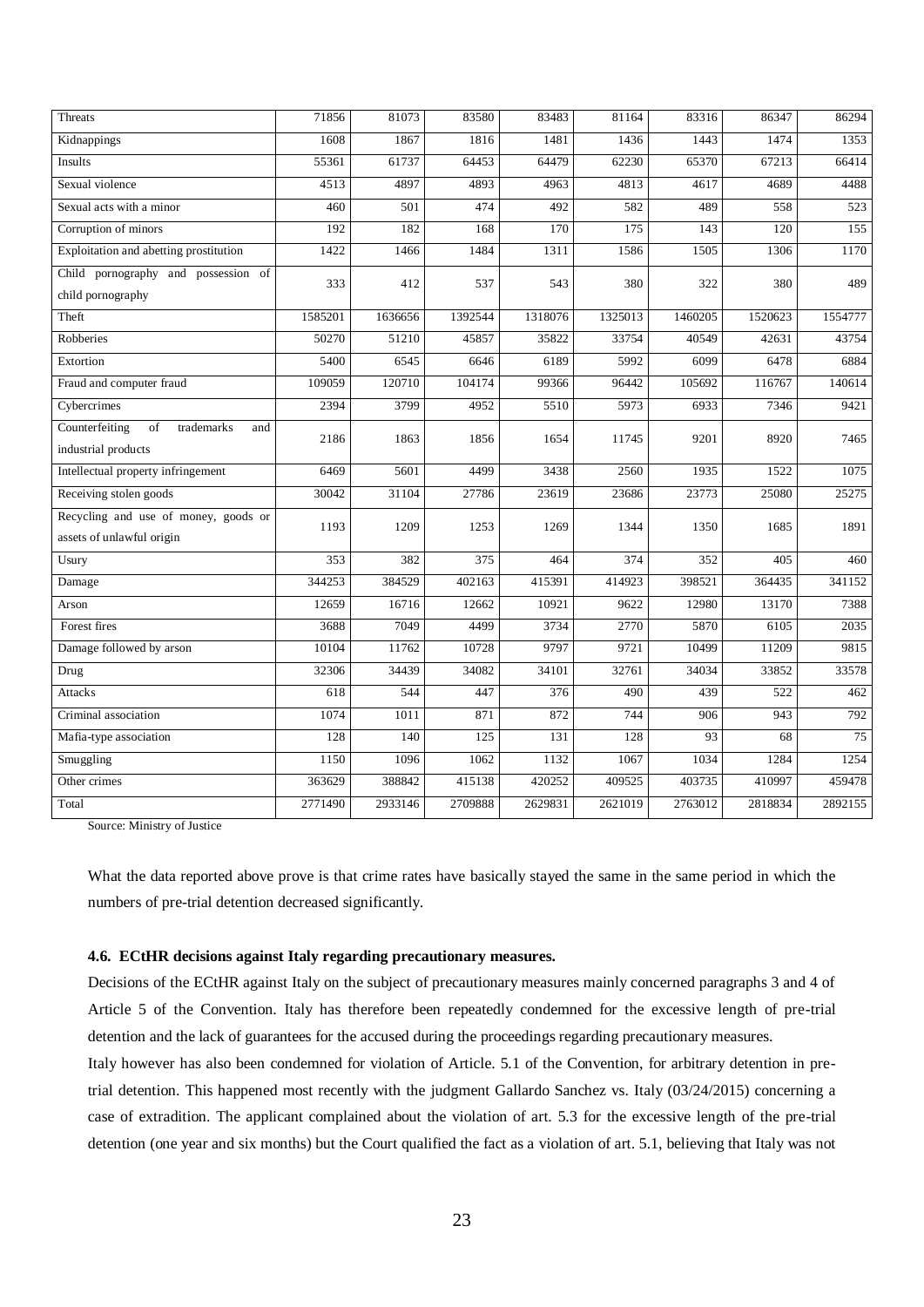diligent in the decision to grant the extradition of the person in pre-trial detention, a decision marked by unjustified  $delays<sup>47</sup>$ .

In other decisions, such as Vaccaro v. Italy (16/2/2001) and Labita v. Italy (6/4/2000), the excessive length of pre-trial detention was criticised by the Court that considered that, even though the measure was justified at the beginning, however, with the passage of time, the continuance of the need for precautionary measures has not been verified with due diligence. The passage of time, in the opinion of the Court, entails for the Member States an obligation to check the actual presence both of indicia of guilt and of the precautionary needs<sup>48</sup>.

The Labita case is well known in Italy also because our country was condemned for its failure to investigate alleged violence in Pianosa prison. It also offers interesting insights on the subject of precautionary measures. In that decision, the Court ruled against Italy for breach of Article. 5.3, for the illegal prosecution of detention even when serious indicia of guilt had failed. The ruling criticises the use of statements made by informants (the so-called *pentiti*) if not corroborated by any other evidence. In this case, 2 years and 7 months in pre-trial detention seemed excessive given the fact that in the meantime the defendant was acquitted in other relate proceedings and the statements made by informants were not confirmed during the investigations<sup>49</sup>.

With regard to the procedure for the application of pre-trial detention and its appeals, the ECtHR ruled against Italy for the excessive length of the proceedings. In particular, it declared a violation of art. 5.1 and 5.4 in its judgment Picaro v. Italy (9/6/2005) as the defendant was arbitrarily detained in pre-trial detention for 24 days first, and then it took five months and 20 days for the Supreme Court to decide on the applicant's appeal against house arrest.

In its decision Marturana v. Italy (4/3/2008), the Court found a violation of Article. 5.4 in relation to the excessive delay with which the court decided on the lawfulness of pre-trial detention in this case<sup>50</sup>.

In its decision Rizzotto v. Italy (24.4.2008), the Court upheld the applicant's complaints on the violation of art. 5.4 for the excessive length of the procedure for the application of pre-trial detention (nearly 4 months to be notified with the decision on his/her request for review of the precautionary measure).

In its decision Luberti v. Italy the Court condemned Italy for violation of Article. 5.4 regarding the non-timely decision on the release of an inmate. In fact the court (*Tribunale di Sorveglianza di Roma*), one year and a half after the application, stated it did not have jurisdiction on the case without even entering into the merits of the case.

In the case of Vittorio and Luigi Mancini (08/02/2001) the applicants complained about the delay in the execution of the order for their release, which took effect three days after the court decision to release the person. Mancini obtained house arrest, but the measure came into force three days after the decision due to organisational problems of the prison administration: the ECtHR ruled against Italy because of the delays of the penitentiary police in charge of the transfer of the prisoners.

<sup>&</sup>lt;sup>47</sup> "In this regard, the Court recalls moreover that, in the context of that provision, only the extradition procedure justifies the deprivation of liberty, and if this procedure is not conducted with due diligence, the detention ceases to be justified". On the subject of extradition and pre-trial detention see also the decision Sardinas v. Italy (8.1.2004). Infringement of Article. 5.1 has been declared also in decisions Saferovic v. Italy (8.2.2011) and Hokic and Hrustic v. Italy (1.12.2009), although these cases regarded the delay in the liberation of persons detained in migrants detention centre.

<sup>&</sup>lt;sup>48</sup> In the decision Vaccaro v. Italia (16.2.2001) the Court concludes by saying: "the initial relevance of the grounds cited by the national authorities was reduced over time. Having regard also to the unexplained delays which occurred in the course of the proceedings, the Court considers that the period spent by the applicant in detention pending trial exceeded the "reasonable time" laid down in Article 5 § 3."

<sup>&</sup>lt;sup>49</sup> In other cases before the Court, however, the terms of preventive detention were deemed reasonable (Contrada v. Italy) due to the complexity of the case.

<sup>&</sup>lt;sup>50</sup> The decision Rapacciuolo v. Italia (19/5/2005) and Naranjo Hurtado v. Italia (3/7/2007) are along the same lines.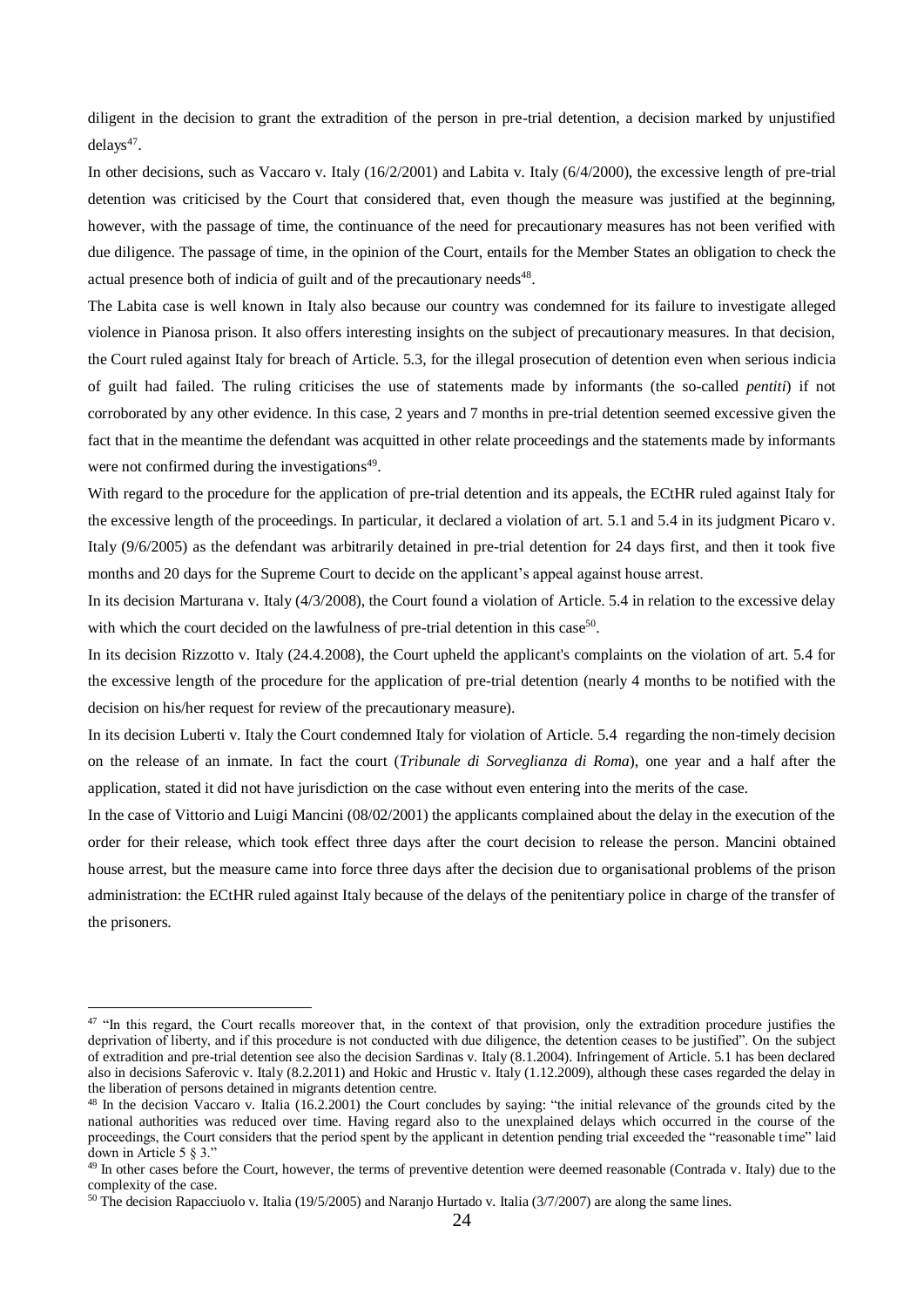In its judgment Fodale v. Italy (1.6.2006), the Court upheld the appeal stating that the non-communication of the date of the hearing in the Supreme Court, despite the non-irreparable harm suffered by the applicant, violated the judicial nature of the proceedings. In the same judgment it is also criticised the failure to disclose the investigation file<sup>51</sup>.

1

 $51$  41. The Court further reiterates that a court examining an appeal against detention must provide guarantees of a judicial procedure. The proceedings must be adversarial and must always ensure "equality of arms" between the parties, that is, the prosecutor and the detained person. Equality of arms is not ensured if counsel is denied access to those documents in the investigation file which are essential in order to challenge effectively the lawfulness of his client's detention. In the case of a person whose detention falls within the ambit of Article 5 § 1 (c), a hearing is required (see, among other authorities, Lamy v. Belgium, 30 March 1989, § 29, Series A no. 151, and Nikolova, cited above, § 58). 42. These requirements are derived from the right to an adversarial trial as laid down in Article 6 of the Convention, which means, in a criminal case, that both the prosecution and the defence must be given the opportunity to have knowledge of and comment on the observations filed and the evidence adduced by the other party. According to the Court's case-law, it follows from the wording of Article 6 – and particularly from the autonomous meaning to be given to the notion of "criminal charge" – that this provision has some application to pre-trial proceedings (see Imbrioscia v. Switzerland, 24 November 1993, § 36, Series A no. 275). It thus follows that, in view of the dramatic impact of deprivation of liberty on the fundamental rights of the person concerned, proceedings conducted under Article 5 § 4 of the Convention should in principle also meet, to the largest extent possible under the circumstances of an ongoing investigation, the basic requirements of a fair trial, such as the right to an adversarial procedure. While national law may satisfy this requirement in various ways, whatever method is chosen should ensure that the other party will be aware that observations have been filed and will have a real opportunity to comment thereon (see Garcia Alva v. Germany, no. [23541/94,](http://hudoc.echr.coe.int/sites/eng/Pages/search.aspx#%7B%22appno%22:[%2223541/94%22]%7D) § 39, 13 February 2001). 43. In the present case, the Supreme Court set the appeal by the public prosecutor's office down for a hearing on 15 February 2000. However, no summons to appear was served on the applicant or his counsel. The accused was thus unable to file pleadings or to present oral argument at the hearing, in response to the submissions of the public prosecutor's office. By contrast, a representative of that office was able to do so before the Supreme Court. 44. In these circumstances the Court is unable to find that the requirements of adversarial proceedings and equality of arms were met. 45. There had therefore been a violation of Article 5 § 4 of the Convention.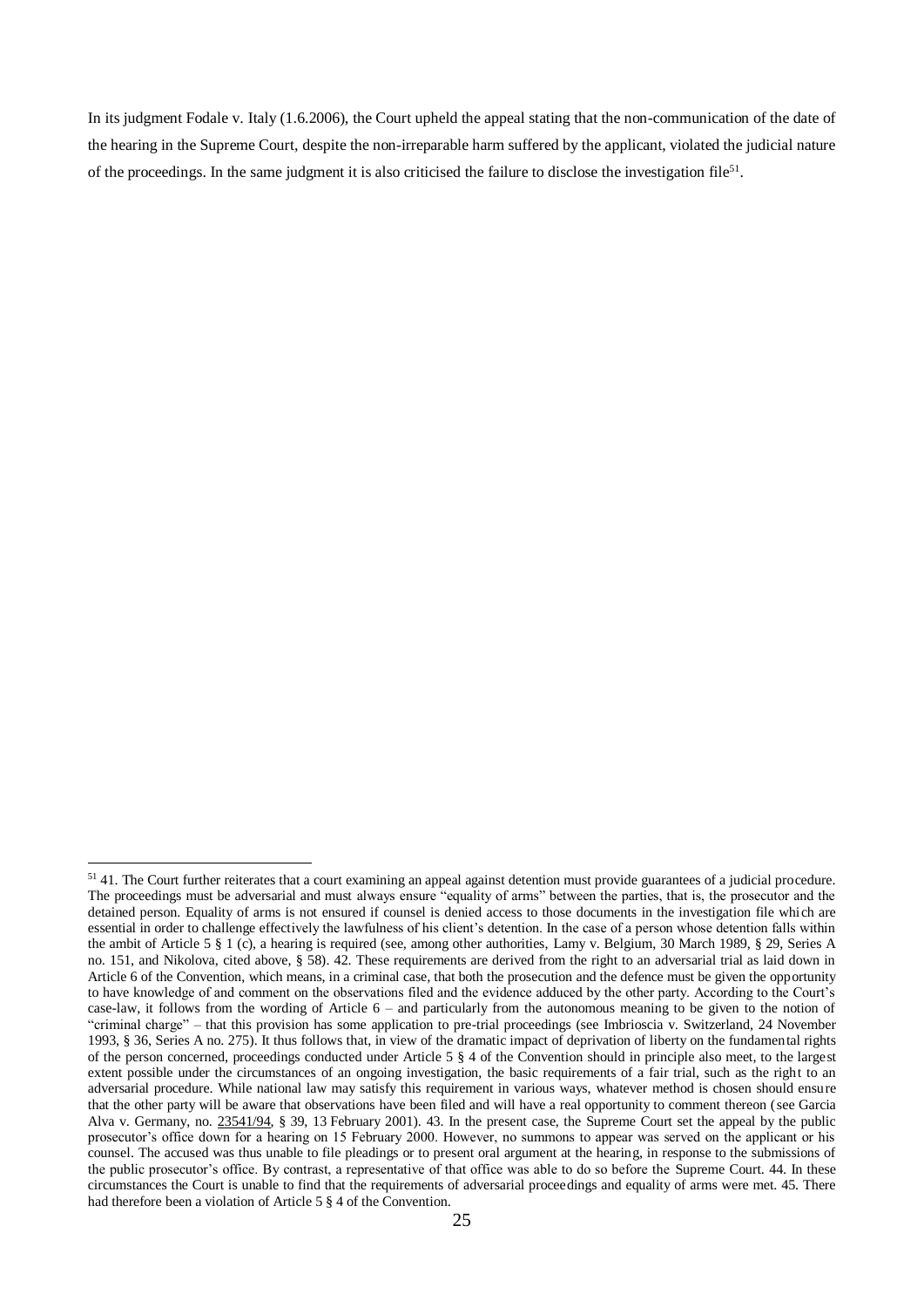## V. PROCEDURE FOR PRE-TRIAL DETENTION DECISION-MAKING

Procedural guarantees in case of application of precautionary measures are critical because it is through them that the person can avoid the application of the precautionary measure, or obtain the less restrictive measure among those theoretically possible.

As the ECtHR has emphasised repeatedly, correct and fair procedures in pre-trial detention proceedings are fundamental to ensuring that pre-trial detention is used lawfully.

The ECtHR has ruled that a person detained on the grounds of being suspected of an offence must be brought promptly<sup>52</sup> or "speedily"<sup>53</sup> before a judicial authority, and the "scope for flexibility in interpreting and applying the notion of promptness is very limited".<sup>54</sup> The trial must take place within "reasonable" time according to Article 5(3) ECHR and generally the proceedings involving a pre-trial detainee must be conducted with special diligence and speed.<sup>55</sup> Whether this has happened must be determined by considering the individual facts of the case.<sup>56</sup>

According to the ECtHR, the court taking the pre-trial decision must have the authority to release the suspect<sup>57</sup> and be a body independent from the executive and both parties of the proceedings.<sup>58</sup> The detention hearing must be an oral and adversarial hearing, in which the defence must be given the opportunity to participate effectively.<sup>59</sup>

This section will present our findings concerning the procedures for pre-trial decision-making with a focus on the first judicial decision to detain and the involvement of the defence practitioner, on the opinions of some of the parties involved on the fairness of the procedure, highlighting the most critical aspects and providing recommendations to address them.

## **5.1. The first judicial decision to detain and the involvement of the defence practitioner. The fairness of the procedure according to the lawyer, judges and prosecutors at this stage**

Normally, the first judicial hearing about pre-trial detention takes place after the accused is caught in *flagrante delicto*  (Art. 382 c.c.p.).

According to the Italian Constitution an arrested person has to be immediately presented to the prosecutor, at the latest within 24 hours of the arrest, otherwise the arrest is invalid. For his/her part the prosecutor, in the next 24 hours, has to ask the judge to validate the arrest. The arrest is invalid if the judge does not validate it within 48 hours (Art. 13 const.). In our research we found that the average time from the arrest to the first hearing is two days. In 16 out of 43 case files examined the time lapse was one day; in four cases four days.

The Public Prosecutor is not a judge in this respect, and therefore he can only ask for the application, modification or withdrawal of the measure. He/she can adopt only more urgent and interim measures, together with the police, within the first 24 hours (Art. from 379 to 381 c.c.p.).

During the first judicial hearing the presence of legal defence is required. If the suspect or accused person does not have a lawyer of choice, a lawyer is instructed *ex officio*. (Art. 24 Cost., art. 97 et seq. c.c.p.).

1

<sup>52</sup> *Rehbock v Slovenia*, App. 29462/95, 28 November 2000, para 84.

<sup>53</sup> The limit of acceptable preliminary detention has not been defined by the ECtHR, however in *Brogan and others v UK,* App.

<sup>11209/84; 11234/84; 11266/84;</sup> 11386/85, 29 November 1988, the court held that periods of preliminary detention ranging from four to six days violated Article 5(3).

 $54$  ibid para 62.

<sup>55</sup> *Stogmuller v Austria,* App 1602/62, 10 November 1969, para 5.

<sup>56</sup> *Buzadj v. Moldova*, App 23755/07, 16 December 2014, para 3.

<sup>57</sup> *Singh v UK,* App 23389/94, 21 February 1996, para 65.

<sup>58</sup> *Neumeister v Austria,* App 1936/63, 27 June 1968, para 24.

<sup>59</sup> *[Göç](file:///C:/Users/Utente/casework.intern/AppData/Local/Microsoft/Windows/Temporary%20Internet%20Files/Content.Outlook/GQUKO5NR/Göç) v Turkey, Application* No 36590/97, 11 July 2002, para 62.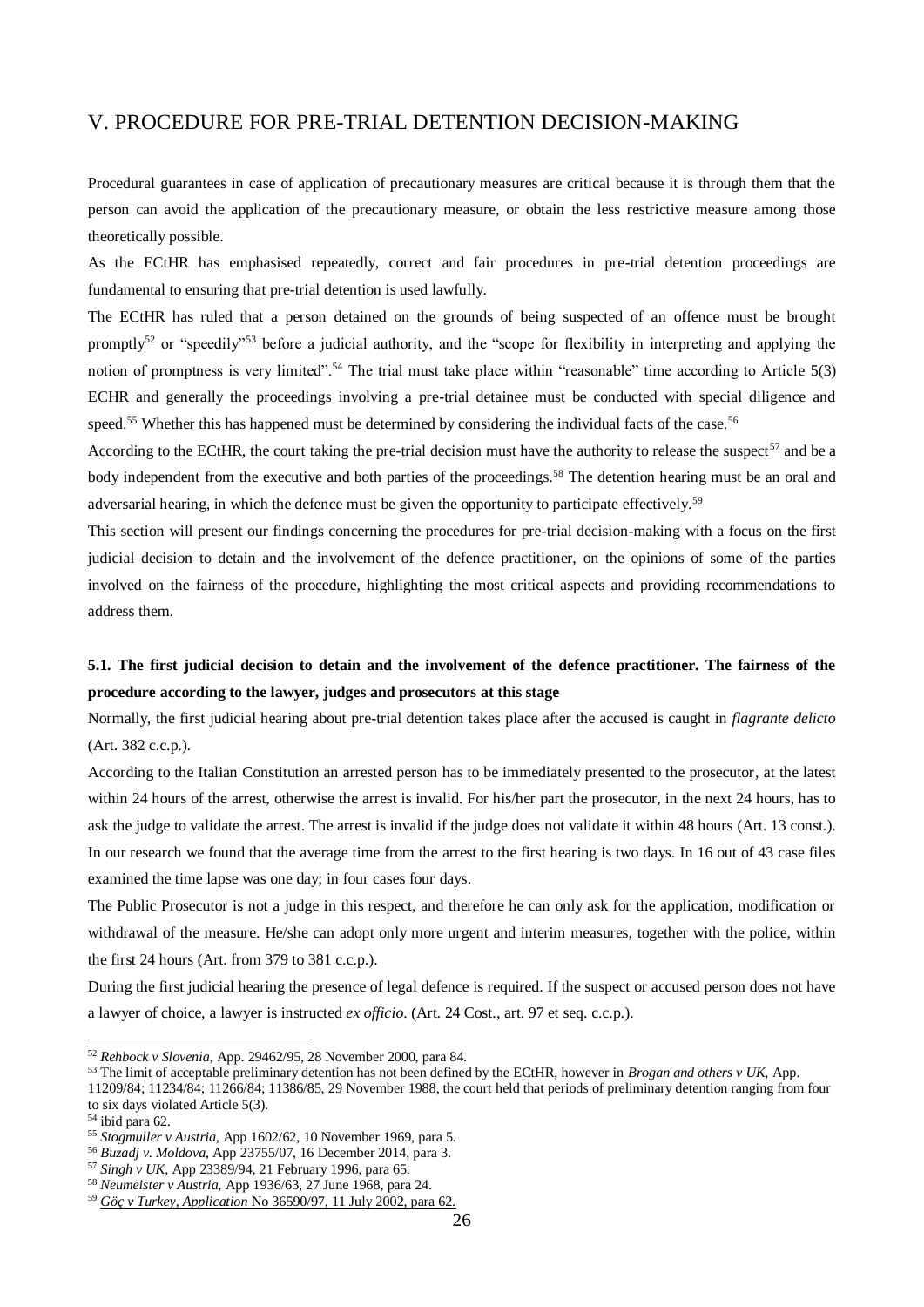The file must be provided by the authority that questions the suspect immediately after the arrest. (art. 390, 391 c.c.p.) As soon as the decision confirming the arrest is adopted, the judge decides on the pre-trial measures, after listening to the parties' submissions.

As explained below, the findings of our research show that the involvement of the defence practitioner at this stage, for instance by challenging the serious evidence of guilt or the precautionary requirements that justify the application of pre-trial detention, is a relevant feature in the decision of application of the pre-trial measures.

In 62% of the surveys the lawyers argue that the defence and prosecution's submissions are treated equally during pretrial detention decisions. This is confirmed by the findings or the research that showed that lawyers indeed have a strong impact on orders being applied by the judge.

In about 90% of the case files reviewed the lawyer made submissions, and in about 55% of them the judge did not apply pre-trial detention, while when the lawyer chose not to make submissions in 75% of the cases the judge applied pre-trial detention.

In 75% of the case files where the lawyer requested for more time and the judge granted it, the outcome was that the judge did not apply pre-trial detention.

In more than 70% of hearings attended defence practitioners requested that no conditions were applied to their clients: it was granted by the judge in 35%, while the hearings that ended with conditional release are 45%, and only 10% ended with pre-trial detention.

With respect to the lawyers' opinion about the fairness of trials, 83% of the surveyed lawyers said that the lawyer is able to make submissions in pre-trial detention hearings; and most of the lawyers participating in the survey (85%) said the lawyer has access to the case file in advance in order to prepare a defence strategy.

However, 85% of the lawyers surveyed stated they have little time to prepare for the initial pre-trial detention hearing (from less than 10 minutes to less than 30 minutes), while most of them (37%) assert that the average time for notification of date and time of the hearing is 12-24 hours.

However, we can say that most lawyers participating in the survey think that hearings take place in a relatively fair way. But when it comes to the judge's decision, about 55% of the lawyers participating in the survey believe that judges rarely make fair assessments based on evidence, and even more than 70% of the surveyed lawyers find that detention is applied by judges on the basis of unlawful presumptions $60$ .

The results of our research do not suggest that the court-appointed lawyers are less efficient than lawyers of choice, but this result is heavily influenced by the sample at our disposal<sup>61</sup>. However, in one of the 43 case files examined, one in which at the beginning the defendant was advised by a court-appointed lawyer, a case ended with acquittal thanks to the work later done by the lawyer of choice. At the first hearing the defendant, a non-Italian speaking foreign national, had not only ended up in pre-trial detention, but the lawyer also suggested that he forego his right to the translation of the main acts of the process (Directive 64/2010/EU).

Moving to the analysis of the interviews with judges, 80% of judges interviewed on the fairness of the procedure feel that they have enough time to decide on the application of the precautionary measure.

<sup>&</sup>lt;sup>60</sup> The situation on the issue has changed after the adoption of law no. 47/2015.

 $<sup>61</sup>$  Almost all case files came from law firms and not from Courts, where we met huge bureaucratic problems. As a consequence,</sup> cases advised by court-appointed lawyers are underrepresented in this research project.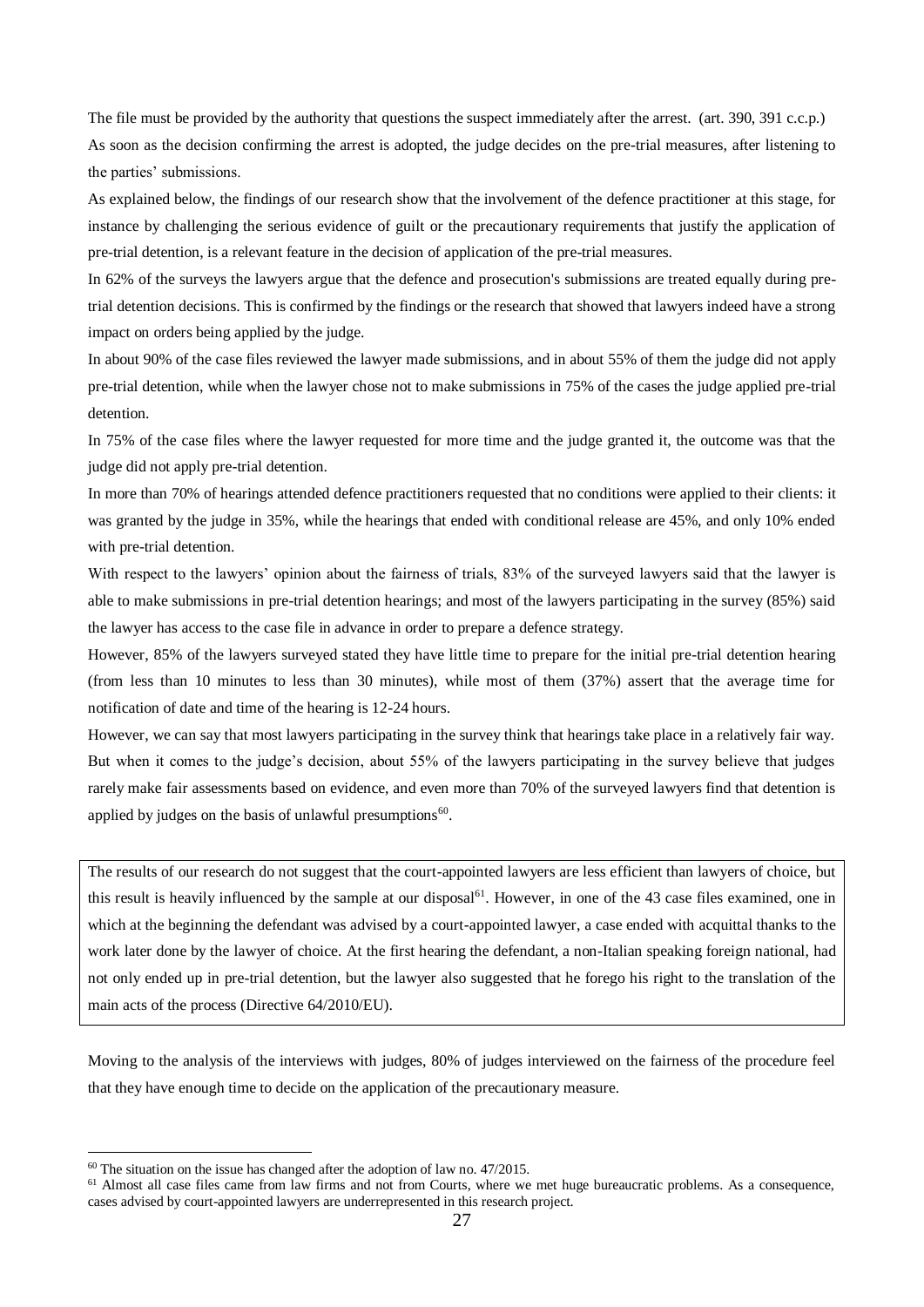Contrary to the findings of the surveys with lawyers, all the judges interviewed believe they take into the same consideration requests and arguments of the prosecution and of the defence. All of the judges interviewed also consider themselves not to be influenced in their choices by the Ministry of Justice, (but 40% of them feel the pressure of public opinion and 20% of judges interviewed feel pressurised from the expectations of the police who carried out the arrest. Unanimously the judges interviewed believe that there are negative consequences (in the press) when freed defendants commit new crimes.

Like lawyers, all judges interviewed believe that when pre-trial detention is applied trials are conducted more quickly, in compliance with the time limits of pre-trial detention.

Moving to the analysis of the interviews of prosecutors, paying particular attention to their perception of the fairness of the procedure, they unanimously believe to have enough time to decide on the application of the precautionary measure and that the defender has enough time to organise the defence.

Contrary to the findings of the interviews with lawyers, and what was said by the judges in the interviews, all of the prosecutors interviewed believe that judges have the same consideration for requests and arguments of the prosecution and of the defence. They believe, like the judges interviewed, that they are not influenced by the Ministry of Justice (100%) but 34 % of the prosecutors interviewed do feel influenced by public opinion. Unanimously they believe that there are no negative consequences when freed defendants commit new crimes.

66% of the prosecutors interviewed do not believe that the application of pre-trial detention has significant positive or negative consequences on the investigation and claim to rely, for the decision on the application of the pre-trial detention, on the information of the police.

## **5.2. The presence of the defence and the accused at the first hearing and the quality of their relationship from arrest to first hearing on pre-trial detention.**

As noted, a key role in the procedure of pre-trial decision-making is played by the defence, by its ability to formulate demands and by its active participation in the hearings. Here we want to focus on the quality of the relationship between the defendant and the lawyer from arrest until the first hearing on pre-trial detention and to the hearing outcome.

With regard to the presence of the accused at the hearing of the application of the precautionary measure, and the contacts between the defendant and the defence before the trial, our research revealed the following: the accused was not present at the first pre-trial detention hearing for determination of conditions in two cases of the files reviewed, both due to health reasons. In 1of these cases was ordered and in the other the judge ordered an alternative.

In 32 cases reviewed (76%), lawyers were chosen from the very beginning, while in four cases the lawyer was chosen after the first hearing or even after the first judgement in trial. Out of these last four, three ended with an order of pretrial detention.

In 31 cases reviewed the lawyer met the accused beforehand, in three cases analysed he/she did not; seven case files did not reveal this information. However, the three cases in which there was not a preliminary meeting had two orders of conditional release and one of pre-trial detention.

In 33 cases reviewed defence lawyers were at all pre-trial detention hearings, in three reviewed the lawyer did not attend all the hearings (and the decision of the judge was pre-trial detention for all); again in seven cases this information was not recorded.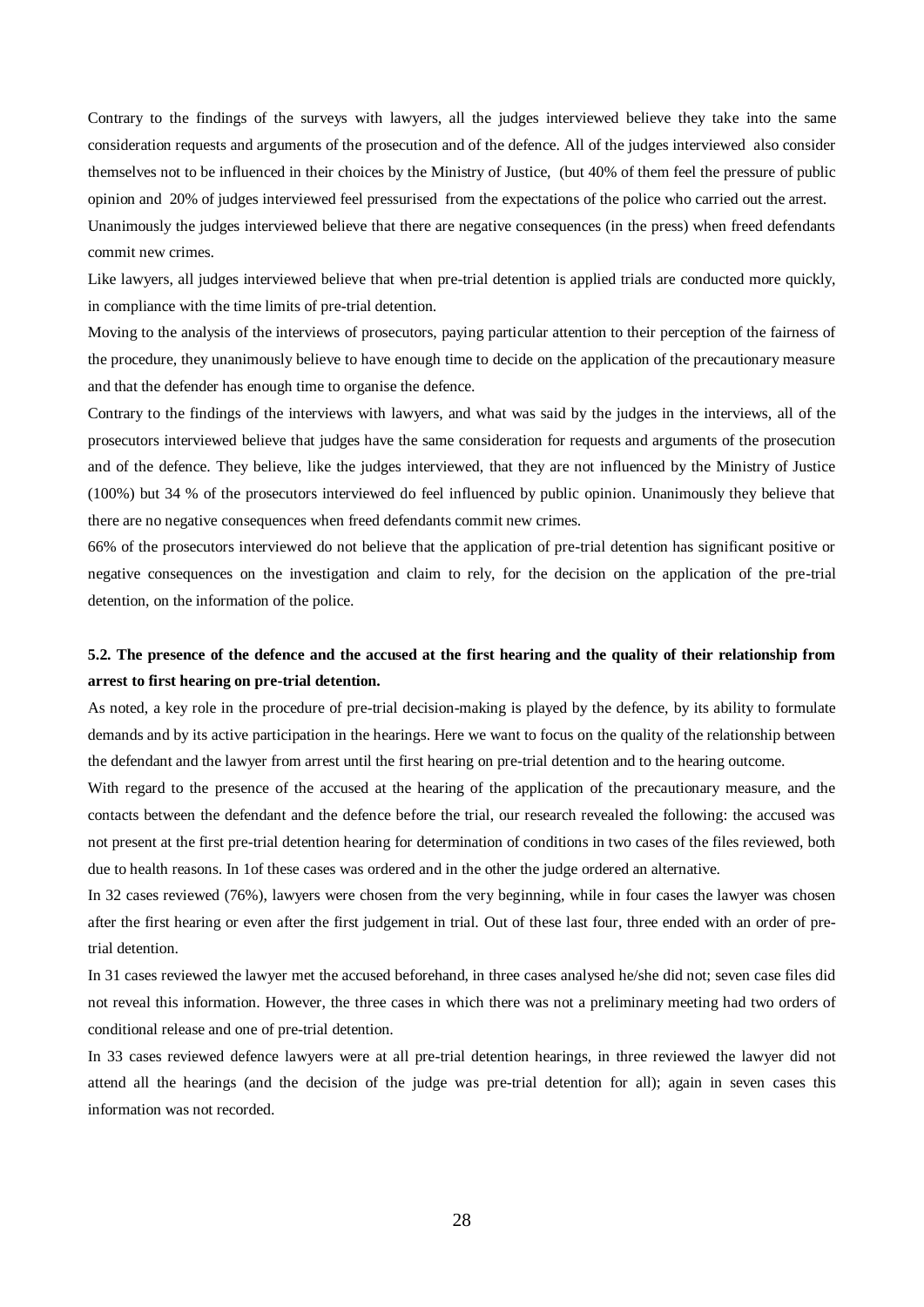In the hearings attended the accused was always present, except in two cases in which he declined to participate<sup>62</sup>. The lawyer was always present. Most of the lawyers (12 out of 17, in three cases this information was unknown) were chosen, four were appointed by the court and one was a legal aid lawyer. The hearings with appointed lawyers ended up with one order of detention, one conditional release (namely house arrest) and two unconditional releases.

In four cases the lawyer did not meet the accused before the hearing: the judges ordered detention in two cases, house arrest in one and check-ins at police in one.

#### **5.3. Special diligence in pre-trial detention proceedings**

As is well known the ECtHR case law, interpreting art. 5.3 ECHR, pays particular attention to the duration of pre-trial detention and the special diligence that judicial authorities must have in proceedings in which pre-trial detention is applied.

Special diligence is required both in the criminal trial (art. 111 Cost.) and in the sub-proceedings (art. 299 et seq.) regarding the application and the modifying events of the precautionary measures.

Our research showed that 71% of the lawyers believe that the proceedings in which pre-trial detention is applied proceed more rapidly than those where there is no application of preventive precautionary measures.

71% of the lawyers participating in this survey are of the opinion that defendants who are kept in pre-trial detention are prosecuted with a special diligence. Among these 60% said that, according to the customary routine, investigations sped up in case of pre-trial detention, and 40% said that the trial is conducted with a special diligence because of the deadlines imposed by statutory requirement.

This apparently is at odds with the ECtHR case law that has repeatedly ruled against Italy for its failure to comply with the special diligence (see 4.6.).

In fact the lawyers interviewed have in mind the criminal trial, which is objectively greatly accelerated when there is the application of pre-trial detention, while the decisions of the ECtHR against Italy regard the delay in the definition of sub-proceedings on the precautionary measures.

This aspect (length sub-proceedings on events modifying pre-trial detention) will be discussed below, in the section on the review and events modifying the precautionary measures.

As a consequence, as regards special diligence in the conduct of the criminal trial, if it on average takes five years for criminal trials (source: report of the President of the Supreme Court, inauguration of the 2014 judicial year), in cases of application of pre-trial detention our research proves that the trial takes less time, and that often its length coincides with the quantum of the sentence imposed.

## **5.4 Conclusion and recommendations**

<u>.</u>

A preliminary analysis of the perception of the fairness of the procedure according to lawyers, judges and prosecutors can lead to the conclusion that for all three categories the procedure for the application of the precautionary measure is basically fair.

The lawyer is able to make submissions in pre-trial detention hearings and has access to the case file in advance and, the possibility of meeting with defendant.

On the other hand, as we said, 85% of the lawyers surveyed stated they have little time to prepare for the initial pre-trial detention hearing (from less than 10 minutes to less than 30 minutes) and more than half of the lawyers surveyed (55%)

 $62$  As said above participation of the defendant is compulsory only in the first hearing for the application of precautionary measures. The two hearing mentioned do not regard the first application of the measure.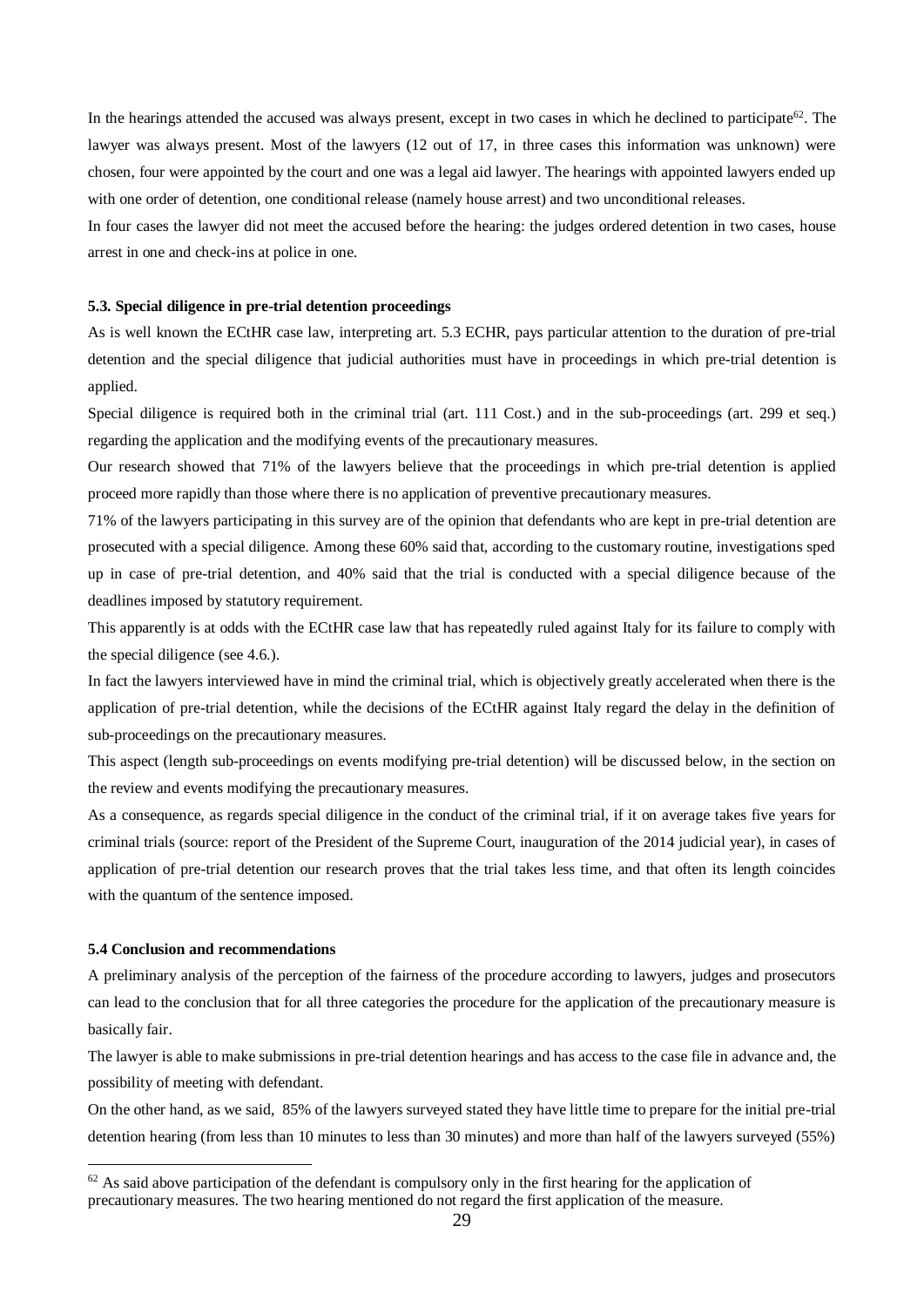complain that when it comes to the judge's decision, the judges rarely make fair assessments based on evidence, and even more than 70% of lawyers surveyed find that detention is applied by judges on the basis of unlawful presumptions, that is on presumptions that are not relevant for the law (e.g. status of illegal migrant).

As we will see in the next sections, where our attention will focus on substantive issues related to pre-trial detention, the fear of lawyers is well founded, especially if the defendant is a non-EU citizen. Suffice it for now to consider that the case files showed that in about 85% of cases where the accused is a non-EU citizen the prosecutor asked to apply pretrial detention, exactly on the ground, in more than 60% of the cases, that the accused was a non-EU citizen. In 69% of our cases pre-trial detention was applied.

We believe that this state of the art is mainly due to the inequality of the means available to the parties (lawyers have little time to prepare for the initial pre-trial detention) and the lack of instruments for the judge to overcome this inequality. We refer, in particular, to the absence of a legal prevision requiring that, together with the notification of date of the hearing, the lawyer should also receive the prosecutor case file to have adequate time to prepare the defence.

As regards the procedure, the absence in court is also relevant, at the first hearing for the application of the measure, to social services that could bridge the gap between the prosecution and the defence and support the judge in his/her decision. The presence in court, or at least their involvement in the proceedings, of social services professionals could prevent the detention for instance of drug addicts, or of other vulnerable defendant that, with the support of these professionals, could access other alternatives to imprisonment. These figures have a role in the phase of sentence serving. Supervision court, in their decision on alternatives to detention, can rely on specific social services (UEPE), and it is not clear why this same support should not be available when applying pre-trial measures, especially if we take into account the large number of defendants in pre-trial detention in Italy, including for long periods.

To address this problem there is no strict need for new legislation. Notification of the prosecutor case file together with the date of the hearing (via fax or email) and the presence, or the involvement, of social services in the proceedings at this stage, could be guaranteed also by administrative measures.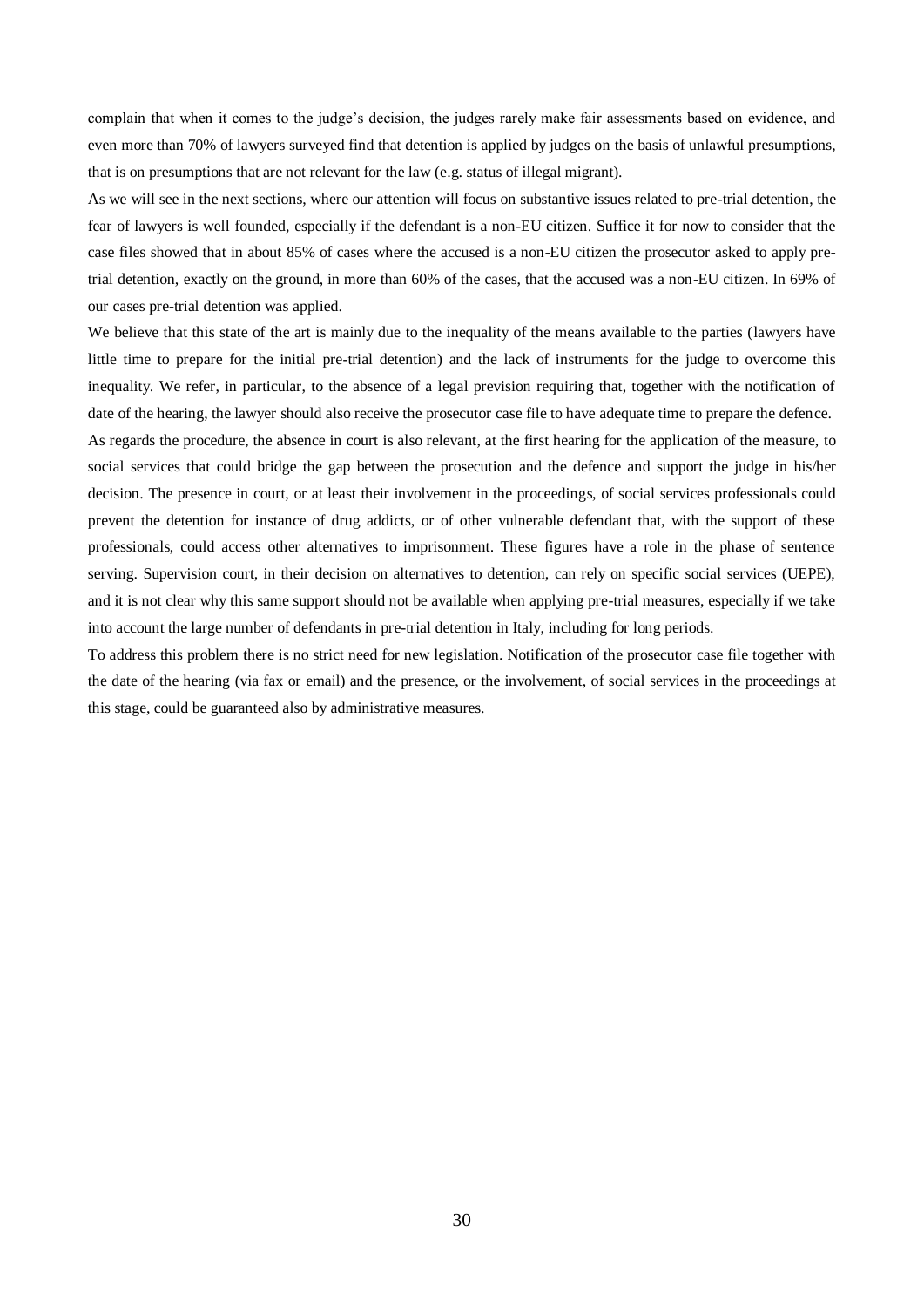## VI. SUBSTANCE OF PRE-TRIAL DETENTION DECISION MAKING

The quality of the reasoning of the court in the decisions on application or modification of pre-trial detention is paramount. Through an examination of the reasons given by the judges it is in fact possible to say whether the judge has taken into account in equal measure the parties' arguments, if its reasoning uses "stereotyped" forms and, finally, what categories of offenses and people are most likely to end up in pre-trial detention.

The ECtHR has repeatedly emphasised the presumption in favour of release<sup>63</sup> and clarified that the state bears the burden of proof of showing that a less intrusive alternative to detention would not serve the respective purpose.<sup>64</sup> The detention decision must be sufficiently reasoned and should not use "stereotyped"<sup>65</sup> forms of words. The arguments for and against pre-trial detention must not be "general and abstract".<sup>66</sup> The court must engage with the reasons for pre-trial detention and for dismissing the application for release.<sup>67</sup>

The ECtHR has also outlined the lawful grounds for ordering pre-trial detention to be: (1) the risk that the suspect will fail to appear for trial;<sup>68</sup> (2) the risk the suspect will spoil evidence or intimidate witnesses;<sup>69</sup> (3) the risk that the suspect will commit further offences;<sup>70</sup> (4) the risk that the release will cause public disorder;<sup>71</sup> or (5) the need to protect the safety of a person under investigation in exceptional cases.<sup>72</sup> Committing an offence is insufficient as a reason for ordering pre-trial detention, no matter how serious the offence and the strength of the evidence against the suspect.<sup>73</sup> Pre-trial detention based on "the need to preserve public order from the disturbance caused by the offence"<sup>74</sup> can only be legitimate if the public order actually remains threatened. Pre-trial detention cannot be extended just because the judge expects a custodial sentence at trial.<sup>75</sup>

With regard to risk of flight, the ECtHR has clarified that merely the lack of fixed residence<sup>76</sup> or the risk of facing long term imprisonment if convicted does not justify ordering pre-trial detention.<sup>77</sup> The risk of reoffending can only justify pre-trial detention if there is actual evidence of the definite risk of reoffending available<sup>78</sup>. Not having a job or local family ties would be insufficient.<sup>79</sup>

This section will present our findings concerning the reasoning of the first decisions applicative of pre-trial measures, the excessive use of pre-trial detention against non-EU citizens and the lack of diligence in the verification of the presence of serious evidence of guilt to justify the continuation of pre-trial detention, highlighting the most critical aspects and providing recommendations to address them.

<sup>63</sup> *Michalko v. Slovakia*, App 35377/05, 21 December 2010, para 145.

<sup>64</sup> *Ilijkov v Bulgaria,* App 33977/96, 26 July 2001, para 85.

<sup>65</sup> *Yagci and Sargin v Turkey,* App 16419/90, 16426/90, 8 June 1995, para 52.

<sup>66</sup> *Smirnova v Russia*, App 46133/99, 48183/99, 24 July 2003, para 63.

<sup>67</sup> See above, note 7.

<sup>68</sup> See above, note 15, para 59.

<sup>69</sup> Ibid.

<sup>70</sup> *Muller v. France*, App 21802/93, 17 March 1997, para 44.

<sup>71</sup> *I.A. v. France*, App 28213/95, 23 September 1988, para 104.

<sup>72</sup> *Ibid para 108.*

<sup>73</sup> *Tomasi v France,* App 12850/87, 27 August 1992, para 102.

<sup>74</sup> [See](file:///C:/Users/Utente/AppData/casework.intern/AppData/Local/Microsoft/Windows/Temporary%20Internet%20Files/Content.Outlook/GQUKO5NR/See) above, note 20.

 $\frac{75}{25}$  [See](file:///C:/Users/Utente/AppData/casework.intern/AppData/Local/Microsoft/Windows/Temporary%20Internet%20Files/Content.Outlook/GQUKO5NR/See) above, note 12, para 149.

<sup>76</sup> *Sulaoja v Estonia,* App 55939/00, 15 February 2005, para 64.

<sup>77</sup> [See](file:///C:/Users/Utente/AppData/casework.intern/AppData/Local/Microsoft/Windows/Temporary%20Internet%20Files/Content.Outlook/GQUKO5NR/See) above, note 22, para 87.

<sup>78</sup> *Matznetter v Austria,* App 2178/64, 10 November 1969, concurring opinion of Judge Balladore Pallieri, para 1.

<sup>79</sup> See above, note 25.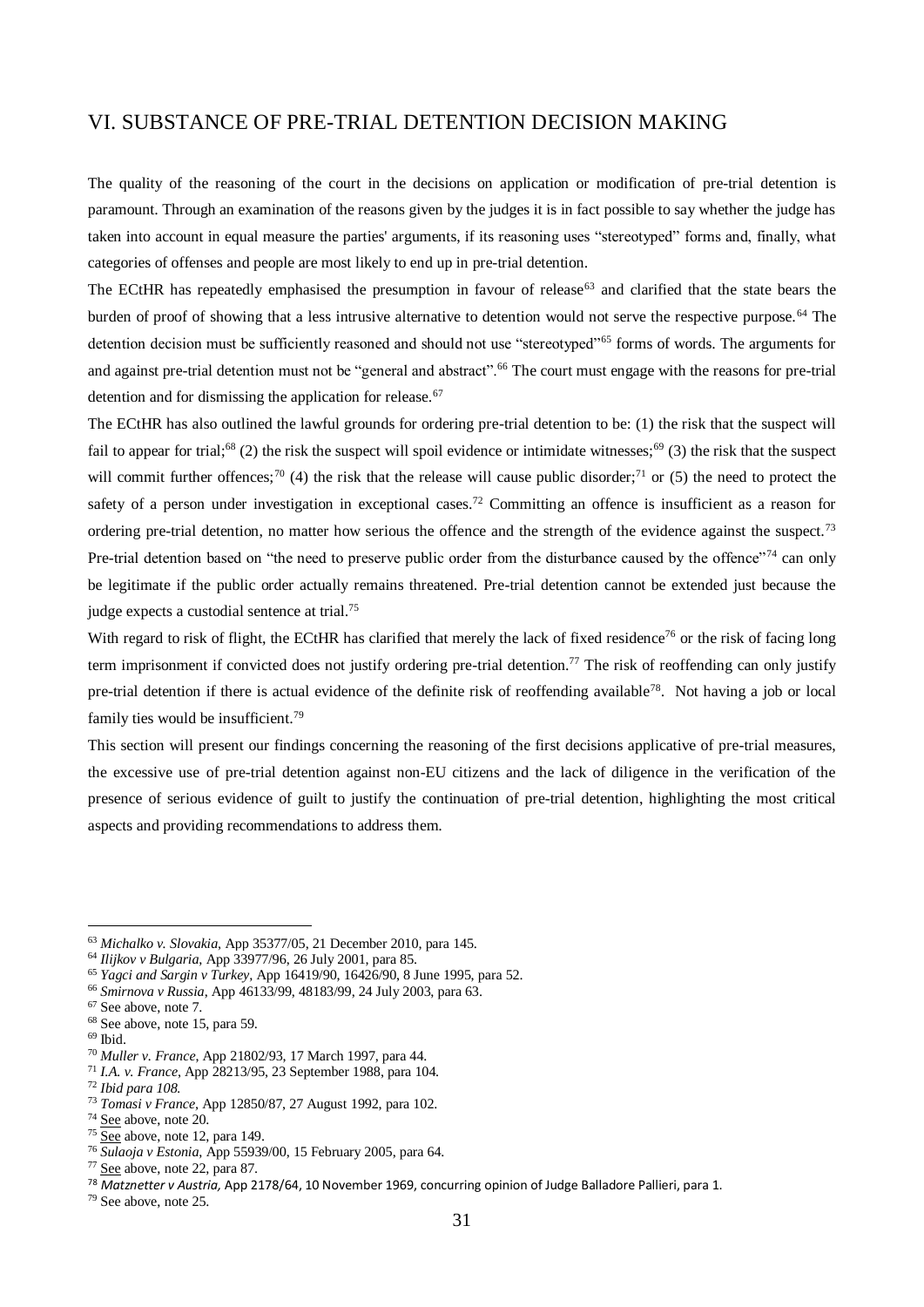#### **6.1 Reasoning on the decisions on the application of pre-trial detention**

As already stated in chapter 4.3 the decision on the precautionary measure has always to be motivated by the judge (art. 292 c.c.p.). The reasoning has to include, under penalty of nullity that can arise also from the court *ex officio*, the presentation and the assessment of the **serious suspicion of guilt (Art. 273 c.c.p.) and of the specific precautionary requirements** (Art. 274 c.c.p.: danger of escape, suppression of evidence, re-offending) that justify the measure applied in the specific case.

Law 47/2015 made this rule more effective, implementing thereby the ECtHR jurisprudence, stating that it is no longer possible for the court to justify the application of the precautionary measure *per relationem* (Art. 292, c.c.p. paragraph 2, lett. C, Cbis and 2ter), only referring to the file of the prosecutor, whereas an autonomous motivation becomes necessary, that takes into due consideration the arguments of the defence and all the elements in favour of the defendant. According to the new version of Art. 274 c.c.p. the reasoning now has to be more detailed.

The reform limits the discretion of the courts to evaluate the application of the precautionary measures that will guarantee the precautionary requirements pending prosecution, according to both the requirement of the concreteness of the risk of flight or re-offending, and to that of their actual presence.

Both requirements cannot be assumed "only from the severity of the offense prosecuted" but need to be assessed case by case by the judge.

Judges interviewed during our research say they apply pre-trial detention more often if the defendant has a criminal record (80%), and that the pre-trial detention is used mainly for crimes against the person (40%), against property (20%) or perpetrated by organised crime (20%).

Similarly, prosecutors interviewed (100%) believe that the risk of reoffending is the main reason leading to the request for application of pre-trial detention, and emphasise to base their option for the application of pre-trial detention on the seriousness of the crime (66%) and to apply it more frequently in crimes against the person featured by particular violence (66%) and against the mafia crimes (33%).

The analysis of our case files shows that among 20 cases in which pre-trial detention was applied, 45% were crimes foreseen in the drugs law, the remaining 11 being armed robbery, homicide, mafia, counterfeiting money and extortion.

The analysis of the hearings attended shows that pre-trial detention is applied more often, in equal measure, in cases of international drug trafficking, aiding and abetting of illegal immigrants, attempted homicide, bankruptcy fraud.

In 63% of the case files reviewed where the pre-trial detention was ordered the accused in pre-trial detention had a criminal record and the request of the prosecutor, and the motivations of the Judge in the order of application of the measure, was the risk of reoffending.

Again referring to the 43 case files analysed, it should be noted that in the reasons given by the judge in the 20 cases in which pre-trial detention was applied, in nine cases (45%) the judge refers to the existence of at least two of the precautionary requirements provided by art. 274 c.c.p..

In 42% of the case files reviewed where the pre-trial detention was ordered the ground stated by the Judge in the order applying the measure was the risk of flight.

In 31% of the case files reviewed where the pre-trial detention was ordered the ground stated by the Judge in the order applying the measure was danger to the public.

As for the opinions on the quality of the reasons given by the judge to justify the application of pre-trial detention,

among the aforementioned 20 cases, in 50% of them motivations are considered formal, in 10% they are believed to be both formal and substantial, while in 6 cases (40%) this figure is unknown.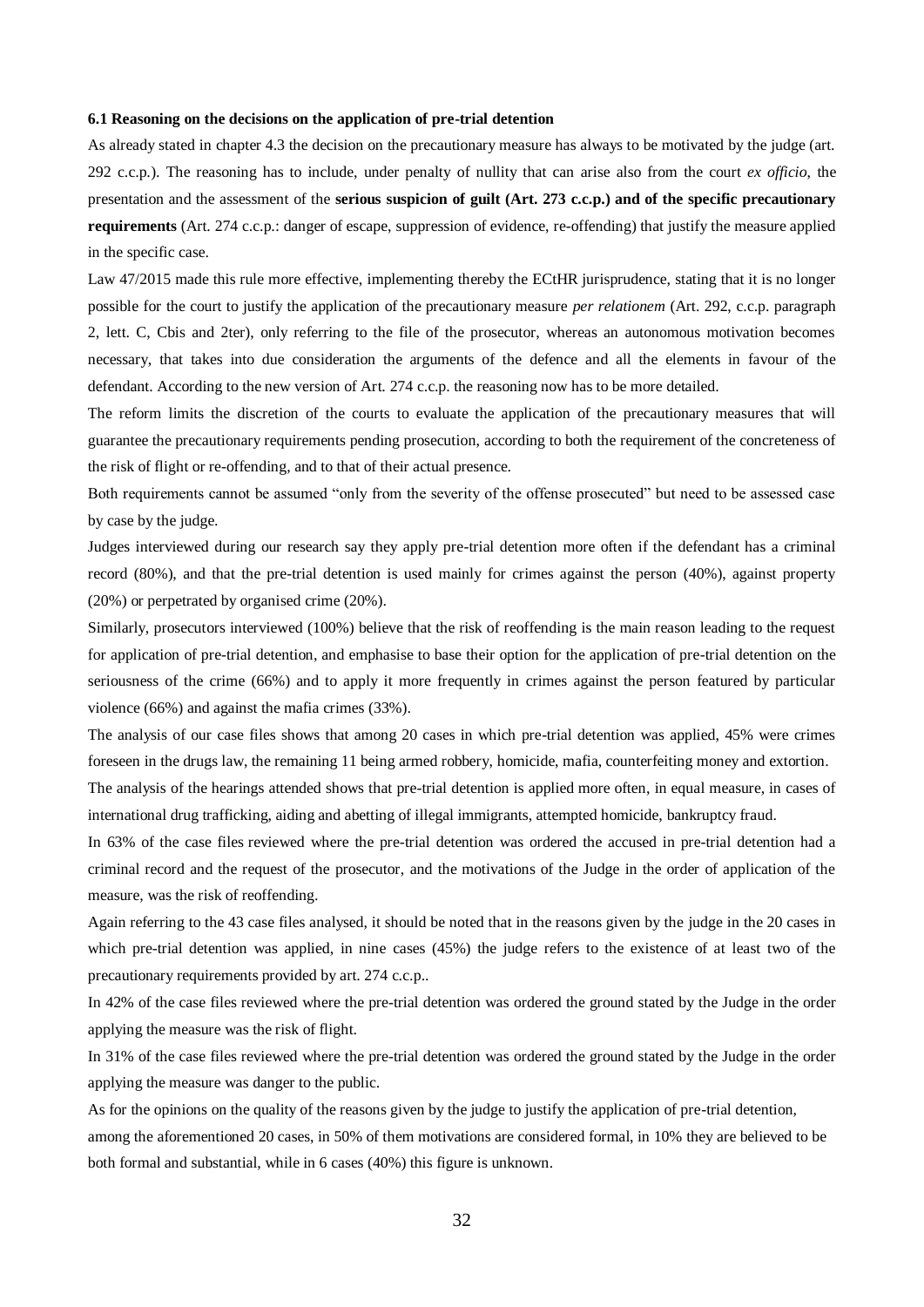Interviews with the lawyers finally revealed that more than half of the lawyers surveyed (55%) complain that when it comes to the judge's decision, the judges rarely make fair assessments based on evidence, and more than 70% of lawyers surveyed find that detention is applied by judges on the basis of unlawful presumptions, that is on presumptions that are not relevant for the law (e.g. status of illegal migrant).

Ultimately, the grounds of supervision orders continue to appear formalistic and relying excessively on the existence of a criminal record to justify the existence of the risk of reoffending and the danger to public order.

The recent reform introduced by Law 47 has definitely strengthened the obligation to state reasons. A rigorous implementation of this new law could prevent the grounds of supervision orders from continuing to be merely formalistic and based on the existence of a criminal record.

## **6.2. The excessive use of pre-trial detention against non-EU citizens and the lack of diligence in the verification of the permanence of serious evidence of guilt to justify the continuation of pre-trial detention**

As we stated above, more than half of the lawyers surveyed (55%) complain that when it comes to the judge's decision, the judges rarely make fair assessments based on evidence, and even more than 70% of lawyers surveyed find that detention is applied by judges on the basis of unlawful presumptions, that is on presumptions that are not relevant for the law (e.g. status of illegal migrant).

In fact, looking at the demographic profile of the recipients of pre-trial detention orders, a strong disparity between European and non-EU citizens clearly emerges. In the case files analysed 13 accused were foreign nationals, 11 non EU-citizens four of which illegal migrants, and two had no fixed residence. For these suspects pre-trial detention was requested in 11 cases (about 85%), and the prosecutors justified the request arguing that the accused was a foreign national in six cases. The judge decided for detention in nine cases (69%) and for alternatives in two cases. The final outcomes in these cases were: eight convictions, three acquittals and two cases dropped.

Other demographic features, such as family ties, the lack of dependants, unemployment and health issues, were not used to justify the application of pre-trial detention either in the hearings or in the case files studied. No prosecutor used them as argument to justify the request for detention, but they were widely used by defence lawyers in order to request an alternative measure for their clients.

From the analysis of cases perceived in the files and the hearings emerges, then, that non-EU citizens suffer pre-trial detention more frequently for a number of reasons. First of all, the lack of knowledge of the language and of the law and the lack of professionalism of the interpreters entail enormous difficulties in the relationships with the lawyer and in preparing the defence in the short time available between arrest and the celebration of the first hearing (on average less than 2 days). As a consequence the serious indicia of guilt borne by the prosecution are hardly challenged at the first hearing. (See box 5.1. In this case, the lawyer suggested that the defendant forego his right to the translation of the main acts of the process)

As already stated, Directive 64/2010/EU has been implemented in Italy with great delay. In the implementation act (Legislative Decree 32/2014 of 04.03.2014) it is expressly provided for in Art. 1 (amending art. 104 par. 4 c.c.p.) that the non-Italian speaking foreigner (suspected or accused), in addition to the figure of the expert assisting the judge, is entitled - free of charge - to an interpreter to communicate with his/her lawyer to organise the defence, including in the sub-process on the application of the precautionary measure. Only the practical implementation of this new guarantee would reduce the recourse to pre-trial detention in cases of non-Italian speaking defendants.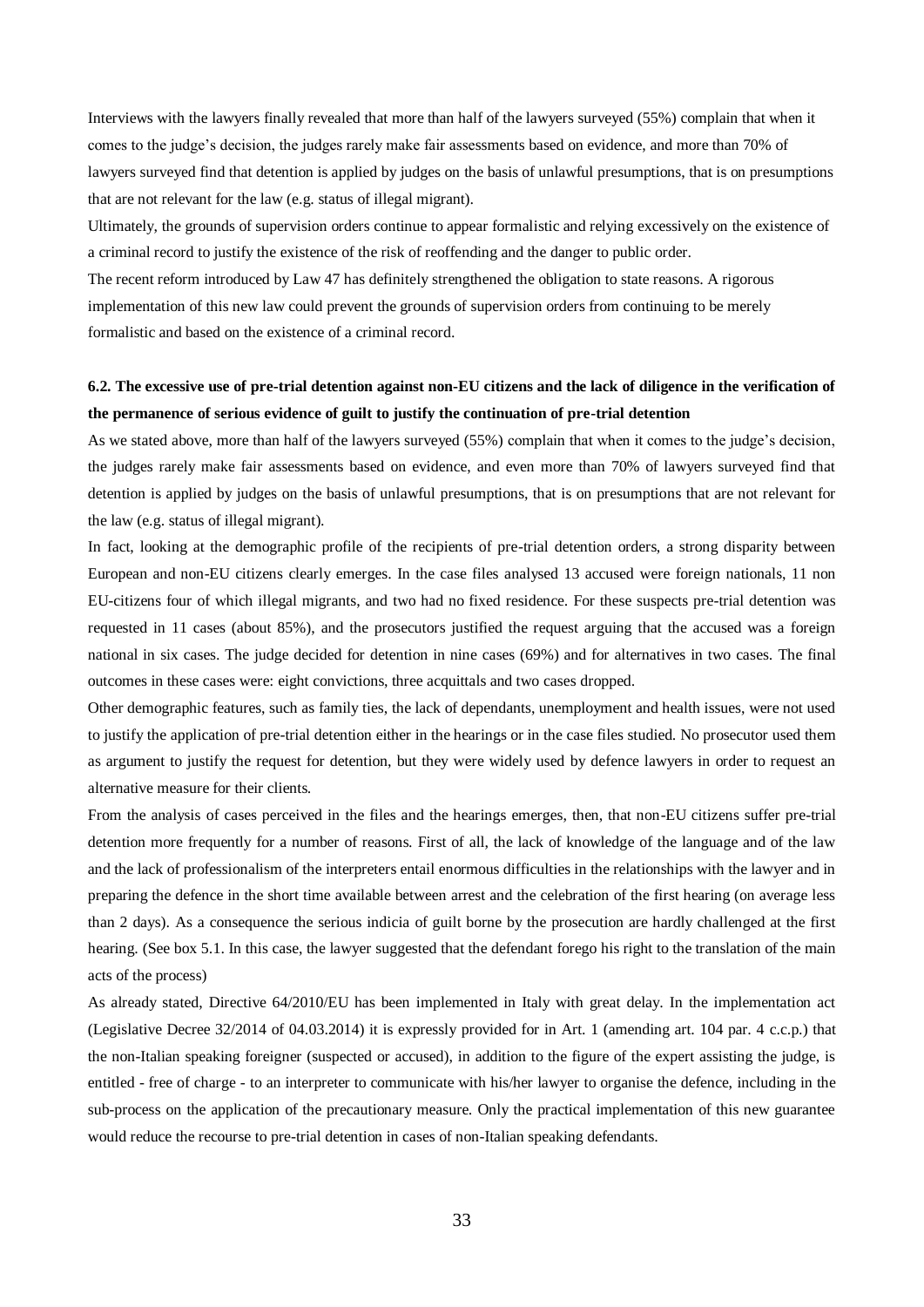In our case in only 23% of the case files examined that regarded non-Italian speaking defendants, such an expert was involved, and in these cases the quality of interpretation was deemed sufficient by the lawyers interviewed. As a consequence, in the remaining cases the person concerned was supposed to understand Italian.

We believe, however, that the decision not to appoint an interpreter in 77% of cases analysed is due to a lack of confidence in the quality of interpretation offered by professionals made available by the court (in Italy there is no official register of interpreters and they have no legal training) and a lack of attention of lawyers and judges to this aspect, an important point according to the Stockholm roadmap mentioned above. It can be assumed that a basic knowledge of Italian does not imply an adequate understanding of the legal jargon and, therefore, the failure to appoint an interpreter in 77% of cases is due to the reasons mentioned above more than to the perfect understanding of the legal jargon by 77% of the foreign defendants involved. This finding is indirectly confirmed by the excessive use of pre-trial detention in cases regarding foreign defendants reported above and by the outcomes.

Secondly, the lack of social networks and of suitable housing mean that at the first hearing the judge chooses pre-trial detention because he cannot apply house arrest and because other measures are (often contrary to law) considered unfit to meet the precautionary needs: illegal migrants and/or homeless people are considered by definition unlikely to comply with the prescription (e.g., reporting to police) issued by the court.

It is therefore no coincidence that in the three case files examined where the defendant suffered unjust pre-trial detention (possibly obtaining reparations later) concerned only non-EU citizens. Reading these case files it is clear that the prosecution evidence were unfounded since the first hearing. However, for the above mentioned problems, during the first hearing and in the first part of the trial, the prosecution's case was not challenged with supporting evidence. In one case, already mentioned in the previous paragraph, the defendant in the first hearing even waived his right to the translation of essential documents.

Another case deserves attention (see box below) because it also shows that the evidence provided by the prosecution against vulnerable people are not critically evaluated by the judge who often not only applies pre-trial detention in the first hearing, but also keeps it in place for an excessive period (in that case for about a year and a half, and the release of the defendant took place after his/her full acquittal during the appeal), without verifying the actual presence of the serious evidence needed to justify the continuation of the custodial measure.

Mr. AHN, an Algerian citizen legally residing in Italy, was arrested on charges of extortion on 13.08.2008. The charge was based on what was reported by the victim and the possession of money on a postal account considered to be incompatible with his earnings (as house worker and illegal car parker). Since the validation of the arrest on 14.8.2008, with application of pre-trial detention, AHN professed his innocence, giving his version of the facts during the questioning. A.H.N., who was detained in Regina Coel prison in Rome asked in September and November 2008 for pretrial detention to be revoked or replaced with other measures, but both requests were rejected by the proceeding Judge. On 5.2.2009 A.H.N. was condemned to five years of imprisonment and a fine of  $\epsilon$  516.00 by the Court of Rome for the offence under Article. 629 of the c.c.p.. The defence appealed and the Court of Appeal on 11.2.2009 absolved Mr. A.H.N. with the full wording "because the fact does not exist", ordering his immediate release. This reversal of the first decision is clarified in the grounds of the decision: the Court considers on the one hand that the accusations were not supported by evidence. The prosecution case was based solely on the accusation of the victims, contained in a verbal complaint they lodged but who never appeared in court. On the other hand, the defence argument was corroborated by evidence. For 445 days of unjust imprisonment, Mr. A.H.N. received compensation of  $\epsilon$  70,000.00.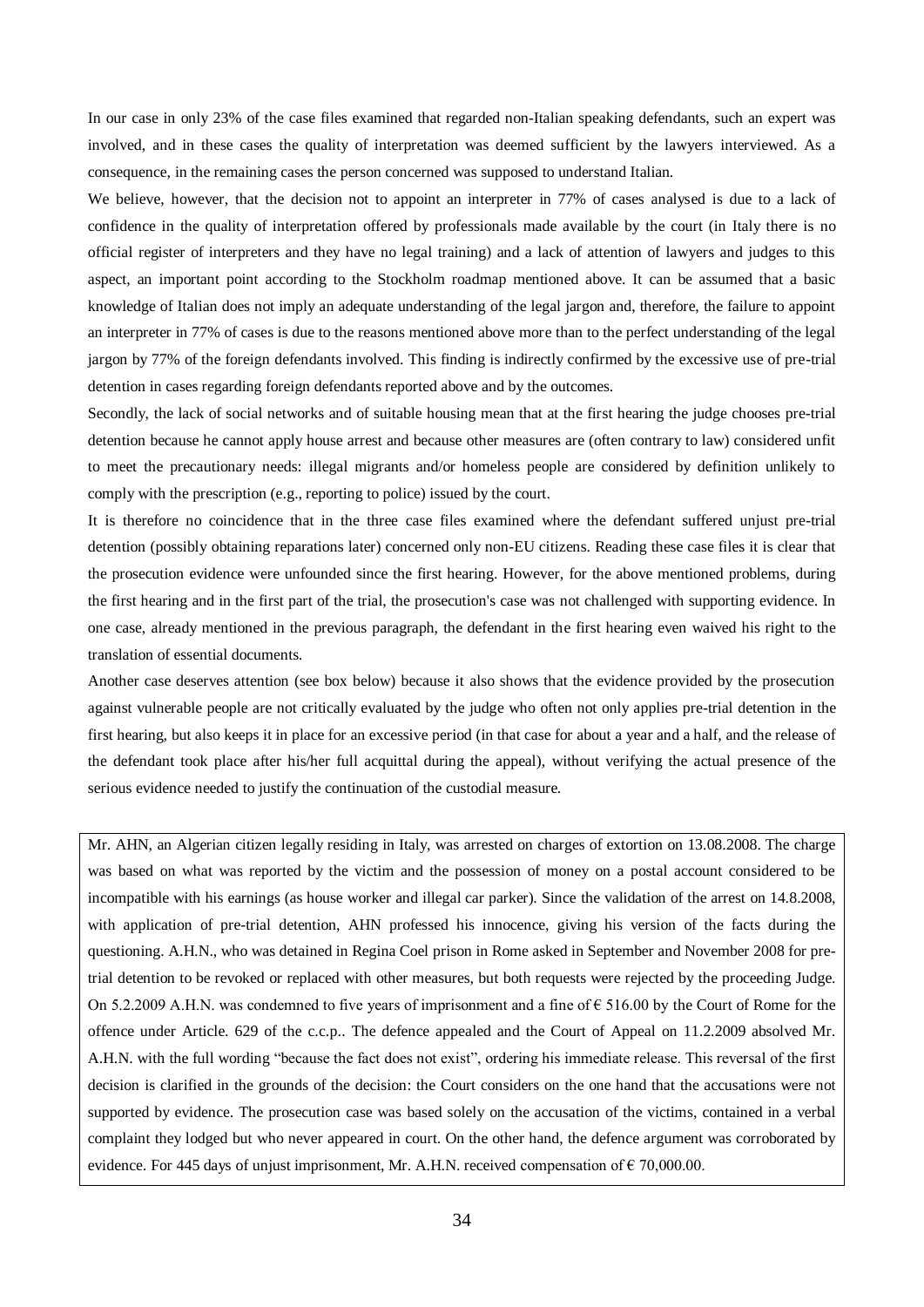Unfortunately, this case is not isolated and the failure to find serious evidence of guilt to justify the continuation of pretrial detention do not regards non-EU citizens only. As stated in the previous chapter, the ECTHR has indeed repeatedly condemned Italy for violation of Article. 5.3 because the judge wrongly assessed the evidence of serious indicia of guilt to maintain pre-trial detention.

In two decisions (Vaccaro v. Italy of  $16/2/2001$  and Labita v. Italy of  $6/4/2000$ ) the excessive length of pre-trial detention was criticised by the Court which took the view that, even though the measure was justified at the beginning, with the passage of time, the verification of the continued existence of the precautionary needs has not been conducted with the due diligence. The passage of time, in the opinion of the Court, entails for the Member States an obligation to check the actual presence both of indicia of guilt and of the precautionary needs $80$ .

In that decision, the Court ruled against Italy for breach of Article. 5.3, for the illegal prosecution of detention even when serious indicia of guilt had not been present. The ruling criticises the use of statements made by informants (the so-called *pentiti*) if not corroborated by any other evidence. In this case, two years and seven months in pre-trial detention seemed excessive given the fact that in the meantime the defendant was acquitted in other related proceedings and the statements made by informants were not confirmed during the investigations $81$ .

## **6.3. Looking forward: Law 47/2015 and the actuality of the risk of reoffending.**

The problems related to the actuality of the risk of reoffending could be overcome following the entry into force of Law 47/2015, which amended Article. 274 of the c.c.p., adding specifications aimed at offering to the judge some criteria for assessing the existence of the risk.

From now on, therefore, the actuality and concreteness of the risk of reoffending cannot simply arise from the (abstract) seriousness of the offense that is persecuted: the specific situations has to be considered in detail and the more time that has passed from the commission of the offence, the more rigorous this assessment should be. This coincided with the standards of the EctHR: the decision on detention must be taken speedily and reasons must be given for the need for continued detention.<sup>82</sup> Previous decisions should not simply be reproduced.<sup>83</sup>

This same point had already been clarified by the Constitutional Court with respect to the crime of association for drug dealing (Art. 74 of the drug law), when it said that in case of offences dating back in the time, lacking those traits that are symptomatic of association under art. 416 bis (associative link on a territorial basis, assisted by the threat of violence and subsequent subjugation and silence) the actuality of precautionary requirements must be inferred from specific positive factual elements and by the absence of factual evidence to the contrary, showing for instance the individual withdrawal or the dissolution of the group (see constitutional court judgment no. 231 of 2011).

<sup>82</sup> *Rehbock v Slovenia*, App 29462/95, 28 November 2000, para 84, available at: <http://hudoc.echr.coe.int/sites/eng/pages/search.aspx?i=001-59052>

<sup>83</sup> *Yagci and Sargin v Turkey,* App 16419/90, 16426/90, 8 June 1995, available at:

1

<sup>80</sup> In decision Vaccaro v. Italy (16.2.2001) ECHR concludes by saying: "*the initial relevance of the grounds cited by the national authorities was reduced over time. Having regard also to the unexplained delays which occurred in the course of the proceedings, the Court considers that the period spent by the applicant in detention pending trial exceeded the "reasonable time" laid down in Article 5 § 3*."

<sup>&</sup>lt;sup>81</sup> It's worth remembering that in other cases on pre-trial detention the Court decided it's length was reasonable, giving the complexity of the investigations (Decision Contrada v. Italia).

[http://hudoc.echr.coe.int/sites/eng/pages/search.aspx?i=001-57938.](http://hudoc.echr.coe.int/sites/eng/pages/search.aspx?i=001-57938)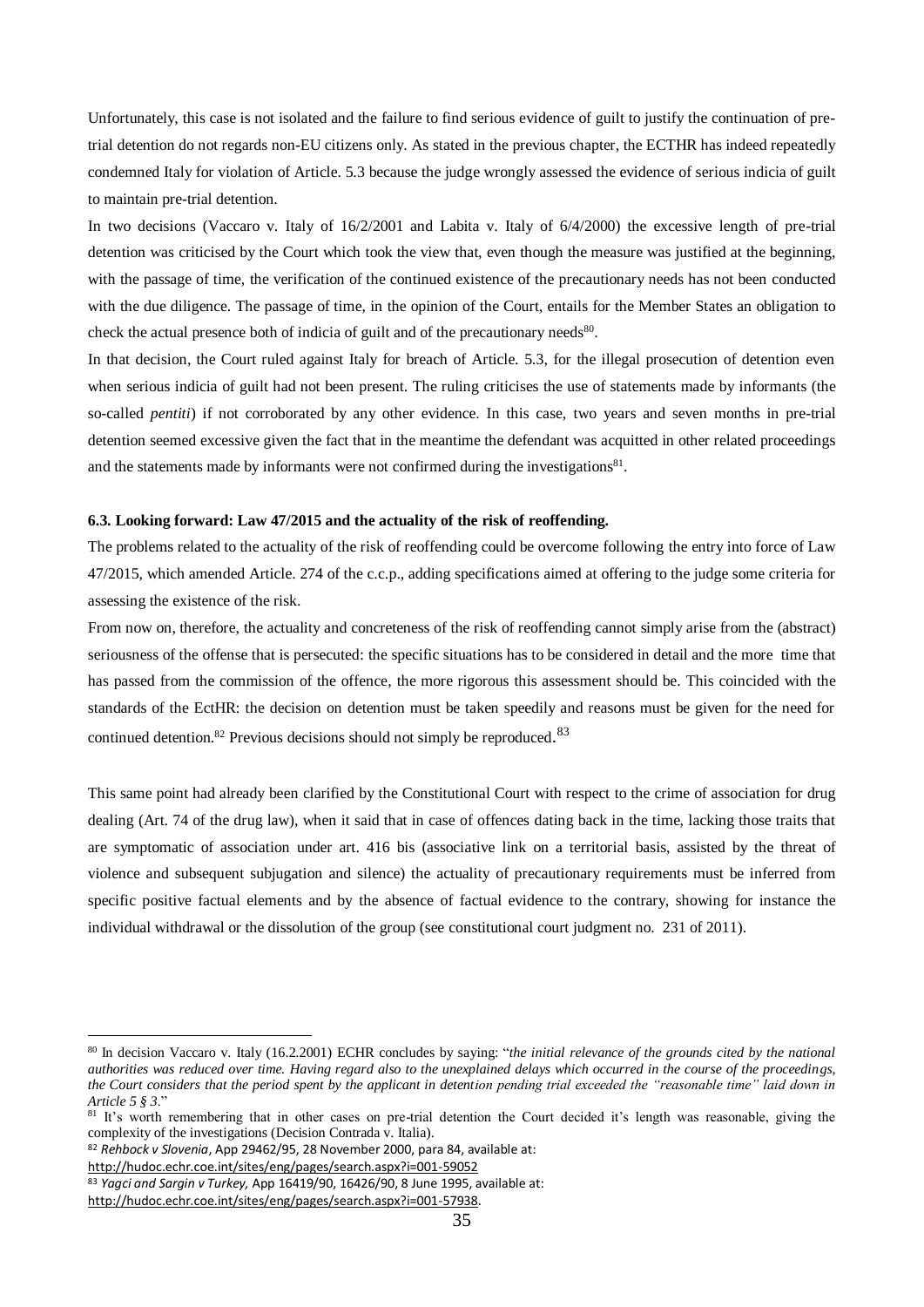## **6.4 Conclusion and recommendations**

As stated in chapter 6.1., the reasoning of pre-trial detention orders continue to appear formalistic and relying excessively on the existence of a criminal record to justify the existence of the risk of reoffending and the danger to public order. The recent reform introduced by Law 47/2015 has definitely strengthened the obligation to state reasons. A rigorous implementation of this new law could prevent the reasoning of pre-trial detention orders from continuing to be merely formalistic and based on the existence of a criminal record.

On the other hand, looking at the demographic profile of the recipients of pre-trial detention orders, a strong disparity between European and non-EU citizens clearly emerges.

For these suspects pre-trial detention was requested in 11 cases (about 85%), and the prosecutors justified the request arguing that the accused was a foreign national in six cases. The judge decided in favour of detention in nine cases (69%) and for alternatives in two cases.

The role played by the defender, in these specific cases, was not enough to prevent the application of pre-trial detention, also because of the late and very recent implementation of Directive 64/2010/EU and the lack of specific training for Italian lawyers on the directives for the implementation of the Stockholm roadmap.

Full implementation of Directive 64/2010/EU, in particular as regards the possibility of appointing an interpreter to allow a defence and the non-Italian speaking accused to better organise the defence strategy, the setting up of a register of interpreters, the legal training of experts and interpreters, and specific training for lawyers and judges on the roadmap directives, are all elements required to address the above concerns.

More in general, a specific training on the ECtHR case law is needed, in particular on art. 5, and not only for lawyers, but also for judges and prosecutors: a negative remark that emerges from interviews with prosecutors and judges, is the lack of specific training on the jurisprudence of the ECTHR according to all respondents. However, the judges stated in the interviews that they give great importance to the ECtHR jurisprudence in their decisions on the pre-trial detention (80%).

Finally, our work showed that the lack of social networks and of suitable housing mean that at the first hearing the judge chooses pre-trial detention because he cannot apply house arrest and because other measures are (often contrary to law) considered unfit to meet the precautionary needs: illegal migrants and/or homeless people are considered by definition unlikely to comply with the prescription (e.g., reporting to police) issued by the court.

We therefore believe that the central state and local authorities should allocate funds for suspects and defendants who are not eligible for house arrest simply because they lack the financial resources to afford suitable housing.

36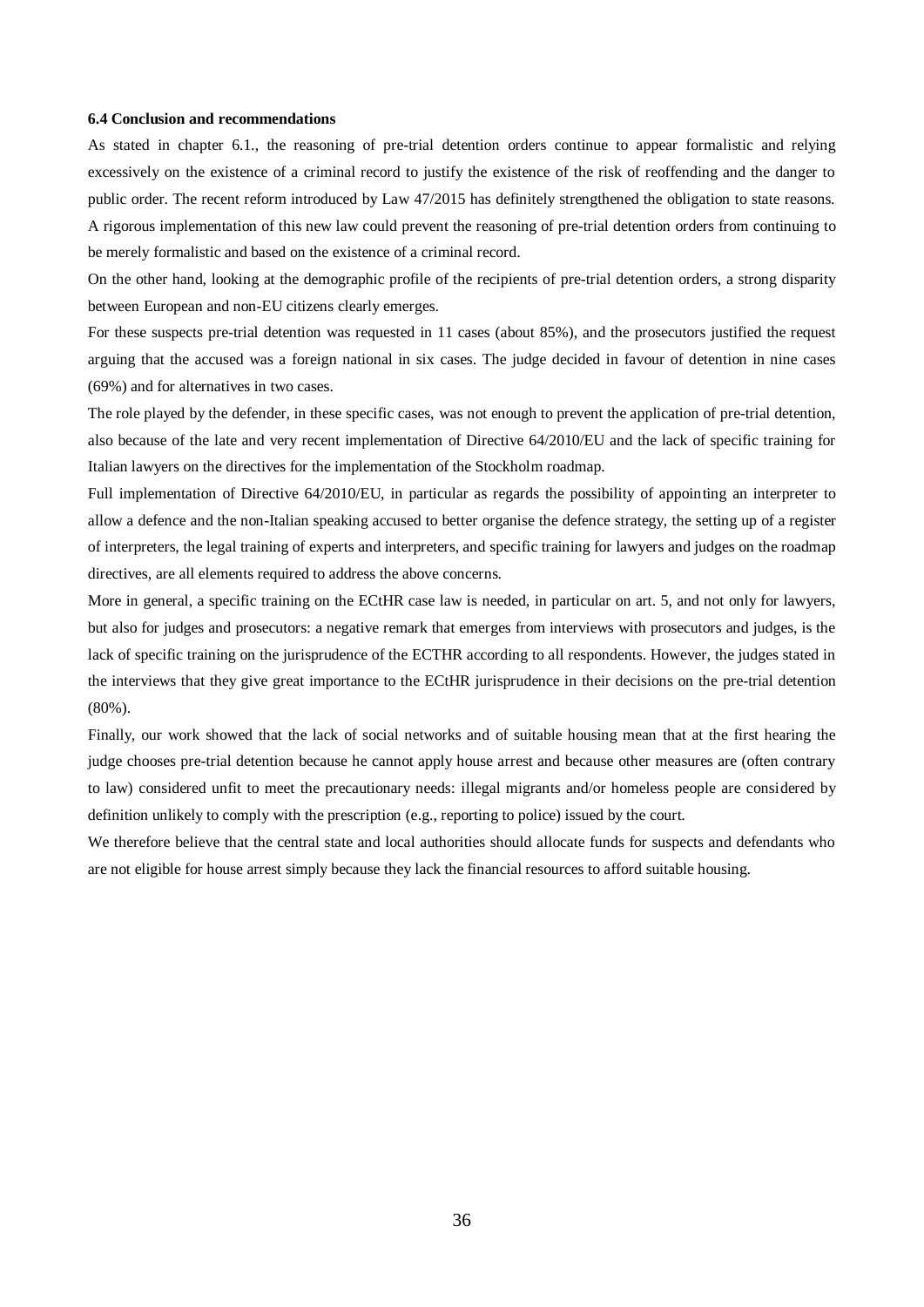## VII. ALTERNATIVES TO DETENTION

The possibility to resort to alternatives to detention in the pre-trial phase, and their actual use in practice, are an important aspect of this report. When, in the actual case, the court recognises the existence of serious indicia of guilt and of precautionary requirements, the choice of the measure to be applied in practice, and the respect of the principle of *extreme ratio*, are essential for implementing the provisions of Art. 5 of the ECHR.

The case law of the ECtHR has strongly encouraged the use of pre-trial detention as an exceptional measure. In Ambruszkiewicz v Poland<sup>84</sup>, the Court stated that the

'detention of an individual is such a serious measure that it is only justified where other, less stringent measures have been considered and found to be insufficient to safeguard the individual or the public interest which might require that the person concerned be detained. That means that it does not suffice that the deprivation of liberty is in conformity with national law, it also must be necessary in the circumstances.'

Furthermore, the ECtHR has emphasised the use of 'proportionality' in decision-making, in that the authorities should consider less stringent alternatives prior to resorting to detention<sup>85</sup>, and the authorities must also consider whether the "continued detention of the accused is indispensable".<sup>86</sup>

One such alternative is to release the suspect within their state of residence subject to supervision. States may not justify detention in reference to the non-national status of the suspect but must consider whether supervision measures would suffice to guarantee the suspect's attendance at trial.

This section will present our findings concerning the alternative to detention with a focus on the implementation of the principle of last resort (in the recently law and in the practice), highlighting the most critical aspects and providing recommendations to address them.

#### **7.1. Italy reinforces the principle of last resort: the Law 47/2015**

We already mentioned the important changes introduced by Law 47/2015, which came into force on 8 May 2015. On the issue of alternatives to detention, Article 275 c.c.p., as amended, is the core of the reform stressing the absolute *ultima ratio* use of pre-trial detention pre-trial detention It is now explicitly stated that: "Pre-trial detention can be ordered only when other coercive measures or disqualification, even if applied cumulatively, are inadequate". As a result of the reform, it is now possible to use different measures jointly, offering the court a wider range of operational choices, to be calibrated on the specific case: it is for instance now possible to combine a prohibition of residence with reporting to the police. This innovation responds precisely to the need of permitting the imposition of the least afflictive measure among those that, in the specific case, meet the precautionary requirements.

Additionally article 275 c.c.p. has been amended to include the following provision: "While ordering pre-trial detention the judge must state the specific reasons why it considers unsuitable, in this case, house arrest with the control procedures laid down by Art. 275 bis c.c.p., paragraph 1[Electronic monitoring]".

House arrest, assisted by electronic control, has now the role of a real alternative to prison, and on this measure the judge now has to provide a concrete and specific reasoning before coming to the conclusion that it is unsuitable for the precautionary requirements of the case<sup>87</sup>.

<sup>84</sup> *Ambruszkiewicz v Poland*, App 38797/03. 4 May 2006, para 31.

<sup>85</sup> *Ladent v Poland,* App 11036/03, 18 March 2008, para 55.

<sup>86</sup> Ibid, para 79.

<sup>&</sup>lt;sup>87</sup> So far the use of electronic tagging has been very limited. Only around 2000 bracelets are available in the country at the moment.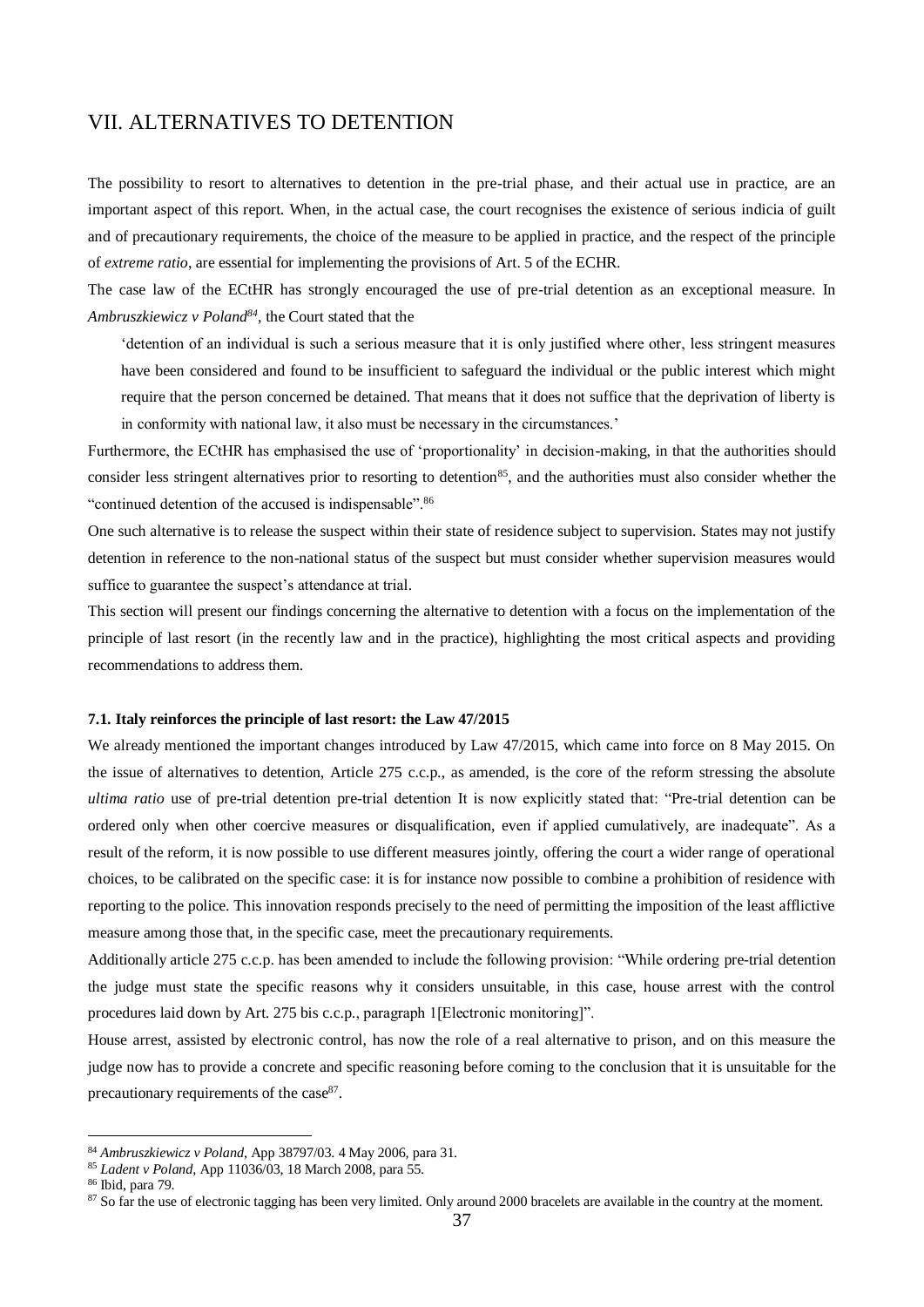In case of violation of the measure (automatic replacement with a harsher was abolished. Now the judge has to assess the entity of the violation, and when it is considered to be of mild entity the measure can be kept in place, eventually applying jointly another measure: this is the case of a real abolition of automatic mechanism of aggravation of the measure that in the past was the result of any type of violation.

## **7.2. Alternative to detention in practice: the results of our research**

From our interviews with the five judges emerges that 60% of them always use prison as measure of last resort, preferring house arrest and reporting to the police.

Two of the three prosecutors interviewed, while stating that they implement the principle of prison as a measure of last resort, also said that they have no confidence in alternative measures.

From the analysis of our 43 case files it emerged that the prosecutor asked for an alternative to detention only in 15 occasions while on 28 occasions requested the application of the pre-trial detention and in no cases asked for the defendant to be released without conditions.

The judge applied pre-trial detention in 20 cases (a bit less than 50%), and alternatives to detention in 23 cases.

In 19 cases (83% of the alternatives to detention), the judge applied house arrest, in two cases the obligation to report to the police, in one case the prohibition of residence and in one case admission to a psychiatric facility.

It is quite clear that in the first hearing on the application of pre-trial measures judges tend to accept more often prosecutors' submissions than in later stages. An analysis of the case files shows that in nearly three out of four cases the precautionary measure is later mitigated. In many cases this is due simply to the fact that the defendant provides proof of suitable housing and challenges the serious *indicia* of guilt and the precautionary needs only after the first hearing on the application of the precautionary measure.

It is not by chance that almost 50% of lawyers responded to the questionnaire that in their opinion judges do not trust alternative measures to be effective, so they, especially in the first hearing, rarely consider them before delivering a detention order. This happens also because of the lack of a provision on the presence of professional services at this stage, that could assess the defendant's suitability to access an alternative measure to detention.

Consistently, in the lawyers' survey, 20 lawyers (57% of lawyers surveyed) said that usually judges do not avail themselves of professional services that make assessments of the defendant's suitability to concede an alternative measure to detention. Lawyers participating in the survey believe judges ground their decisions on the available information collected by the police during the investigation and on the most relevant features of the defendant's personality, but often they lean on prejudice and procedure. Finally, 71% of the lawyers responded in the survey that they think that legislation provides for many alternatives but they remain underused because judges often prefer to draw upon detention and the judges tend to underuse alternatives for the above-mentioned reasons.

Lawyers think they really play an important role during hearings, as their participation is effective. But in their opinion judges tend to underuse alternatives.

Moving to the choice of the measure, according to the prevailing opinion of lawyers in the survey the measure most used are house arrest and reporting to the police.

An examination of the case files and hearings revealed the following:

Hearing monitoring: In 14 of the 19 hearings defence practitioners requested that no conditions were applied to their clients: it was granted by the judge in four, in the remaining 10 the hearing ended with an order of conditional release and two with pre-trial detention;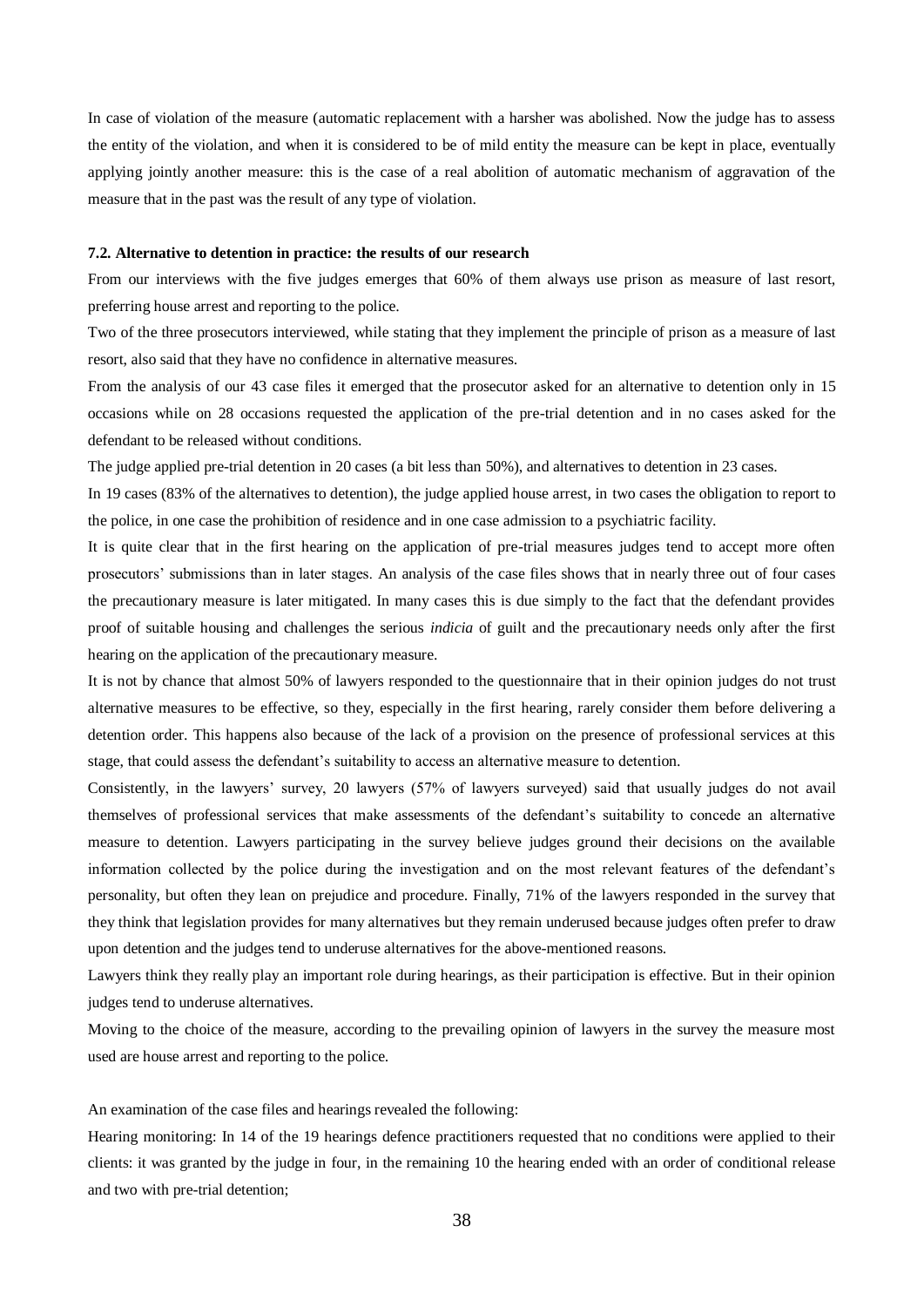Only one of the lawyers present at the observed hearing was a legal aid lawyer: unconditional release was requested but the judge decided for house arrest.

Six lawyers requested conditional release but five hearings ended up with a pre-trial detention order, while in one case the decision was more favourable as the judge ordered unconditional release.

Case files review  $\rightarrow$  In 17 cases the lawyer requested no condition: 11 judges ordered a pre-trial measure different from detention, in 8 ordered detention;

In 21 cases the defence requested conditional release: in 12 judge's decision was in accordance with the request, in the nine judge ordered pre-trial detention instead;

None of the lawyers working in the case files analysed was a legal aid lawyer.

**7.3 Conclusion and recommendations** Our research shows that in 20 of the 43 case files examined judges applied pretrial detention at the first hearing, and in two out of three cases the measure is later mitigated.

Alternatives to detention are underused at the first hearing due to prosecutors' lack of confidence in them, because judges can rely only on the police to get information about the possibility of implementing a measure other than pretrial detention, and because of the underuse of electronic monitoring.

Law 47/2015 can actually reverse this situation and implement the principle of last resort because it gives the Judge the possibility of using different measures jointly, it forces the Judge to give a specific reasoning when applying pre-trial detention instead of house arrest with electronic monitoring, and because it repealed the automatic replacement *in peius* of the measures in the event of infringement of the obligations imposed.

We recommend therefore the full implementation of law 47/2015 and an effective use of electronic tagging to reduce the use of pre-trial detention.

However, Law 47/2015 implementation is a necessary condition for change, but not a sufficient one because procedural laws have no influence on social issues (read: lack of suitable housing for the accused) and the cultural attitudes of the prosecution (66% of prosecutors interviewed stated they do not trust alternatives) that are the reason for the excessive use of pre-trial detention, especially against vulnerable groups.

Emblematic is a case described in this research, where for a small theft in a supermarket, the defendant, a non-EU citizen, during the first hearing was ordered to regularly report to the police station as a milder alternative to pre-trial detention. As a result of repeated violations, the judge ordered that the measure be toughened and be transformed into house arrest, as long as the defendant's residence was suitable for this purpose. The police who carried out the order considered the accommodation unsuitable (a squat where in the meantime another person had occupied the space previously occupied by the defendant) and the defendant was therefore taken to prison.

As noted earlier, our research showed that alternatives to detention are underused heavily for non-EU citizens. In particular, in the case files analysed, 13 accused were foreign nationals, four of which irregular migrants, and two had no fixed residence. For these suspects pre-trial detention was requested in 11 cases (about 85%), and the prosecutors justified the request arguing that the accused was a foreign national in six cases. The judge decided in favour of detention in nine cases (69%) and for alternatives in two cases. The final outcomes in these cases were: eight convictions, three acquittals and two cases dropped.

Moreover, the quality of the work of the defence does not affect the choice of the measure when the judge considers that house arrest could meet the precautionary needs but the defendant has no suitable accommodation. Of course, the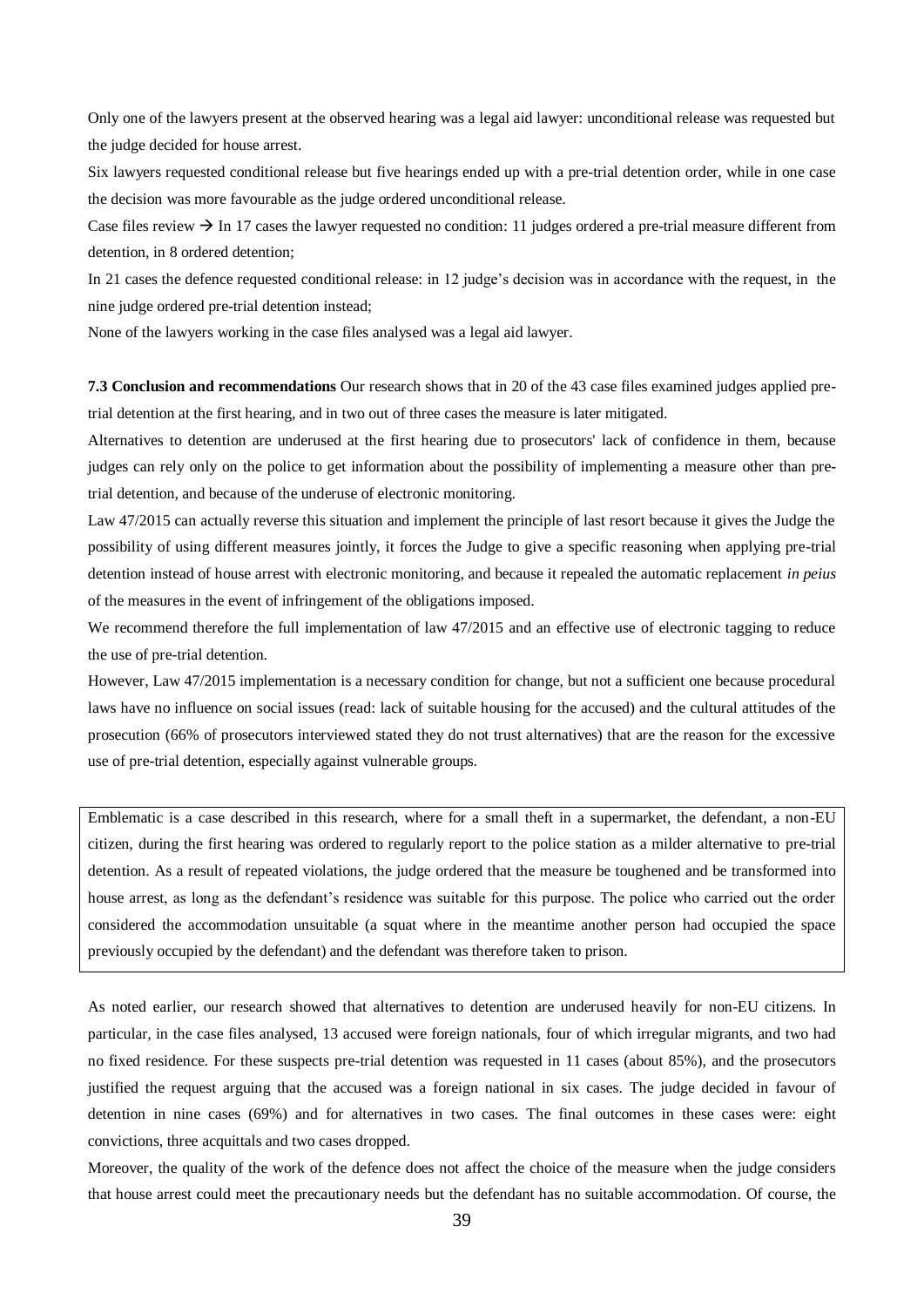possibility of using several measures jointly and the use of the electronic monitoring are opportunities that the defence can use also for the vulnerable groups, but the lack of suitable housing remains the main obstacle for equality of the accused at pre-trial stage. If there are no investments to make suitable accommodation available for house arrest the recent reform will hardly affect destitute people accused of offending and a reform of investments for housing is recommended.

Also because of the reasons mentioned above these defendants can end up serving almost all their sentence under a precautionary measure, which is a problem in itself, especially for the prison conditions, that are usually worse for those that are not serving a final sentence. Prisons, or wings of prisons, for pre-trial detention are usually more crowded and poorly equipped than those for prisoners serving a final sentence. Besides, rehabilitative programmes and measures are available only to prisoners that are serving a final sentence, on the assumption that until they are not proven guilty they do not need rehabilitation of any sort (Art. 13 of the penitentiary law). This means that, in most of the cases, suspects end up doing nothing during imprisonment. In this respect, the presumption of innocence and thus late final conviction works against the interests of the defendant.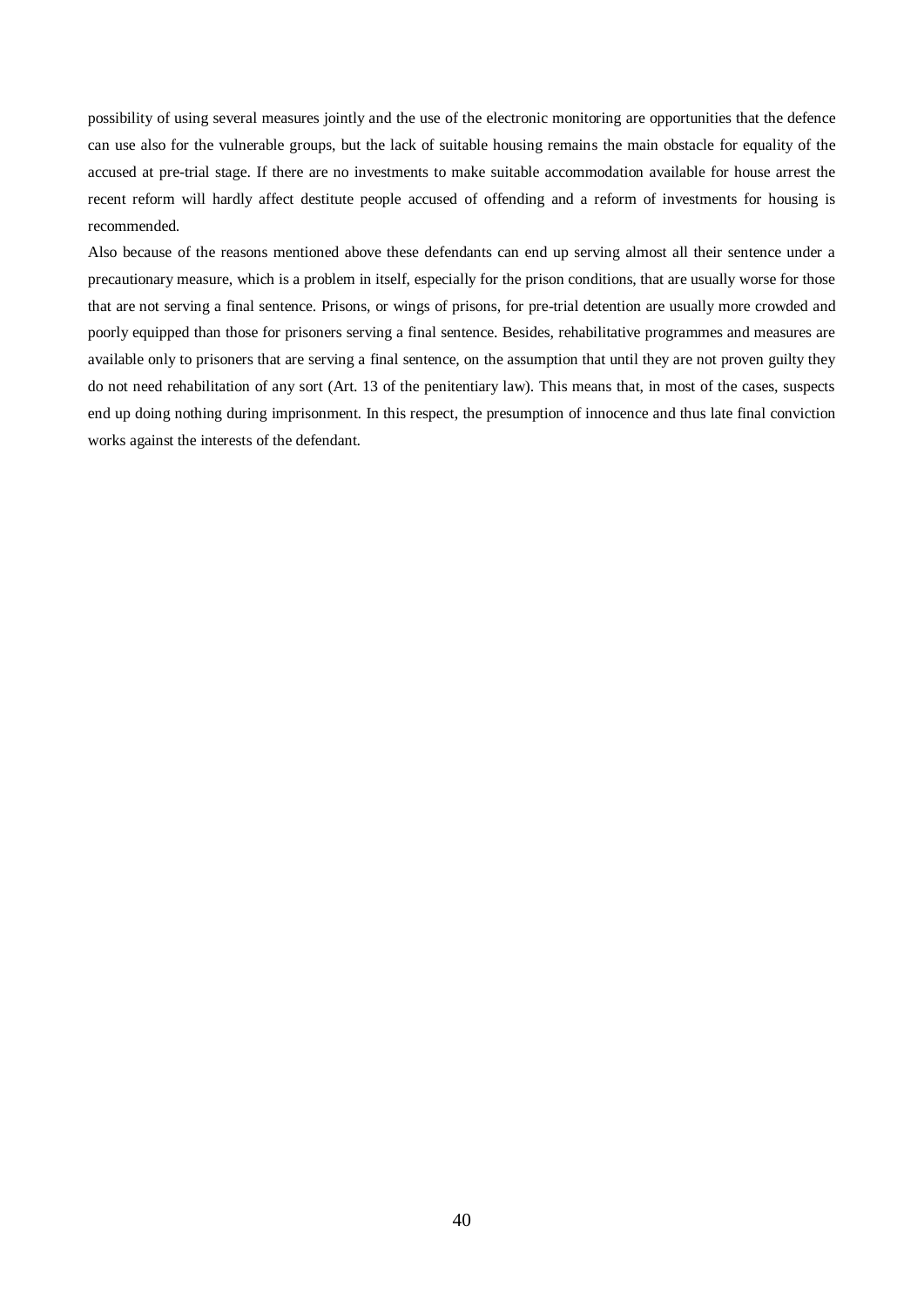## VIII. REVIEW OF PRE-TRIAL DETENTION

The possibility of requesting the revocation or modification of the precautionary measure in place, or to appeal before a different judge on the application of a precautionary measure, are essential rights of the defendant.

The ECtHR has provided guidance on lawful pre-trial detention reviews. If these standards are complied with, the pretrial detention order justifies the violation of the suspect's rights:

- (i) Presumption of release: During the pre-trial period there is a presumption in favour of release;<sup>88</sup> continued detention "can be justified in a given case only if there are specific indications of a genuine requirement of public interest which, notwithstanding the presumption of innocence, outweighs the rule of respect for individual liberty laid down in Article 5 of the Convention";<sup>89</sup>
- (ii) Regular review: pre-trial detention must be subject to regular review,  $90$  and all stakeholders (defendant, judicial body, and prosecutor) must be able to initiate it;  $91$
- (iii) Proceeding of review hearing: The review of detention must take the form of an adversarial oral hearing with equality of arms of the parties ensured.<sup>92</sup> This might require access to the case files<sup>93</sup> (even before the deadline for transposing the Directive on Access to Information in criminal proceedings, 2 June 2014);
- (iv) Reasoning: The decision on detention must be taken speedily and reasons must be given for the need for continued detention.<sup>94</sup> Previous decisions should not simply be reproduced.<sup>95</sup>

This section will present our findings concerning specific features of the Italian legislation on revocation, modification and appeal of precautionary measures, our research results about this issue, highlighting the most critical aspects and providing recommendations to address them.

<http://hudoc.echr.coe.int/sites/eng/pages/search.aspx?i=001-102473>

<sup>88</sup> *Michalko v. Slovakia***,** App 35377/05, 21 December 2010, para 145, available at:

<sup>89</sup> *McKay v UK,* App 543/03*,* 3 October 2006, para 42, available at[: http://hudoc.echr.coe.int/sites/eng/pages/search.aspx?i=001-](http://hudoc.echr.coe.int/sites/eng/pages/search.aspx?i=001-77177) [77177.](http://hudoc.echr.coe.int/sites/eng/pages/search.aspx?i=001-77177) 

<sup>90</sup> *De Wilde, Ooms and Versyp v Belgium,* App 2832/66, 2835/66, 2899/66, 18 June 1971, para 76, available at:

[http://hudoc.echr.coe.int/sites/eng/pages/search.aspx?i=001-57606.](http://hudoc.echr.coe.int/sites/eng/pages/search.aspx?i=001-57606)

<sup>91</sup> *Rakevich v Russia,* App 58973/00, 28 October 2003, para 43, available at:

[http://hudoc.echr.coe.int/sites/eng/pages/search.aspx?i=001-61414.](http://hudoc.echr.coe.int/sites/eng/pages/search.aspx?i=001-61414)

<sup>92</sup> *Assenov v Bulgaria,* App 24760/94, 28 October 1998, available at[: http://hudoc.echr.coe.int/sites/eng/pages/search.aspx?i=002-](http://hudoc.echr.coe.int/sites/eng/pages/search.aspx?i=002-6773) [6773.](http://hudoc.echr.coe.int/sites/eng/pages/search.aspx?i=002-6773)

<sup>93</sup> *Wloch v Poland,* App 27785/95, 19 October 2000, para 127, available at:

[http://hudoc.echr.coe.int/sites/eng/pages/search.aspx?i=001-58893.](http://hudoc.echr.coe.int/sites/eng/pages/search.aspx?i=001-58893)

<sup>94</sup> *Rehbock v Slovenia*, App 29462/95, 28 November 2000, para 84, available at:

<http://hudoc.echr.coe.int/sites/eng/pages/search.aspx?i=001-59052>

<sup>95</sup> *Yagci and Sargin v Turkey,* App 16419/90, 16426/90, 8 June 1995, available at: Law 47/2015 introduced some amendments that are going in the right direction in the implementation of the principle of special diligence. However, for the appeal, as well as for the *de plano* procedures and for the decisions on applications for revocation or modification of the measure presented before the prosecuting judge, questions remain about the failure to include firm deadlines, and, more generally, other guarantees (effective adversarial proceedings, public hearing, the participation of the accused, etc) for the full exercise of the right to defence.

[http://hudoc.echr.coe.int/sites/eng/pages/search.aspx?i=001-57938.](http://hudoc.echr.coe.int/sites/eng/pages/search.aspx?i=001-57938)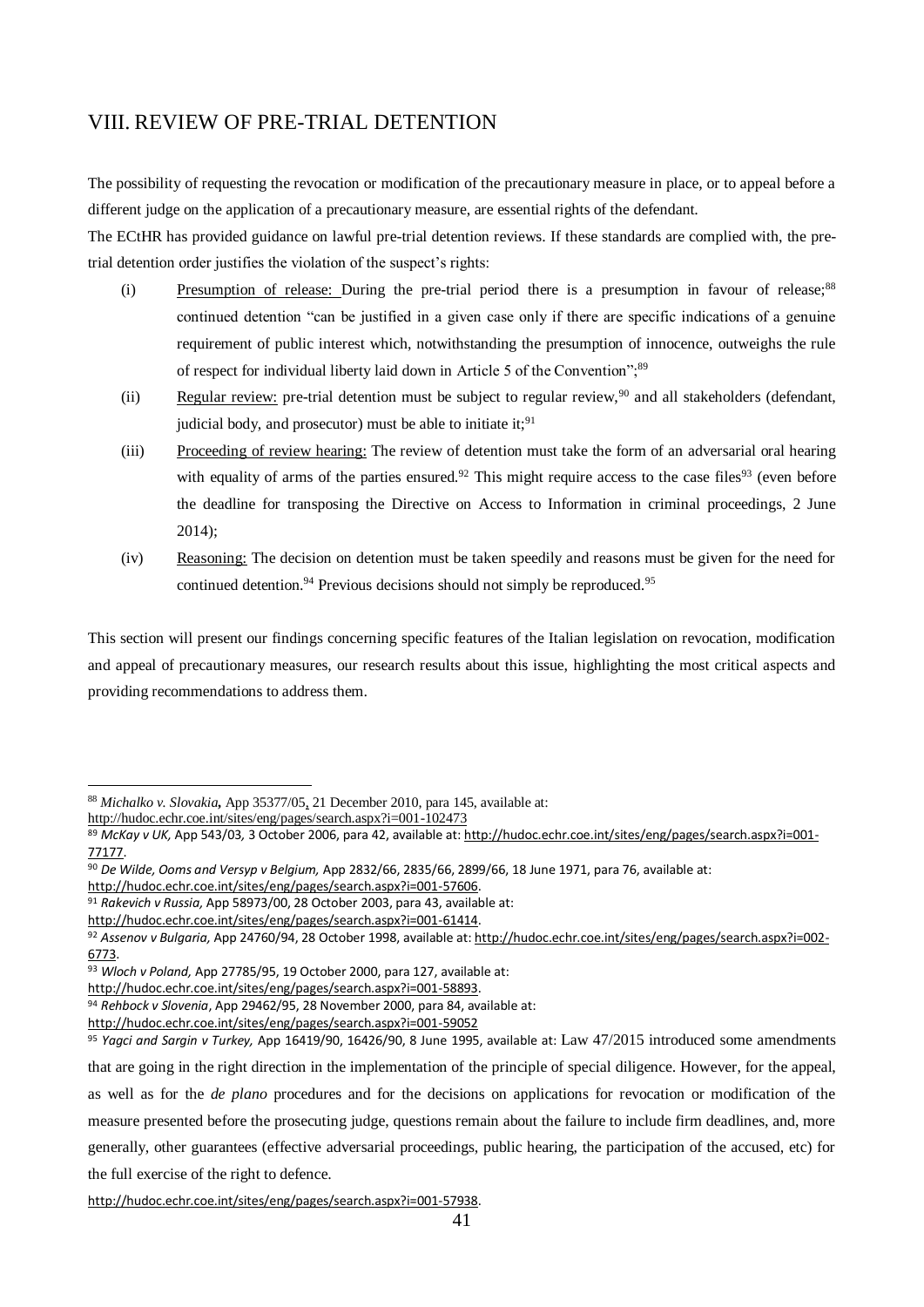## **8.1. Specific features of the Italian legislation on revocation, modification and appeal of precautionary measures**.

Italian law does not require a review of the measure *ex officio* at regular intervals, apart when intermediate and final time limits are about to expire and the judge has to intervene to revoke the measure (see Section 4.3).

After the first application of the precautionary measure the accused can ask at any time for the revocation or modification of the measure in place (art. 299 c.c.p.), or within 10 days for the review of the measure, (so called "*riesame*", art. 309 c.c.p.).The request for revocation or modification of the precautionary measure may come *ex officio* from the judge or can be requested by the parties (defendant and his/her counsel; prosecutor). This request is submitted to the proceeding court (during a hearing or filing an application at the court) and is decided without a hearing. So, once submitted the application (oral or written) the judge gives a reasoned order<sup>96</sup>.

This decision of the prosecuting judge can be appealed within 10 days (so called "*appello*", art. 310 c.c.p.). Competent to decide on the appeal to the decision of the prosecuting judge is the Court of Review.

The review ("*riesame*") is a remedy to the first order applying the precautionary measure. The defendant, or his/her lawyer, may lodge a request for review within ten days of being notified of the order of the measure. The court, in a panel, within ten days, if it does not declare the inadmissibility of the request, cancel, reform or confirm the order.

<sup>96</sup> Art. 299 of the Code of Criminal Procedure (Withdrawal and replacement of measures) provides that:

<sup>&</sup>quot;1. Disqualifications and coercive measures are immediately revoked when, also due to supervening facts, conditions required by Art. 273, or by the provisions relating to individual measures or to the precautionary needs under Article 274, are no longer in place.

<sup>2.</sup> With the sole exceptions listed in art. 275, paragraph 3, when the need for precautionary measures diminishes or if the measures applied are no longer proportional to the gravity of the fact or the sanction that can be imposed, the court will substitute the measure with a less severe one or will decide for its prosecution with less severe prescriptions.

<sup>2-</sup>bis. The decisions of paragraphs 1 and 2 for the measures provided for in Art. 282-bis, 282-ter, 283, 284, 285 and 286, applied in proceedings relating to crimes committed with violence, must be reported immediately by the police to social services, to the victim's lawyer or, failing that, to the victim.

<sup>3.</sup> The prosecutor and the accused apply for the revocation or replacement of the measures to the judge, who decides within five days of the filing of the request. The request for withdrawal or replacement of the measures provided for in Art. 282-bis, 282-ter, 283, 284, 285 and 286, applied in proceedings referred to in paragraph 2-bis of this Article, which has not been proposed during the first questioning, to be admissible must be simultaneously notified by the requesting party to the defender of the victim or, failing that, to the victim, unless the victim has failed to declare or notify its address. The defender and the victim may, in the two days following the notification, submit statements ex Art. 121. On expiry of the said period the judge proceeds. The judge will also proceed *ex officio* when questioning the person under pre-trial detention or when required to extend the time limit for the preliminary investigations or of the assumption of evidence or while proceeding to a preliminary hearing or during trial.

<sup>3-</sup>bis. The judge, before withdrawing or replacing the measures, *ex officio* or at the request of the accused, has to hear the prosecutor. If the next two days the prosecutor does not express his opinion, the court proceeds.

<sup>3-</sup>ter. The judge, once he/she has assessed the evidence produced for the withdrawal or replacement of the measures, before deciding, can question the defendant. If the application for revocation or replacement is based on new or different facts from those already assessed, the court must question the accused who has requested it.

<sup>4.</sup> Without prejudice to the provisions of Art. 276, when precautionary needs are aggravated the court, at the request of the prosecutor, replaces the measure with a stricter one, or provides for its application in a stricter way, or applies in addition a disqualification or another coercive measure.

<sup>4-</sup>bis. After the end of the preliminary investigation, whether the accused requests the withdrawal of the measure or its replacement with a less severe one, or its application in a less burdensome manner, the judge, if the request is not presented during a hearing, shall inform the prosecutor, who, in the next two days, makes his/her demands. The request for withdrawal or replacement of the measures provided for in Art. 282-bis, 282-ter, 283, 284, 285 and 286, applied in proceedings referred to in paragraph 2-bis of this Article, and to be admissible must be simultaneously notified by the applicant to the defender of the victim or, failing that, to the victim, unless it has failed to declare or notify its address.

<sup>4-</sup>ter. In every stage of the process, when he/she is not able to decide with the information available the judge, *ex officio* and without formalities, can inquire about the state of health or other conditions or personal qualities of the accused person. The investigations are carried out as soon as possible, and in any case within fifteen days from the date on which the request is received by the court. If the request for revocation or replacement of remand in custody is based on health conditions laid down in Article 275, paragraph 4-bis, or if these health conditions are reported by the prison health service, or are otherwise made known to the judge, if he does not grant the request relying on the available information, the judge orders immediately, and no later than the period specified in par agraph 3, the required health examinations and appoints an expert in accordance with Art. 220 et seq. who must take into account the opinion of the prison doctor and report within five days of the examination, or, in case of urgency, within two days. During the period between the decision ordering the examinations and the deadline for the examinations themselves, the time limit set in paragraph 3 is suspended.

<sup>4-</sup>quater. Provisions of Article 286-bis, paragraph 3, also applies".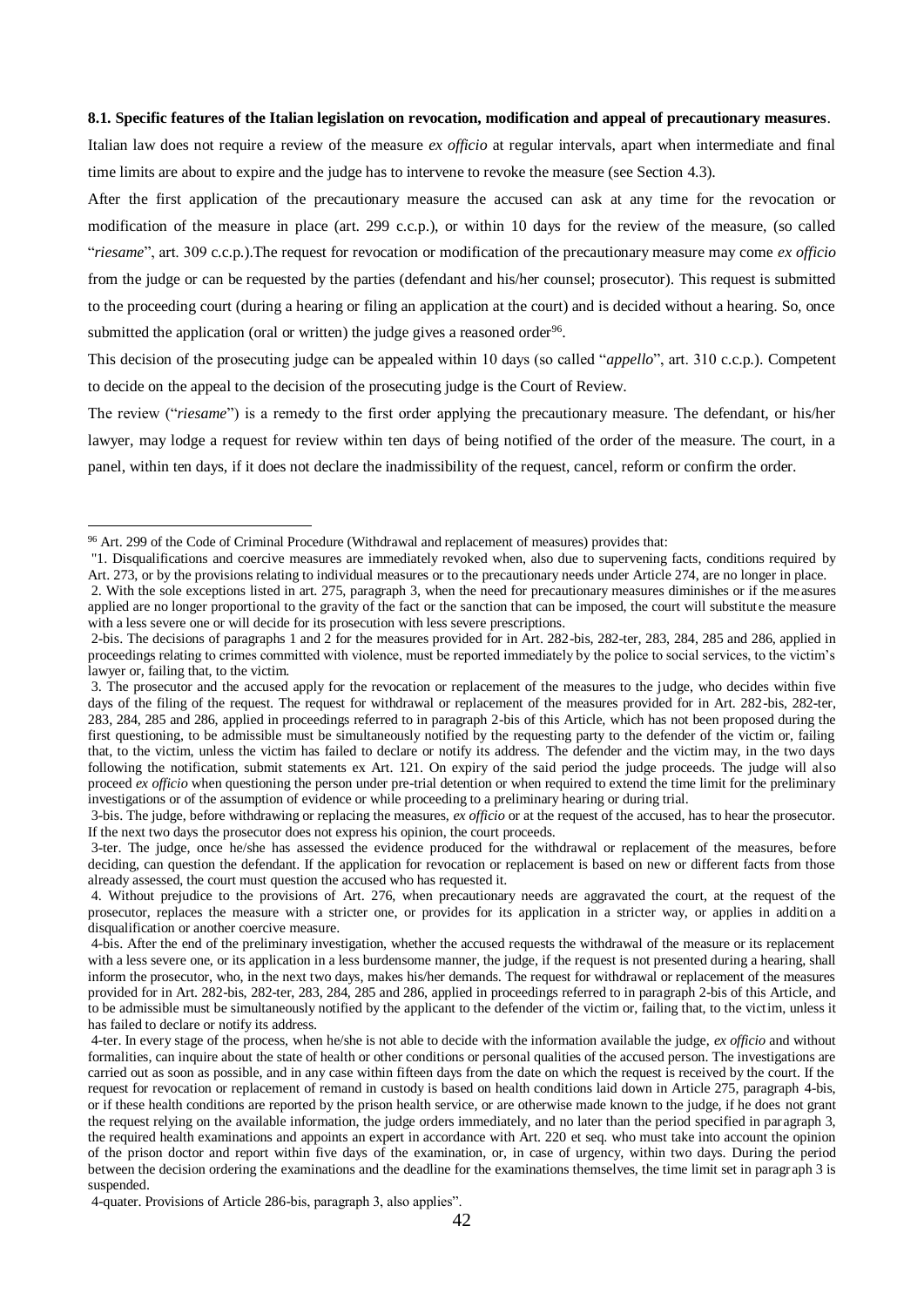The appeal ("*appello*") is the way to challenge the decision of the court proceeding relating to an instance of revocation or amendment of precautionary measure already in place<sup>97</sup>.

The hearings of "*riesame*" and "*appello*" take place in front of the Court of Review in a closed door hearing and, only in the case of "*appello*", without all the guarantees provided by art. 6 of the ECHR.

This choice of the Italian Parliament might be in contrast with Article. 6.1 of the ECHR. These hearings ("*riesame*" and "*appello*") take place before the affirmation of criminal responsibility and immediately after the alleged commission of the offence. A moment therefore when, also in light of the principle of presumption of innocence, the suspect must be able to benefit from criminal guarantees as much as possible, and therefore the defendant should have the right for the hearing to be held in public, in compliance with Article. 6.1 ECHR.

On this point there are no decisions of the Constitutional Court or of the European Court yet, but in similar cases both courts (see Constitutional Court judgment no. 109/2015) stated that the defendant may require a the public hearing<sup>98</sup>.

Ultimately, even for the hearings before the Court of Review it shall be deemed possible, despite the silence of the legislation, to ask for the hearing to be public.

Additionally, at the hearing before the Court of Review the presence of the defence is mandatory but not that of the defendant. The point has been partially changed by law 47/2015 and now the person who proposed "*riesame*" can ask to participate in the hearing even if detained in another district.

The new law also greatly expanded the control of the Court of Review on the reasoning of the decisions (art. 309 c.c.p., par. 9). In particular the court can repeal the order that reasons the application of the precautionary measure *per relationem* (Art. 292, c.c.p. paragraph 2, lett. C, Cbis and 2ter), only referring to the file of the prosecutor, or that do not takes into due consideration the arguments of the defence and all the elements in favour of the defendant.

It was also provided by the same amendment that the defendant can ask for a postponement of the hearing to carry out his/her investigations, to be able to fully exercise his/her right to defence.

As regards the principle of special diligence, the decision of the Court of Review must be made within 10 days from the receipt of the files, or the measure will become ineffective. Law 47/2015 introduced a further obligation for the Review Court, that is to file the reasoning within a period (between 30 and 45 days), under penalty of loss of effectiveness of the measure. To avoid violations of this rules both in this case, and in all other situations of loss of effectiveness of the measures, the measure cannot be adopted again unless in case of motivated exceptional precautionary requirements.

As a consequence, even if it has to be recognised that law  $47/2015$  introduced new and important guarantees for the defendant, the possibility for the defendant to ask for a public hearing with all guarantees provided by art. 6 of the ECHR in the review procedure should be also introduced.

<sup>&</sup>lt;sup>97</sup> For an in depth analysis of the means of appeal and, in particular, of the difference between review and appeal, see <http://www.diritto.it/docs/35503-la-differenza-tra-riesame-e-appello>

Has a particular importance, in this respect, the decision Lorenzetti v. Italy (10/04/2012), with which the Strasbourg Court considered "essential" for the compliance with the Article. 6, paragraph 1, of the Convention, that the individuals involved in a procedure for compensation from unjust detention – a procedure that, according to Italian procedural law, shall be held in a closed door hearing – are offered at least the possibility to request a public hearing before the court of appeal (the responsible court). There are no exceptional circumstances which justify, in relation to this procedure, a general exception to the principle of publicity. Also with regard to the procedure for application of preventive measures (Bocellari and Rizza v. Italy (13/11/2007); Paleari v. Italy (26/07/2011), Capitani and Campanella vs. Italy (17/05/2011), Leone v. Italy (2/02/2010), Bongiorno and others v. Italy (5/01/2010), Perre and others vs. Italy (8/07/2008)), the European Court has come to a similar conclusion, recalling its settled case-law according to which the publicity of judicial proceedings protects the individual against secretive justice, a justice beyond public control, and is also a mean to maintain confidence in the courts, thus helping to achieve fair trial, the goal of Art. 6, paragraph 1, of the Convention.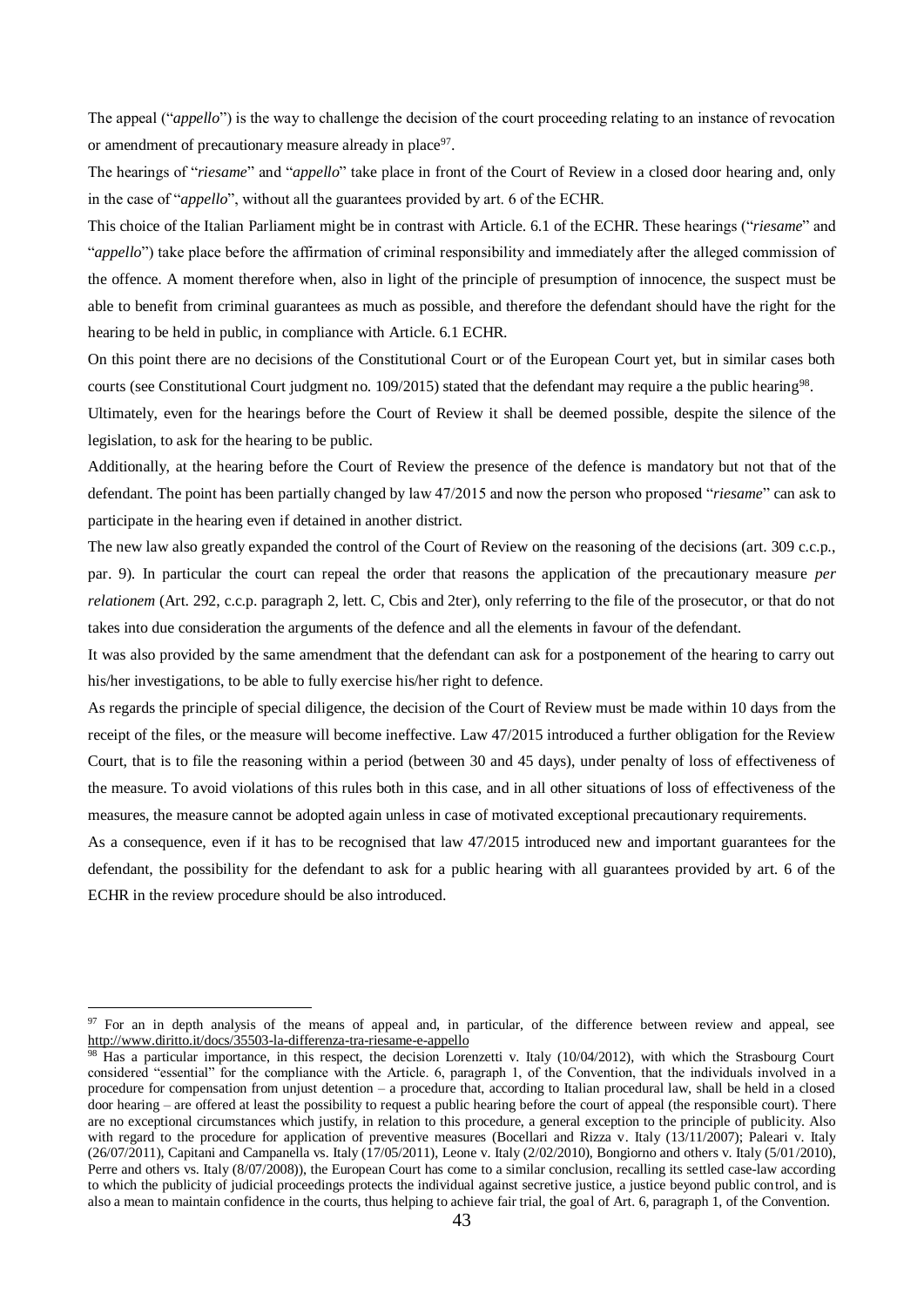## **8.2. Events modifying the precautionary measure in practice: our research results**

Having clarified that in the Italian language "review" is a broad notion, regarding any procedure on the modification of the precautionary measure (whether arising from a request of revocation or modification of the measure or from an appeal before the Court of Review), now we can look at our case files. In most of our cases, the application was addressed to the court proceeding (Art. 299 c.c.p.). Appeals (Art. 309 and 310 c.c.p.) before the Court of Review are rare.

The first fact that emerges is that in 84% of the cases analysed a modification of the precautionary measure was required, at least once, by the defendant or his/her defender.

Therefore, in only seven cases out of the 43 analysed (16%) the precautionary measures were not challenged at all.

The second important finding is that in 72% of cases analysed<sup>99</sup> in which a review was requested, the judge allowed an alternative measure to detention after the review. That happened mostly because the defence lawyer that requested the review was able to provide more evidence, such as proof of a fixed residence and a steady job. We think the judge during the review had more chance to examine the defendant's position and to perceive the lack of the custodial needs.

In all cases in which the defence provided new evidence during the review (broad notion) it has been granted an alternative measure to pre-trial detention (usually house arrest or reporting to the police).

This situation is disturbing because it reveals that a large number of defendants are subject, albeit for a limited period of time, to pre-trial detention only because the defence, in the short time available between arrest and validation hearing, has not enough time to prove that the precautionary needs can be met with measures less restrictive than pre-trial detention.

It is to be noted that, even when the prosecutor provides further evidence to support the need to maintain the measure previously applied, the ability of the defence to challenge the prosecution's case by providing new evidence lead in over 90% of the cases to the mitigation of the measure. More specifically, in 11 cases analysed, the defence challenged the new evidence provided by the prosecution during the review: in 10 cases an alternative measure was granted, in one case even unconditional release was granted.

Looking at the opinions of the lawyers participating in the survey, more than 90% of respondents believe that there are no obstacles in the submission of applications aimed at modifying the measure or at appealing the decision to apply the measure. Asked whether or not the judge takes into account new facts in respect of the serious evidences of guilt or of the precautionary needs, the responses are divided: 50% believe that this happens often, the other 50% on the contrary thinks it happens rarely.

75% of lawyers stressed in the survey the fact that there is no periodic automatic review of the measure and that an application is always needed. Not surprisingly, the case files show that the measures modifying events have always been solicited by the defence, although in theory the judge could proceed *ex officio*. 42% of respondents to the survey believe that the lack of periodic automatic review of the requirements underlying the measure seriously damages the defendant.

In the five interviews with judges, in reply to the question of what are the main considerations underlying the decision on the review of pre-trial detention, two of them stated that they mostly consider the persistence of serious indicia of guilt and of the precautionary requirements, one that he mostly considers compliance with the formal requirements for

1

<sup>&</sup>lt;sup>99</sup> This data refers to the outcome of every modification event of the precautionary measure ordered for each case file. For this reason it does not take account of the rejections in *medio tempore* of the judicial authority. In various cases, the review was rejected when the first request was presented, and accepted only at second or third request. The modification or the revocation of the measure at first request occurred only in 15 cases (35%). When the judge modified the measure at first request, then he tended to further mitigate the measure at the following requests.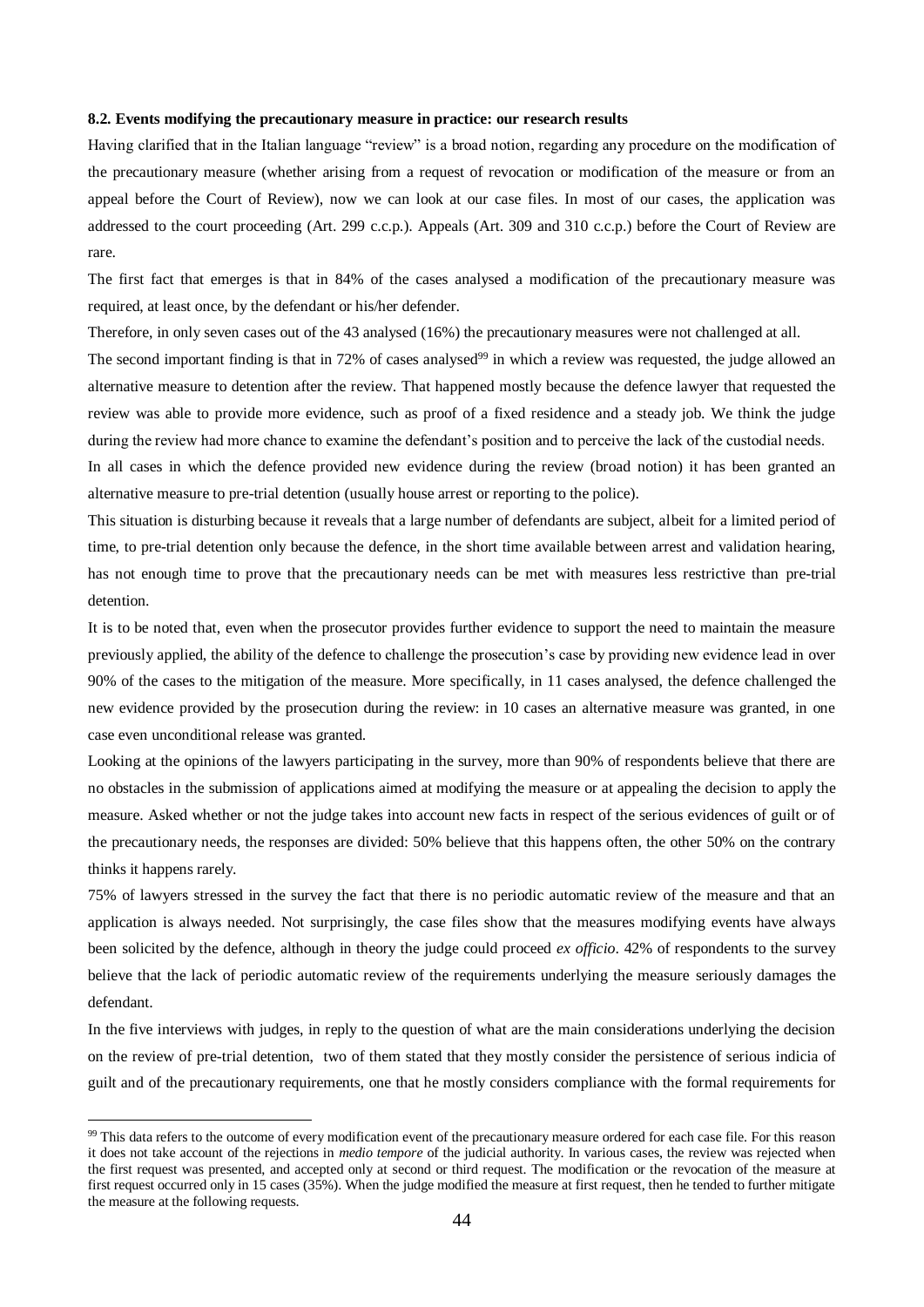the adoption of the contested measure, one whether there are new facts and one mostly considers the documentation on work and family and the behaviour of the defendant or the time elapsed.

An analysis of the files shows that the decisions of the judges to motivate the gradation of the measure are mainly based on the new evidence provided by the defence (see above), secondly the behaviour in respect of the trial and on the compliance with the measures already in place and, only rarely, on the time elapsed or other factors.

## **8.3. The decisions of the ECtHR and prospects of modifying events of pre-trial detention after entry into force of Law 47/2015**

With regard to the implementation of the principle of special diligence, as already said above, the decision of the Court of Review (Art. 309 c.c.p.) must be made within 10 days from the receipt of the acts, under penalty of loss of effectiveness of the measure. On the contrary, for decisions on instances of revocation and modification of the measure presented before the proceeding judge, and for appeals to those decisions in front of the Court of Review, there are no deadlines that have as a consequence the loss of effectiveness of the measure.

It is no coincidence that Italy, as already stated, has been repeatedly condemned by the ECtHR for failure to comply with the principle of special diligence on the procedures to change or appeal the precautionary measures.

In Picaro v. Italy (9/6/2005) it took five months and 20 days for the Supreme Court to decide on the applicant's appeal against house arrest. In its decision Marturana v. Italy (4/3/2008), the Court found a violation of Article. 5.4 in relation to the excessive delay with which the court decided on the lawfulness of pre-trial detention in this case<sup>100</sup>.

In its decision Rizzotto v. Italy (24.4.2008), the Court upheld the applicant's complaints on the violation of art. 5.4 for the excessive length of the procedure for the application of pre-trial detention (nearly 4 months to be notified with the decision on his request for review of his precautionary measure).

In its decision Luberti v. Italy the Court condemned Italy for violation of Article. 5.4 regarding the non-timely decision on the release of an inmate. In fact, the court *(Tribunale di Sorveglianza di Roma*), one year and a half after the application, denied its jurisdiction without even discussing the case.

Law 47/2015 introduced the obligation for the Court of Review to file the grounds within a period (between 30 and 45 days), under penalty of loss of effectiveness of the measure. That amendment seems to address the need for the Italian legislation to meet the requirements of art. 5 of the ECHR and to avoid further condemnations for violation of the principle of special diligence.

Law 47/2015 definitely introduced some amendments that are going in the right direction in the implementation of the principle of special diligence. However, for the appeal, as well as for the *de plano* procedures and for the decisions on applications for revocation or modification of the measure presented before the prosecuting judge, questions remain about the failure to include firm deadlines, and, more generally, other guarantees (effective contradictory, public hearing, the participation of the accused, etc) for the full exercise of the right to defence.

## **8.4 Conclusion and recommendations**

<u>.</u>

As we said in paragraph 8.1, even if it has to be recognised that law 47/2015 introduced new and important guarantees for the defendant, the possibility for the defendant to ask for a public hearing with all guarantees provided by art. 6 of the ECHR in the appeal procedure ("*riesame*" and "*appello*") should be also introduced.

<sup>&</sup>lt;sup>100</sup> To the same effect, see also judgment Rapacciuolo vs. Italy (of 19/05/2005) and judgment Naranjo Hurtado vs. Italy (3/07/2007).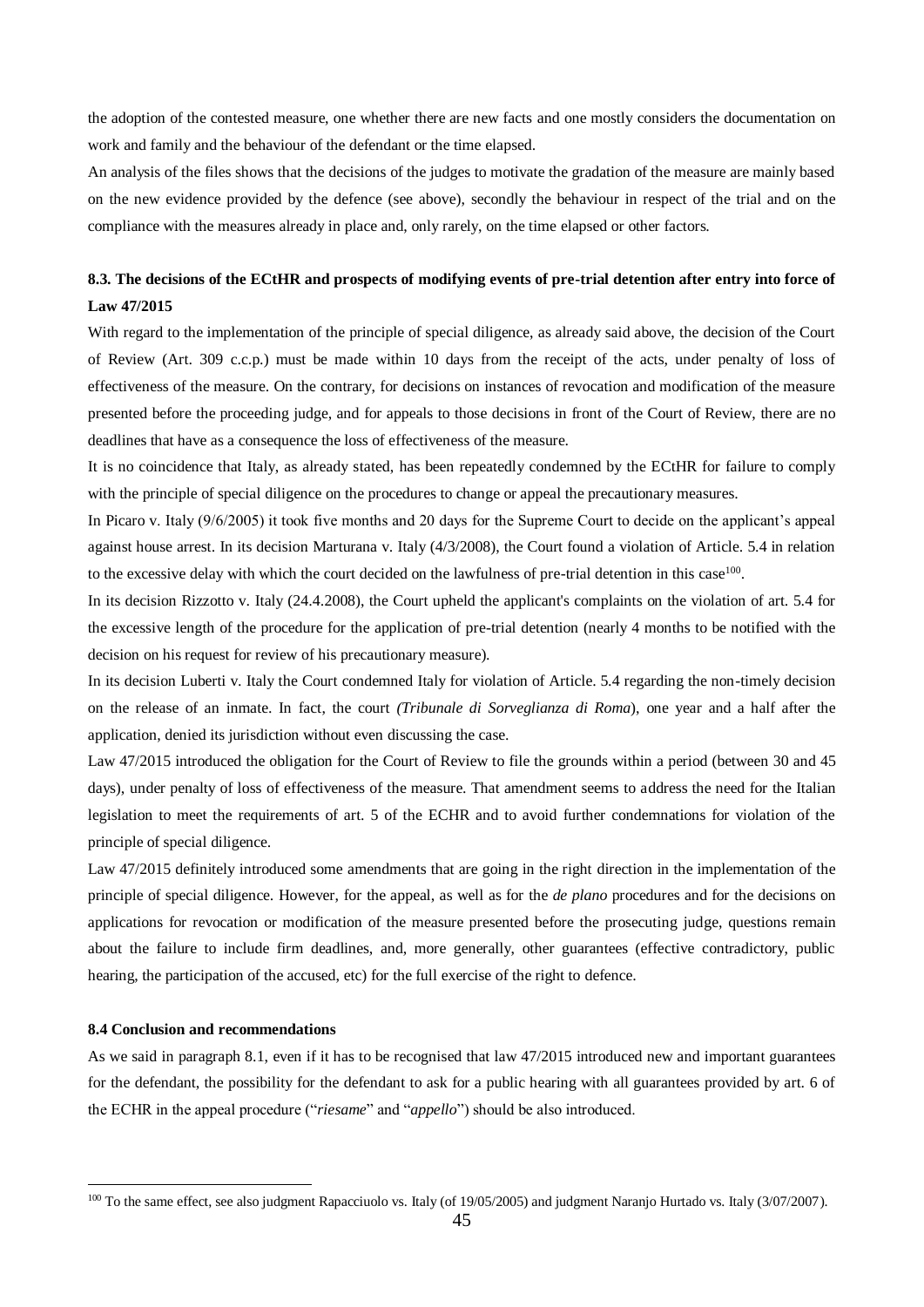Another issue stressed by the research is the fact that Italian law does not require a review at regular intervals of the measure, apart from when intermediate and final time limits are about to expire and the judge has to intervene to revoke the measure. 75% of lawyers interviewed stressed in the survey the fact that there is no periodic automatic review of the measure and that an application is always needed. Not surprisingly, the case files show that the measures modifying events have always been solicited by the defence, although in theory the judge could proceed *ex officio*.

We recommend therefore to introduce by law an obligation of periodic review by the court proceeding, to assess the actuality of the serious *indicia* of guilt and of the precautionary requirements.

The analysis of the case files also showed how in nearly three out of four cases the precautionary measure applied at the first hearing was later mitigated. In many cases this is due simply to the fact that the defendant provided proof of suitable housing and/or challenged the serious indicia of guilt and the precautionary requirements only after the first hearing. In all cases in which the defence provided new evidence during the review it was granted an alternative measure to pre-trial detention.

This situation is disturbing because it reveals that a large number of defendants are subject, albeit for a limited period of time, to pre-trial detention only because the defence, in the short time available between arrest and validation hearing, has not enough time to prove that the precautionary needs can be met with measures less restrictive than pre-trial detention.

It is worth repeating here that the improvement in the guarantees of the first hearing (see 5..4, Conclusion and recommendations) could reduce these dysfunctions. Notification to the lawyer of the prosecutor case file together with the date of the first hearing (via fax or email) and the presence, or the involvement, of social services in the proceedings at the first could reduce the recourse to pre-trial detention.

Finally, for the appeal, as well as for the decisions on applications for revocation or modification of the measure presented before the prosecuting judge, questions remain about the failure to include firm deadlines, and, more generally, other guarantees (effective adversarial proceedings, public hearing, the participation of the accused, etc) for a full exercise of the right to defence. We recommend, as a consequence, a new amendment introducing for these proceedings stronger guarantees, similar to those governing the procedure for the "*riesame*". In particular, it is necessary to introduce firm deadlines, under penalty of loss of effectiveness of the measure, for the decision in the appeal against the decisions on revocation or modification of the measure before the proceeding judge.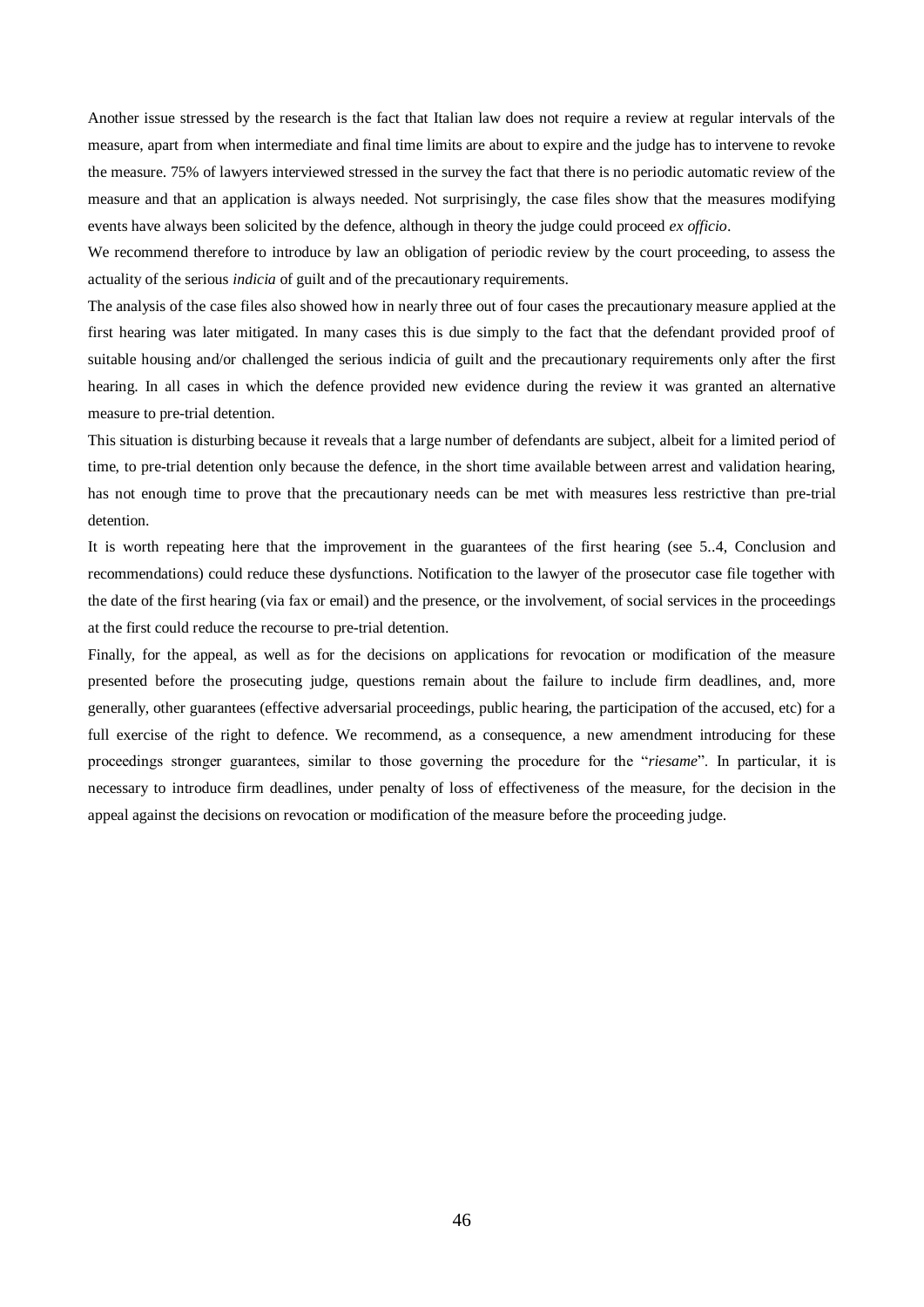## IX. OUTCOMES

This section will present our data and conclusions regarding the outcome of the proceedings at the trial stage. As regard the outcome of the proceedings, it is important to clarify here that time spent in pre-trial detention (and house arrest) is subtracted from the final sentence.

## **9.1. The lack of the** *non-custodial sentence* **in the Italian system and law 67/2014.**

Before analyzing the findings of our research about the outcomes of the cases we dealt with, it is essential to mention that in our system, after a conviction for a crime, the only applicable punishment is the custodial sentence in prison. *Non- custodial sentences* as main sanction have a significant role in our system only for misdemeanours, but in these cases precautionary measures cannot be applied.. For crimes only after the final sentence the person concerned can request to serve his/her sentence under a non custodial measure<sup>101</sup>.

The decree law 78/2013 amended article 656 of the Criminal Procedure Code, concerning the execution of prison sentences. In particular, the 5th clause of the article provides that in case of a prison term of up to 3 years, or up to 6 years pursuant to articles 90 and 94 of the Law on Drugs, or when the person is a drug addict, the prosecutor issues a suspended execution order, in order to allow the convicted and his/her defence lawyer to propose to the Surveillance Court a request to apply an alternative measure. This has to be done within 30 days of the date of the sentence. This procedure was put in place to make it possible for the person who has been sentenced to a short term to gain direct access to alternative measures to detention without entering prison. This mechanism was introduced by the Law 165/2013 to promote the concession *ab initio* of alternatives to detention. The suspension of the execution order is mandatory for the prosecutor. The rule is addressed to the people who were free before the conviction order and also to those under house arrest. With this last provision parliament aimed to allow a convicted person who was already under house arrest to serve out his/her punishment in house detention. Moreover, according to the  $10<sup>th</sup>$  clause of the same article, people under house arrest do not have to forward any request along these lines. The prosecutor must send all the documents to the Surveillance Court, which will decide whether to apply an alternative measure or not.

The Parliament has recently approved a law  $(67/2014$  which entered into force on  $17.05.2014$ <sup>102</sup> that delegated the Government to introduce a provision according to which house detention should be the main punishment applied automatically after a conviction sentence for minor offences or for crimes with a maximum penalty of 3 years. If the sentence is from 3 to 5 years, the judge is entitled to decide, basing his/her verdict on the seriousness of the offence and on the risk of reoffending. Moreover, the new law should also provide house detention to be either continuous or applied for some days a week or in certain hours, and electronic monitoring could also be ordered.

In the above mentioned delegated law, for crimes currently punished with arrest or detention up to five years, the judge can also impose a community service order. It is supposed to last at least 10 days and for a maximum of eight hours per day It will not be paid and will be of benefit to the community.

1

<sup>&</sup>lt;sup>101</sup> https://www.giustizia.it/giustizia/it/mg\_3\_8\_19.wp;jsessionid=DF37C64D14FB1881F9ABE99676B857E8.ajpAL01

<sup>102</sup> <http://www.gazzettaufficiale.it/eli/id/2014/05/02/14G00070/sg>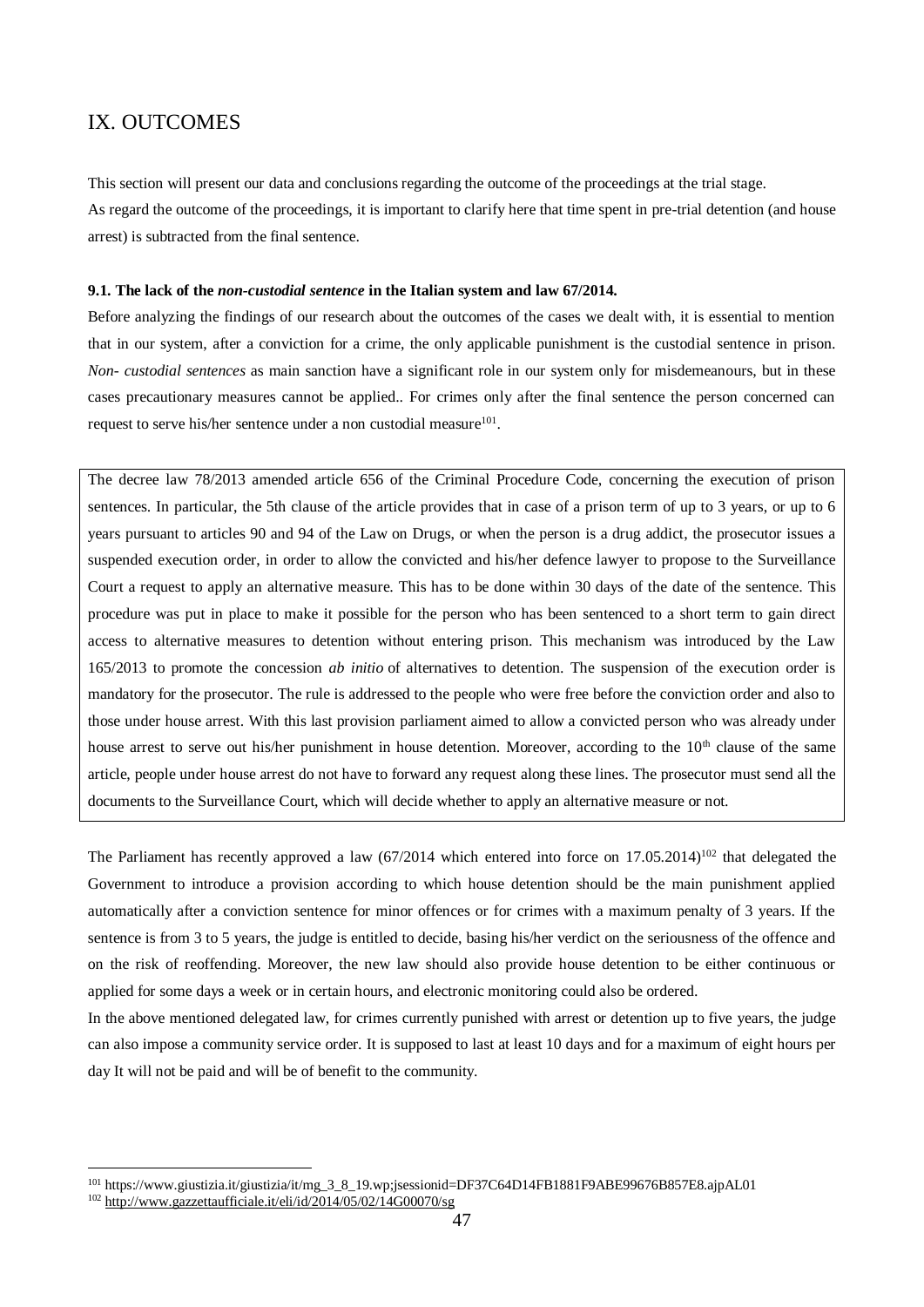The Government, however, has not exercised this mandate yet, but it exercised two equally important mandates: the above-mentioned law  $67/2014$  concerning the non-punishability of particularly tenuous offences<sup>103</sup> and the institution of probation $104$ .

#### **9.2. The Outcomes: the findings of our research**

The analysis of the 43 case files showed that 14% of the accused (six) were acquitted. In another two cases (concerning extradition and European arrest warrant) the transfer did not take place, but a custodial sentence was applied in Italy. In all the other 35 cases, equal to 81% of the sample, a conviction sentence was issued.

Only in two cases (6%) reviewed did the duration of pre-trial detention cover the whole conviction sentence while in all the remaining cases pre-trial detention was shorter than the sentence ordered and the duration of the sentence was reduced for pre-trial detention (or house arrest) $105$ .

In 16% of the examined cases, the concerned person spent more than a half of the imposed sentence in pre-trial detention or in house arrest $106$ .

In the remaining cases pre-trial detention and house arrest together covered less than a half than the imposed sentence. As mentioned in the previous chapter, in 84% of case files a review of the pre-trial detention was requested at least once, and in 72% an alternative measure was granted $107$ .

Examining the demographic information of the accused in pre-trial detention in relation to the trial outcomes, as already observed, a strong disparity between European and non-EU citizens clearly emerges.

To understand this disparity it is enough to notice that 50% of the acquittals encountered concerned non-EU citizens who suffered pre-trial detention, and that in our case files foreign defendants represent only 30% of the sample considered. In the case files analysed 13 accused were foreign nationals, 11 non EU-citizens four of whom were illegal migrants, and two had no fixed residence. For these suspects pre-trial detention was requested in 11 cases (about 85%), and the prosecutors justified the request arguing that the accused was a foreign national in six cases. The judge decided for detention in nine cases (69%) and for alternatives in two cases. The final outcomes in these cases were: eight convictions, three acquittals and two cases dropped.

Let us examine in detail the three cases of acquittal and the two dropped cases.

- Mr. AHN, an Algerian citizen legally residing in Italy, was arrested on charges of extortion on 13.08.2008. The charge was based on what was reported by the victim and the possession of money on a postal account considered to be incompatible with his earnings (as house worker and illegal car parker). Since the validation of the arrest on 14.8.2008, with application of pre-trial detention, AHN professed his innocence, giving his version of the facts during the questioning. A.H.N., who was detained in Regina Coeli prison in Rome asked in September and November 2008 for

<sup>103</sup> http://www.questionegiustizia.it/articolo/la-non-punibilita-per-particolare-tenuita-del-fatto\_12-06-2015.php

<sup>104</sup> http://www.questionegiustizia.it/articolo/la-messa-alla-prova-per-gli-adulti\_29-04-2014.php

<sup>&</sup>lt;sup>105</sup> In the Italian system the time served in house arrest is considered equal to the time served in pre-trial detention.

<sup>&</sup>lt;sup>106</sup> Among our case files only in 9 cases out of 43 was specified how long the person concerned spent in pre-trial detention and how long in house arrest. In 7 cases out of these 9 it resulted that the accused spent most of the time in house arrest.

 $107$  This data refers to the outcome of every modification event of the precautionary measure ordered for each case file. For this reason it does not take into account the rejections in *medio tempore* of the judicial authority. In various cases, the review was rejected when the first request was presented, and accepted only at second or third request. The modification or the revocation of the measure at first request occurred only in 15 cases (35%). When the judge modified the measure at first request, then he tended to further mitigate the measure at the following requests.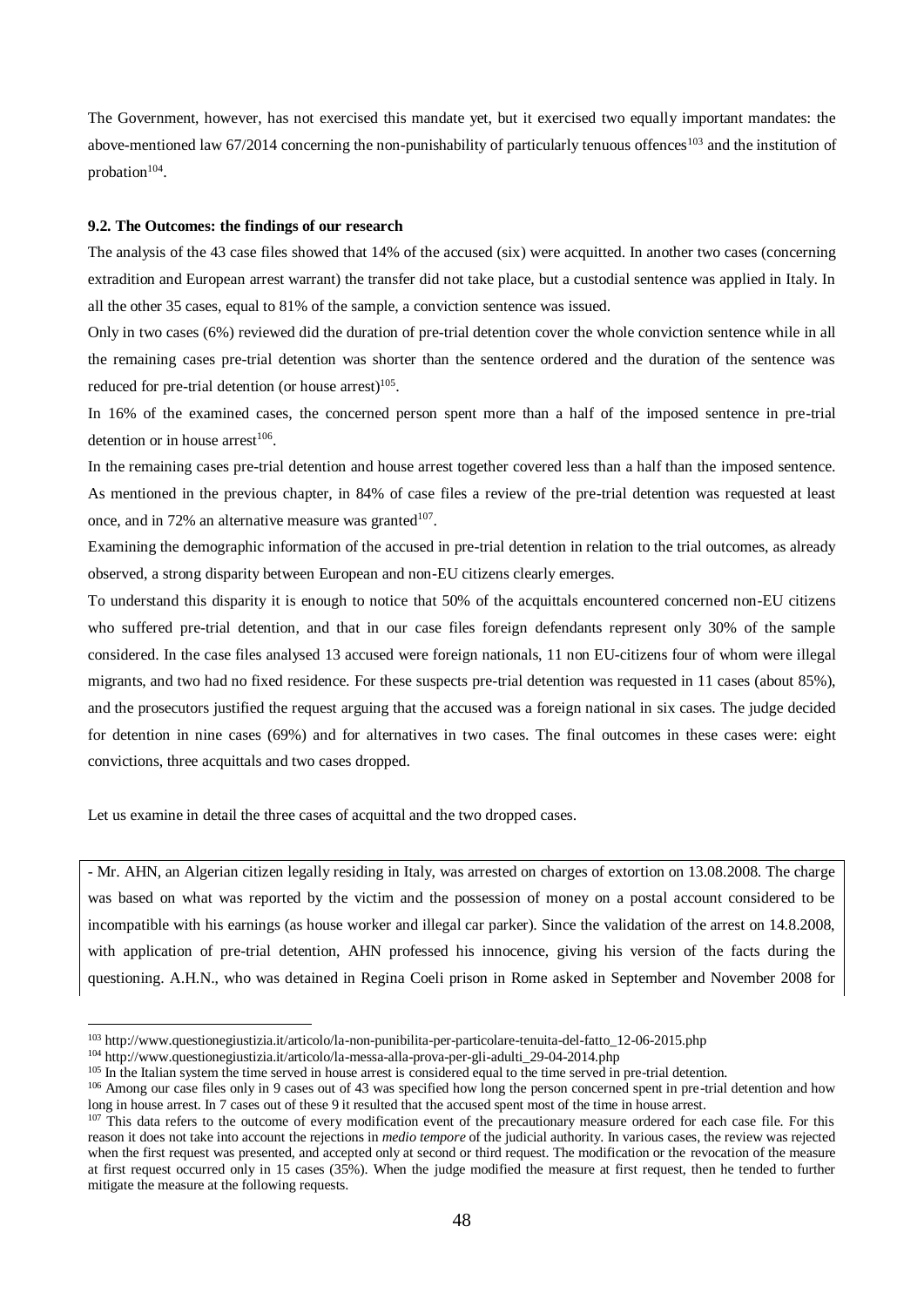pre-trial detention to be revoked or replaced with other measures, but both requests were rejected by the proceeding Judge. On 5.2.2009 A.H.N. was sentenced to five years of imprisonment and a fine of € 516.00 by the Court of Rome for the offence under Article. 629 of the c.c.p.. The defence appealed and the Court of Appeal on 11.2.2009 absolved Mr. A.H.N. with the full wording, "because the fact does not exist", ordering his immediate release. This reversal of the first decision is clarified in the grounds of the decision: the Court considers on the one hand that the accusations were not supported by evidence. The prosecution case was based solely on the accusation of the victims, contained in a verbal complaint they lodged but who never appeared in court. On the other hand, the defence argument was corroborated by evidence. For 445 days of unjust imprisonment, Mr. A.H.N. received compensation of  $\epsilon$  70,000.00.

- Mr. K. was arrested on 9.5.2013 for counterfeiting banknotes and on 11.5.2013 the arrest was validated with the application of pre-trial detention. In the beginning he had an appointed lawyer, who suggested to the defendant to forego the translation of the essential documents of the trial despite the fact that the accused did not understand Italian and claimed to be innocent.

The lawyer of choice, however, instructed on 21.5.2013, was able to obtain a mitigation of the measure. In the beginning the banknotes were not even examined to verify their authenticity, but, after a defence request, it was ascertained that they were genuine (6.6.2013). Nonetheless, the judge ordered house arrest instead of unconditional release. Later (12.06.2013) the measure was further mitigated and transformed into an obligation to report to the police. This last measure was cancelled only on 20.7.2013, after a specific defence request. The accused was then acquitted with the full wording and is about to request a compensation for the unlawful detention of 28 days in pre-trial detention and 6 days in house arrest.

- Mr. N.M.A. was arrested 14.7.2009. On 16.7.09 his arrest was validated and pre-trial detention was applied. The defence lawyer requested a review of the measure on 31.7.2009. The Court in charge revoked the pre-trial detention order. It is noteworthy that on 27.7.2009 the lawyer also made a request before the proceeding judge to mitigate the measure and allow house arrest. The judge rejected the request. In the end, the accused was acquitted and is about to request compensation for unlawful detention for the 17 days spent in pre-trial detention.

- The two cases dropped concerned a Polish citizen subject first to one extradition and later to one European arrest warrant, issued by the Polish authorities in 2010 and in 2014, respectively, in order to execute the punishment inflicted to the man.

In the first case, the accused was arrested on 2.7.2010, after an extradition request, to serve a residual punishment of 334 days followed to a conviction for drug related crimes. On 6.7.2010 the Court of Appeal in Rome validated the temporary arrest while ordering pre-trial detention. On 18.8.2010 the conditional release (house arrest) was ordered after a defence request. Finally, on 1.6.2011 he was released because he served the remaining 334 days in Italy. The Polish authorities never delivered the necessary documents to the Italian authorities.

In the second case, the accused was arrested on 26.3.2014 after a European arrest warrant for a residual punishment of 2 years 2 months and 10 days followed a conviction for drug related crimes. On 27.3.2014 the Court of Appeal in Rome validated the temporary arrest while ordering house arrest. On 7.4.2014, the measure was reviewed after a defence request and check-ins at the police station were ordered. On 22.5.2014 the Court of Appeal rejected the consignment request, ordering that the punishment be served out in Italy and revoked the ongoing measure. The punishment was not served in the end because a general pardon was approved by the Government.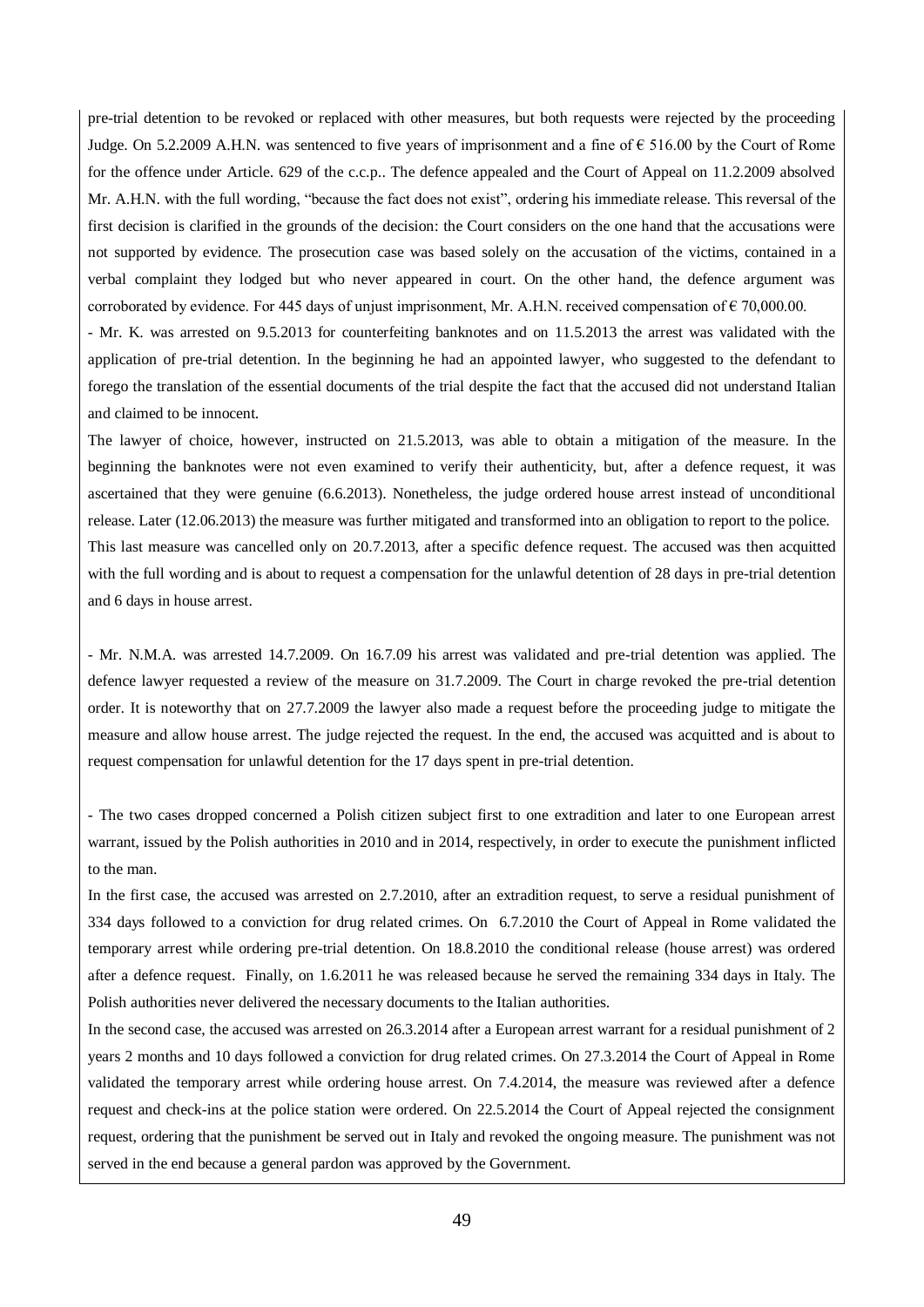## X. CONCLUSIONS AND RECOMMENDATIONS

The results of this work indicate the need for further initiatives of the Italian Authorities (Parliament, Ministry of Justice, Ministry of the Interior, Local Authorities, Bar Association) on pre-trial detention, to strengthen the rights of defendants and to prevent further convictions of Italy for violation of art. 5 of the ECHR.

**As regards the first hearing** the research showed the inequality of the means available to the parties (lawyers have little time to prepare for the first pre-trial detention hearing and reasoning of decisions continue to appear formalistic and relying excessively on the evidence provided by the prosecutor) and the lack of instruments for the judge to overcome this inequality. We refer, in particular, to the absence of a legal prevision requiring that, together with the notification of date of the hearing, the lawyer should also receive the prosecutor case file to have adequate time to prepare the defence.

As regards the procedure, it is also relevant the absence in court, at the first hearing for the application of the measure, of social services that could bridge the gap between the prosecution and the defence and support the judge in his/her decision. The presence of social services could prevent the detention of a vulnerable defendant that, with the support of these professionals, could access other alternatives to imprisonment from the first hearing.

## **We recommend the Ministry of Justice to:**

- introduce notification of the prosecutor's case file together with the date of the hearing (via fax or email);
- provide for the presence, or the involvement, of social services in the proceedings.

**On the substance of decision making and alternatives to pre-trial detention** the research showed that the reasoning continues to appear formalistic and relies excessively on the existence of a criminal record to justify the risk of reoffending and the danger to public order. The recent reform introduced by Law 47/2015 has definitely strengthened the obligation to state reasons. A rigorous implementation of this new law could improve the quality of the reasoning of pre-trial detention orders.

On the other hand, looking at the demographic profile of the recipients of pre-trial detention orders, a strong disparity between EU and non-EU citizens clearly emerges. In these specific cases the role played by the defender is not enough to prevent the application of pre-trial detention also because of the late and very recent implementation of Directive 64/2010/EU.

Full implementation of Directive 64/2010/EU, in particular as regards the possibility of appointing an interpreter to allow the defence to better organise the defensive strategy, the set up of a register of interpreters, the legal training of experts and interpreters, and a specific training for lawyers and judges on the roadmap directives, are all necessary elements for addressing the above concerns.

More in general, specific training on the ECtHR case law is needed, in particular on art. 5, not only for lawyers, but also for judges and prosecutors.

Besides, our work showed that, in case of vulnerable defendants who lack social networks and suitable housing, the judge opts for pre-trial detention because he cannot apply house arrest. We therefore believe that the central state or local authorities should allocate funds for suspects and defendants who lack suitable housing.